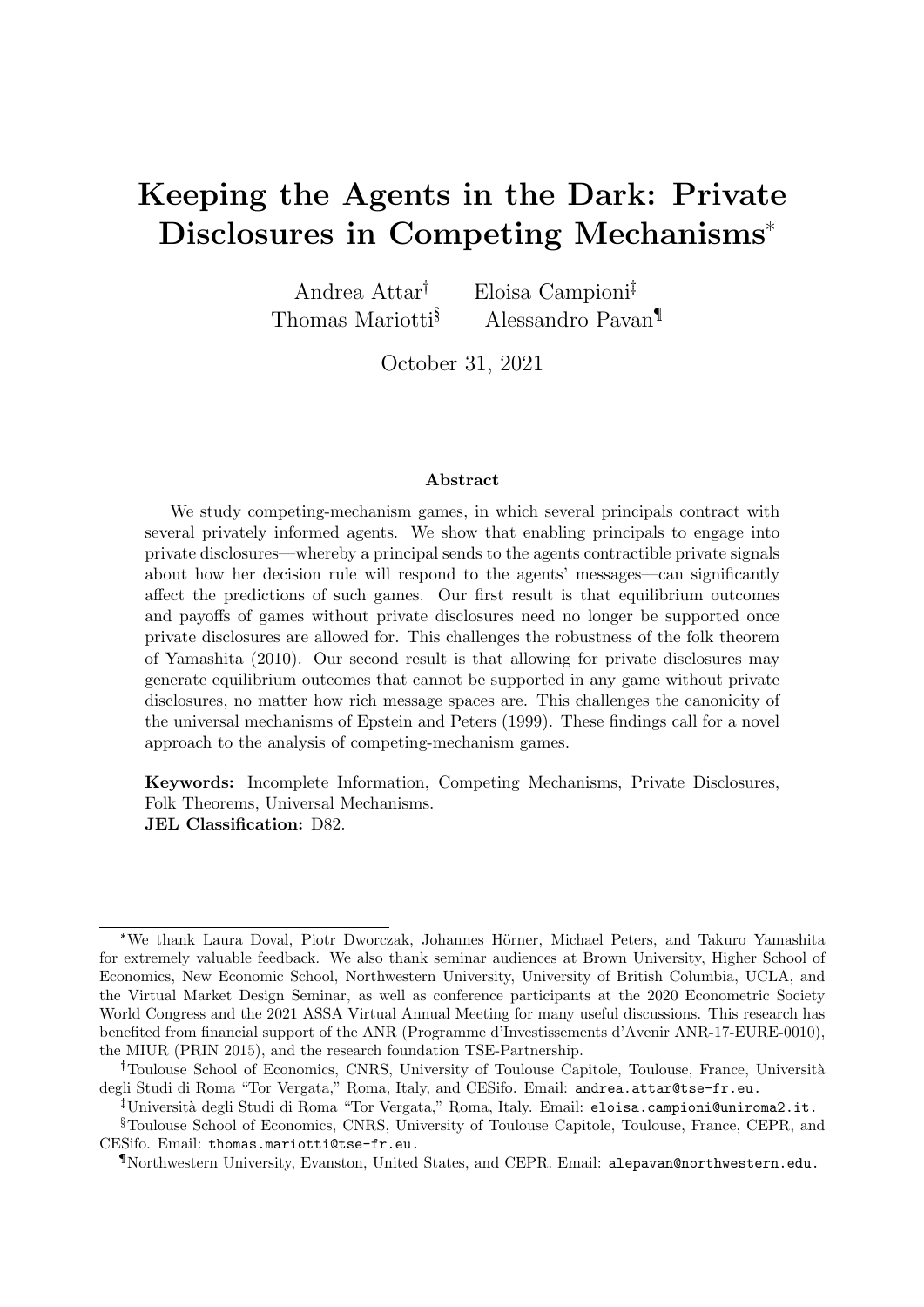# 1 Introduction

Classical mechanism-design theory identifies the holding of private information by economic agents as a fundamental constraint on the allocations of resources (Hurwicz (1973)). How agents communicate their private information then becomes crucial for determining the set of allocations that can be implemented. In pure incomplete-information environments in which all payoff-relevant decisions are taken by a single uninformed principal, one can with no loss of generality restrict all private communication to be one-sided, from the agents to the principal (Myerson (1979)). Indeed, in that case, the principal need only post a mechanism selecting a (possibly random) decision for every profile of messages she may receive from the agents—what we hereafter refer to as a standard mechanism. Communication from the principal to the agents is then limited to the public announcement of such a mechanism; private communication from the principal to the agents is redundant, as it has no bearing on the set of allocations that the principal can implement.

In this paper, we argue that these basic insights from classical mechanism-design theory do not extend to competitive settings. To this end, we consider competing-mechanism games, in which the implementation of an allocation is no longer in the hands of a single principal, but of several principals who noncooperatively design mechanisms, each of which controls a specific dimension of the allocation, and in which all the agents participate. In this context, we show that allowing for private communication from the principals to the agents can significantly affect the set of allocations that can be supported in an equilibrium of such a game, and this, even if one focuses as we do on pure incomplete-information environments in which agents take no payoff-relevant decisions—arguably the least favorable scenario for this form of private communication to have bite. The general lesson from our results is that, in spite of their universal use in the theoretical and applied literature, the restriction to standard mechanisms is unwarranted in competitive settings, which calls for a drastic shift in the conceptualization and analysis of competing-mechanism games.

To put our findings in perspective, it is useful to keep in mind the two theoretical pillars of the competing-mechanism literature. First, following Epstein and Peters (1999), one can construct a space of (indirect) universal mechanisms whereby each agent can communicate to each principal his endogenous market information—that is, the profile of mechanisms posted by the other principals—in addition to his exogenous private information. An analogue of the revelation principle holds: any equilibrium outcome of any competing-mechanism game can be supported as an equilibrium outcome of the game in which the principals can only post universal mechanisms. This addresses the infinite-regress problem raised by the failure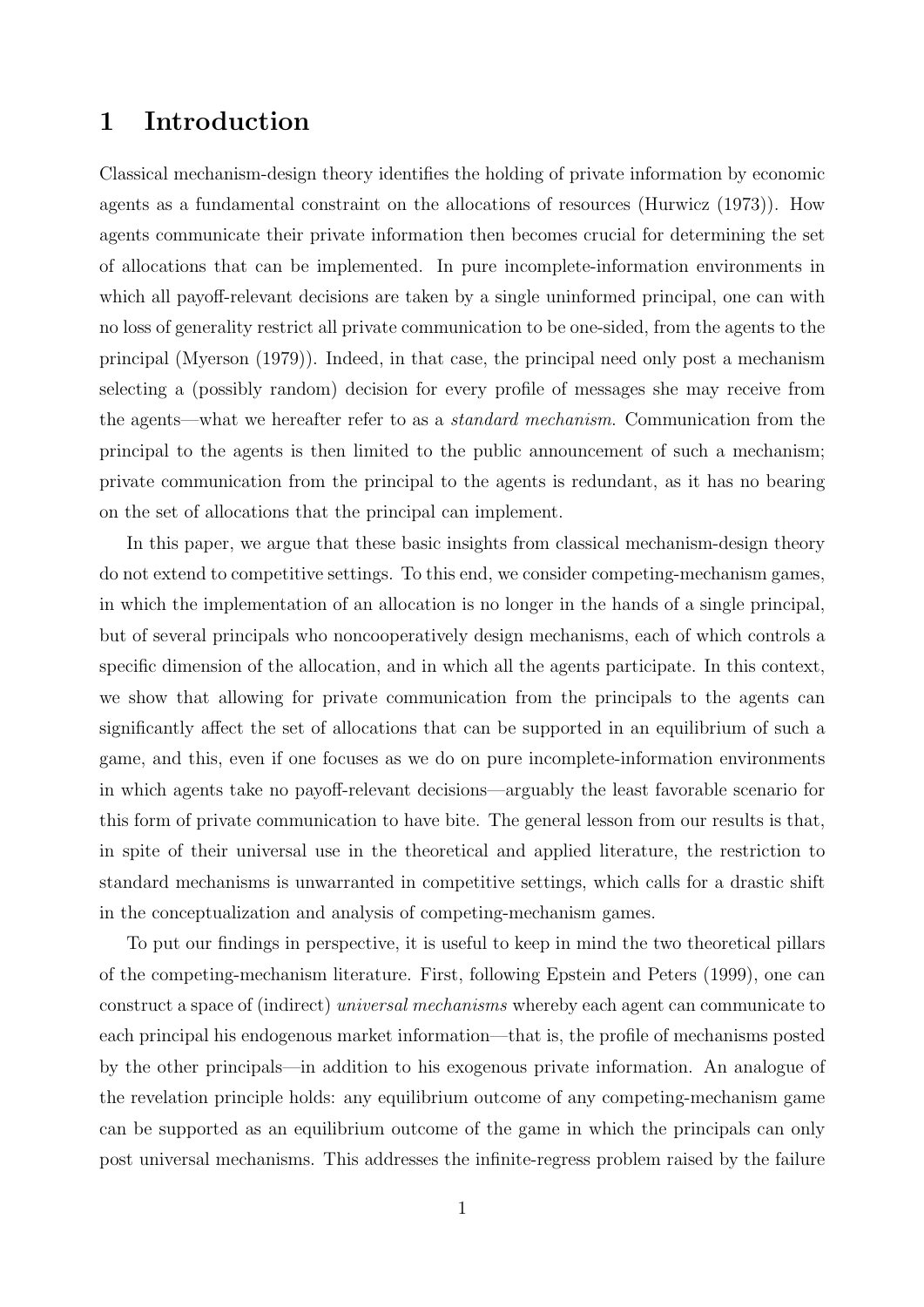of the standard revelation principle in competing-mechanism games (McAfee (1993), Peck (1997)). Second, following Yamashita (2010), one can obtain an explicit characterization of equilibrium outcomes and equilibrium payoffs for a large class of competing-mechanism games. An analogue of the folk theorem holds: any incentive-compatible allocation that yields each principal a payoff above a well-defined min-max-min bound can be supported in equilibrium by each principal posting a *recommendation mechanism*, whereby the agents, in addition to reporting their exogenous private information, are asked to vote on the direct mechanism the principal should use, which enables them to implement punishments following any deviation by some other principal.

From our perspective, the key point is that these two central results are established under the assumption that principals are restricted to post standard mechanisms, so that all private communication is from the agents to the principals. We challenge these results by considering a richer class of communication protocols in which the principals can privately disclose information to the agents before the agents have the opportunity to send messages to any of them. While so doing, we maintain two informational assumptions made in most of the literature. First, principals cannot directly communicate with each other. Second, principals' decisions and/or mechanisms cannot directly refer to each other; that is, principals cannot directly condition the decisions they take and/or the mechanisms they choose on the other principals' decisions and/or mechanisms.

We model private disclosures from the principals to the agents as contractible private signals sent by each principal to the agents about the decision rule she implements contingent on the messages she receives from them. The key informational assumption is that all these private signals are sent to the agents before any principal receives any messages from them. Each principal fully commits, as parts of the mechanism she posts, to a distribution of private signals and to a decision rule mapping the private signals she initially sends to the agents and the messages she ultimately receives from them into a (possibly random) decision. Notice that the extension of the game we thereby propose has no bite in the case of a single principal who can control all the dimensions of the allocation, as private disclosures do not affect the set of allocations that she can implement. In practice, such private disclosures may take the form of sellers privately informing buyers in an auction of personalized reservation prices before they submit their bids, manufacturers privately informing retailers of the amount of output supplied, or policy makers privately informing voters of the characteristics of a public good implemented as a result of the solicitation of the voters' preferences.

Our first result is that equilibria in standard mechanisms need not be robust to private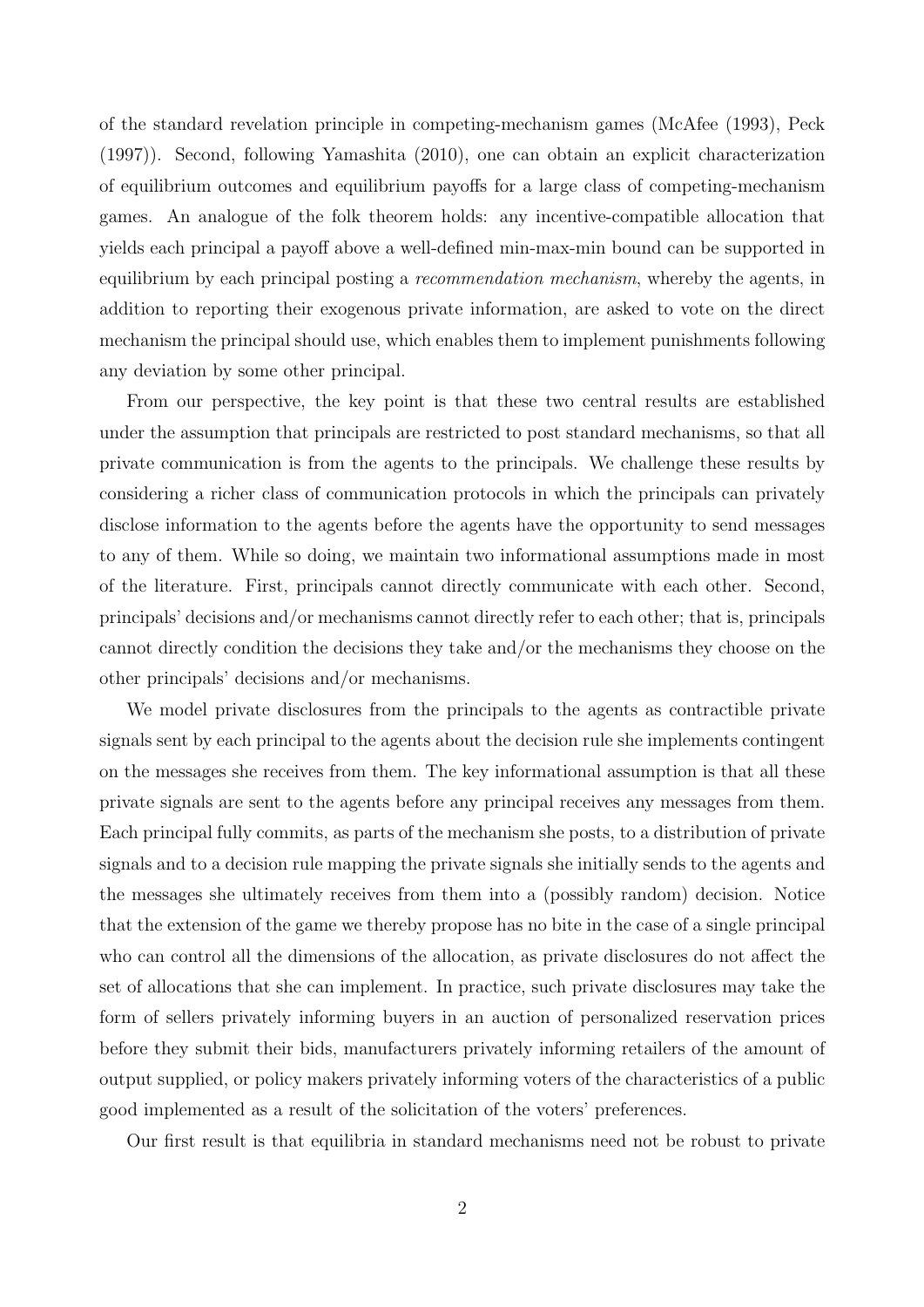disclosures. To establish this result, we start from an example of a competing-mechanism game without public disclosures in which message spaces are sufficiently rich for the two principals in the game to post recommendation mechanisms. In this game, any feasible vector payoff for the principals can be supported in equilibrium.<sup>1</sup> However, we show that, by posting a mechanism that asymmetrically discloses information about her decisions to the agents, one of the principals can ensure that the agents no longer have the incentives to carry out the punishment in the other principal's mechanism that would be necessary to make the deviation unprofitable. Intuitively, this is because, by privately informing one of the agents of her decision while leaving the other agents in the dark, this principal is able to perfectly align her preferences in each state with those of that agent, making him no longer willing to participate to the required punishment. As a result, this principal can guarantee herself a payoff strictly above her minimum feasible payoff, regardless of the mechanism offered by the other principal and of the continuation equilibrium played by the agents. Many equilibrium payoffs that can be supported when principals compete in standard mechanisms can thus no longer be supported when, in addition to standard mechanisms, principals can also post mechanisms with private signals. The upshot of this example is that equilibrium outcomes of competing-mechanism games without private disclosures, and, in particular, those supported by recommendation mechanisms as in the folk theorem of Yamashita (2010), need not be robust to the possibility for principals to engage into private disclosures.

Our second result is that equilibrium outcomes of competing-mechanism games with private disclosures need not be equilibrium outcomes of any game in which principals are restricted to post standard mechanisms, no matter how rich message spaces are. The reason is that private disclosures may help principals correlate their decisions with the agents' exogenous private information in a way that cannot be replicated by principals responding to the agents' messages when these are solely based on the agents' common knowledge of the mechanisms and on their exogenous private information. To establish this result, we provide an example of a competing-mechanism game with public disclosures in which the equilibrium correlation between the principals' decisions and the agents' exogenous private information requires that (1) the agents receive information about one principal's decision and pass it on the other principal before the latter finalizes her own decision, and (2) such information not create common knowledge among the agents about the former principal's decision before they communicate with the latter. The example illustrates the possibility to achieve both (1) and (2) with private disclosures, and the necessity of both (1) and (2) when

<sup>&</sup>lt;sup>1</sup>This reflects that, in the example, the min-max-min bound characterized by Yamashita (2010) is equal to the minimum feasible payoff for each principal.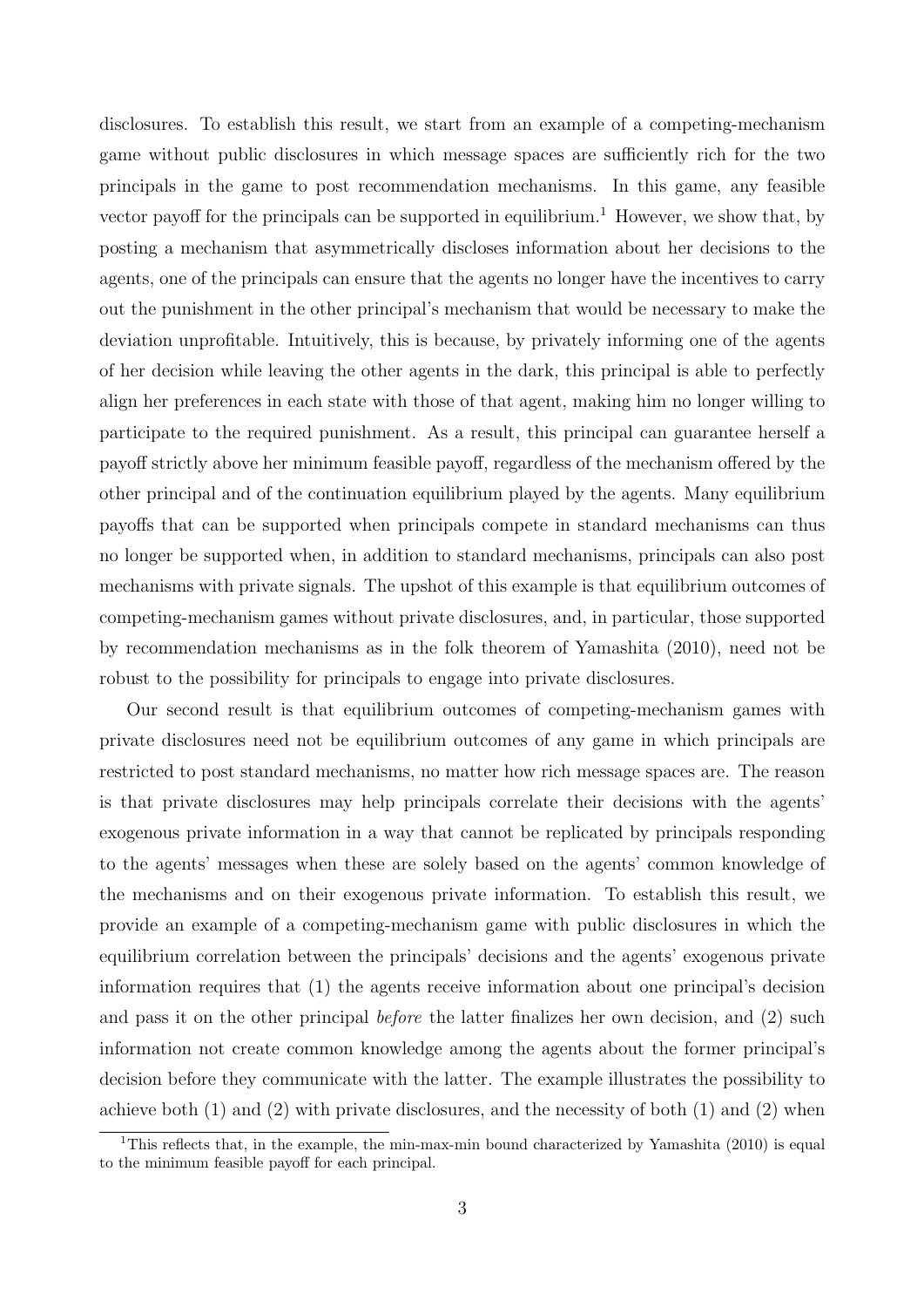it comes to supporting certain outcomes, which implies the impossibility of supporting these outcomes with standard mechanisms, no matter how rich message spaces are. In equilibrium, the requirement (2) is satisfied by letting one principal send private signals that are, from any agent's perspective, completely uninformative of her decision, but that, once passed to the other principal in an incentive-compatible way, together perfectly reveal it; thus private disclosures take the form of encryption keys that leave all agents in the dark. The upshot of this example is that the universal mechanisms of Epstein and Peters (1999) are no longer canonical when principals can engage into private disclosures.

Taken together, the above results challenge the existing modeling approaches and suggest that private disclosures from the principals to the agents should be central to the theory of competing mechanisms.

#### Related Literature

This paper contributes to the theoretical foundations of competing-mechanism games. In a seminal paper, McAfee (1993) points out that the equilibria of such games may require that agents report all their private information to the principals; that is, their exogenous information about their private types and their market information about the mechanisms posted by the other principals. To overcome the resulting infinite-regress problem, Epstein and Peters (1999) construct a space of universal mechanisms that enables them to establish an analogue of the revelation principle for competing-mechanism games. Subsequent work provides explicit characterizations of the equilibrium outcomes of such games. Yamashita (2010) shows that, if there are at least three agents, every deterministic incentive-compatible allocation yielding each principal a payoff at least equal to a well-defined min-max-min bound can be supported in equilibrium. Peters and Troncoso-Valverde (2013), in a slightly different context, argue that any allocation that is incentive-compatible and individually rational in the sense of Myerson (1979) can be supported in equilibrium provided there are sufficiently many players. Our results indicate that such characterizations are sensitive to the assumption that principals are restricted to standard mechanisms and do not extend when principals can engage into private disclosures.

In classical mechanism-design theory (Myerson (1982)), private communication from a single principal to the agents is key when certain payoff-relevant actions can solely be taken by the agents, as in moral-hazard settings. Such communication, taking the form of action recommendations to the agents, has been shown to serve as a correlating device between the players' decisions in several problems of economic interest, such as Rahman and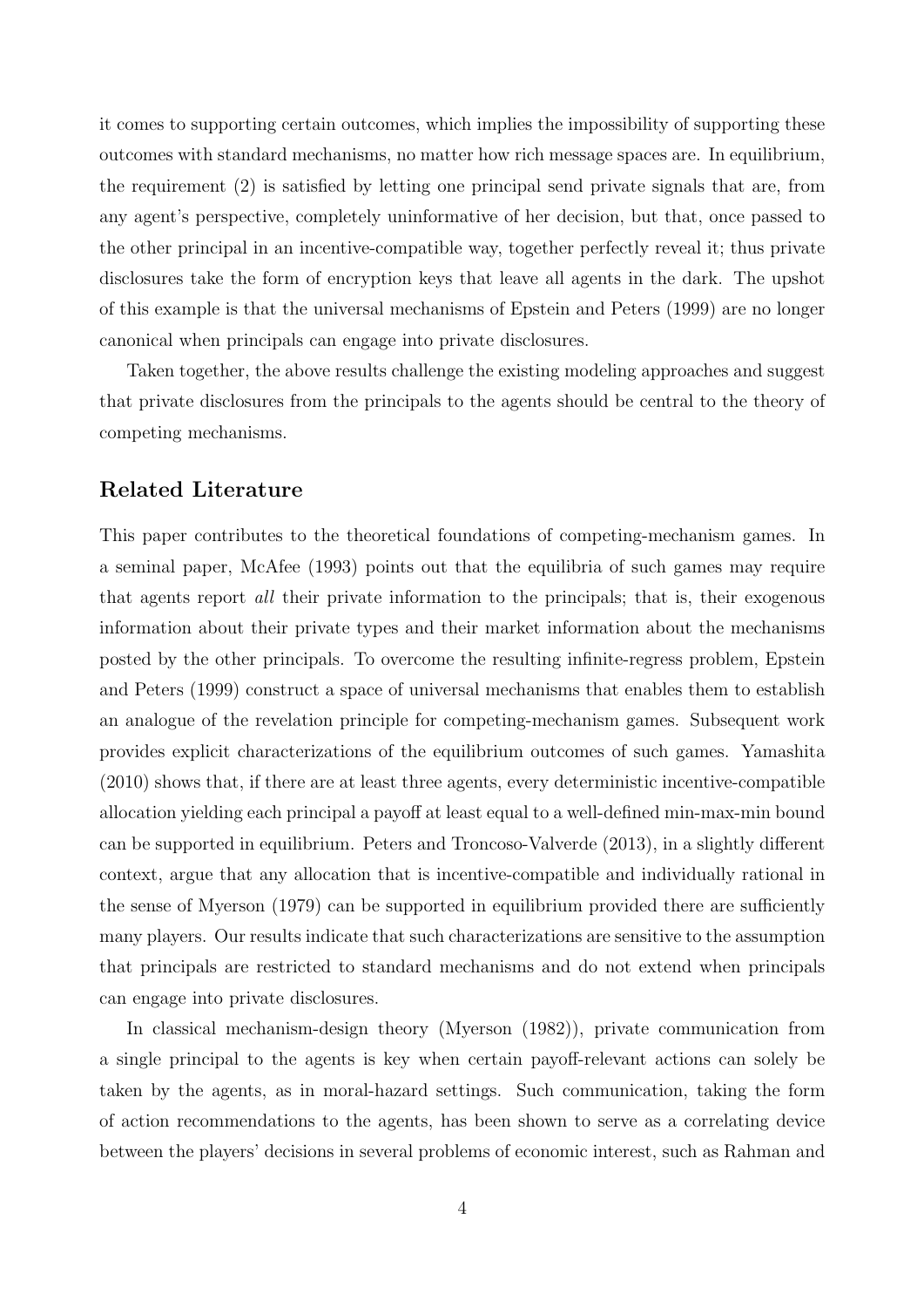Obara's (2010) model of partnerships. Perhaps surprisingly, however, private disclosures have been neglected in competing-mechanism settings even when agents take payoff-relevant actions, as in Prat and Rustichini's (2003) model of lobbying. To the best of our knowledge, the only exception is the recent work of Attar, Campioni, and Piaser (2019), who study complete-information games in which agents take observable actions. They construct an example in which equilibrium allocations supported by standard mechanisms fail to be robust against a deviation by a principal to a mechanism with private recommendations. In equilibrium, principals correlate their decisions with the agents' actions in a way that cannot be achieved without private recommendations.

Whereas private signals from the principals to the agents can still be interpreted, in the above papers, in light of the traditional role they play in single-principal settings, the present paper uncovers two novel roles for such signals, making them very different from pure action recommendations. Private signals first alleviate the punishments that can be inflicted on a principal. In our first example, disclosing her decision to one agent while leaving the other agents in the dark enables one principal to guarantee herself a payoff strictly above her min-max-min bound by making it impossible for the agents to coordinate on the required punishment. Private signals also help overcoming the lack of a direct communication channel between the principals. In our second example, one principal can correlate her decisions with those of other principal and with the agents' exogenous private information by sending encryption keys to the agents, to be passed to the other principal, in a way that cannot be replicabled with standard mechanisms. Such a possibility appears particularly relevant for the applications of competing-mechanism games favored in the literature, where contracting is typically decentralized—so that principals may find it difficult to rely on a common mediator to coordinate their decisions—and direct communication among the principals—either in the form of principals exchanging cheap-talk messages, or in the form of principals using semi-private correlation devices whose realizations are observed by the other principals but not by the agents at the time they communicate with the principals—is unlikely to be feasible.

In our setting, the correlation in the principals' decisions is generated by the agents communicating to each principal both their exogenous private information and the private signals they receive from other principals. The principals cannot directly condition on other principals' decisions and/or mechanisms, or directly exchange information among themselves. Instead, Kalai, Kalai, Lehrer and Samet (2010), Peters and Szentes (2012), Peters (2015), and Szentes (2015) consider settings in which players can make commitments contingent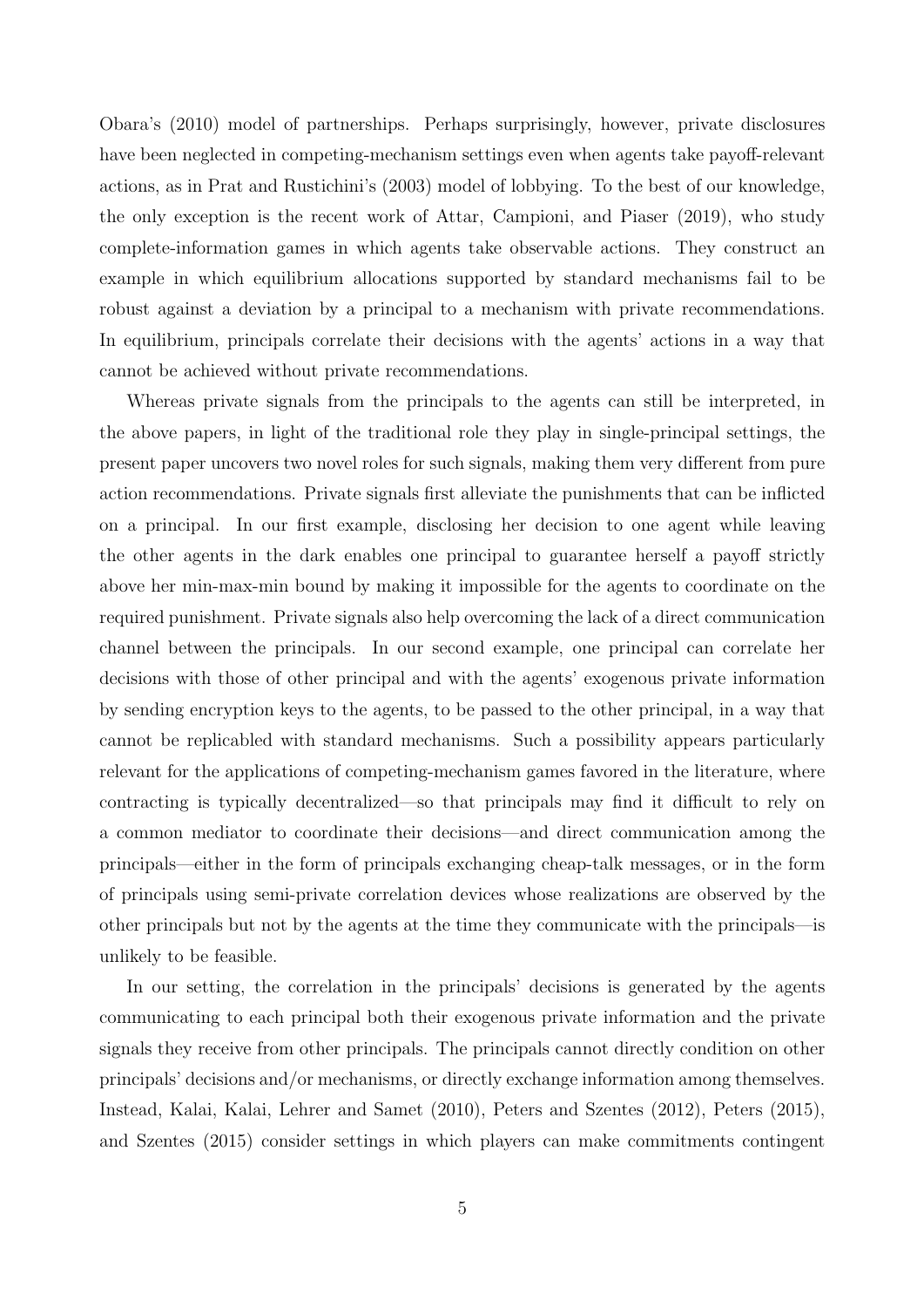on other players' commitments and communication is unrestricted. The result in our first example extends to these settings: by deviating to a mechanism with private disclosures, a principal can guarantee herself a payoff strictly above her min-max-min bound, regardless of whether or not principals can make commitments contingent on other principals' decisions and/or mechanisms. The result in our second example, instead, extends to settings in which principals can condition their mechanism on other principals' mechanisms, as in Peters' (2015) model of reciprocal contracting, but not to settings in which principals can directly condition their decisions on other principals' decisions. This is because private disclosures in this example take the form of encryption keys passed from one principal to the other through the agents in an incentive-compatible way, something which can be achieved in a much more direct way if communication is unrestricted.

The role of private signals we highlight in this paper hinges on at least two principals contracting with at least two agents. When there is a single principal, the revelation principle obviously holds and private disclosures have no bearing on the set of equilibrium outcomes. Similarly, when multiple principals contract with a single agent, the menu theorems of Peters (2001), Martimort and Stole (2002), and Pavan and Calzolari (2009, 2010) guarantee that any equilibrium allocation of a game in which the principals compete by offering arbitrary message-contingent decision rules can be reproduced in a game in which the principals offer subsets (menus) of their decisions to the agent and delegate to him the choice of the final allocation. Thus private disclosures play no role in such settings either.

The paper is organized as follows. Section 2 introduces a general model of competing mechanisms under incomplete information. Sections 3 and 4 present the results. Section 5 discusses the different roles of private disclosures. Section 6 concludes.

## 2 The Model

We consider a pure incomplete-information setting in which several principals, indexed by  $j = 1, \ldots, J$ , contract with several agents, indexed by  $i = 1, \ldots, I$ . As anticipated in the introduction, our results hinge on  $I \geq 2$  and  $J \geq 2$ .

Information Every agent i (he) possesses some exogenous private information summarized by his type  $\omega^i$ , which belongs to some finite set  $\Omega^i$ . Thus the set of exogenous states of the world  $\omega \equiv (\omega^1, ..., \omega^I)$  is  $\Omega \equiv \Omega^1 \times ... \times \Omega^I$ . Principals and agents commonly believe that the state  $\omega$  is drawn from  $\Omega$  according to the distribution **P**.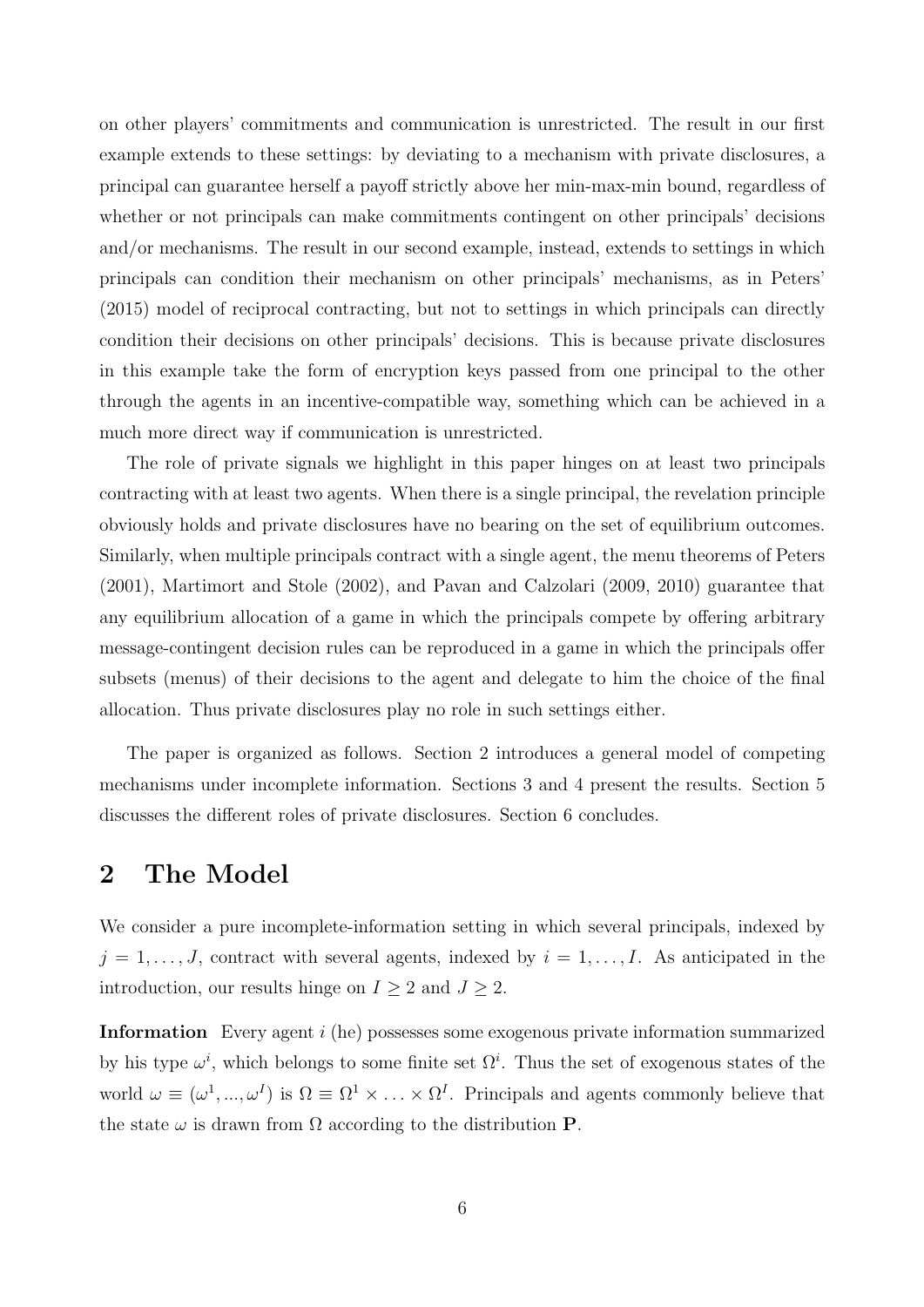**Decisions and Payoffs** Every principal j (she) takes a decision  $x_j$  in some finite set  $X_j$ . We let  $v_j: X \times \Omega \to \mathbb{R}$  and  $u^i: X \times \Omega \to \mathbb{R}$  be the payoff functions of principal j and of agent i, respectively, where  $X \equiv X_1 \times \ldots \times X_J$  is the set of possible profiles of decisions for the principals. Agents take no payoff-relevant decisions. An allocation is a function  $z : \Omega \to \Delta(X)$  assigning a lottery over the set X to every state of the world. The *outcome* induced by an allocation  $z$  is the restriction of  $z$  to the set of states occurring with positive probability under P. 2

Mechanisms with Signals A principal can engage into private disclosures by posting a mechanism with signals. Such a mechanism consists, first, of a probability distribution over the signals that the principal privately sends to the agents, and, second, of a decision rule that assigns a lottery over her decisions to every profile of signals she sends to the agents and every profile of messages she receives from them. Formally, a mechanism with signals for principal j is a pair  $\gamma_j \equiv (\sigma_j, \phi_j)$  such that

- 1.  $\sigma_j \in \Delta(S_j)$  is a Borel probability measure over the profiles of signals  $s_j \equiv (s_j^1, \ldots, s_j^I)$ that principal j sends to the agents, where  $S_j \equiv S_j^1 \times \ldots \times S_j^I$  for some collection of Polish spaces  $S_j^i$  of signals from principal j to every agent i.
- 2.  $\phi_j: S_j \times M_j \to \Delta(X_j)$  is a Borel-measurable function assigning a lottery over principal j's decisions to every profile of signals  $s_j \in S_j$  she sends to the agents and every profile of messages  $m_j \equiv (m_j^1, \ldots, m_j^I) \in M_j$  she receives from them, where  $M_j \equiv$  $M_j^1 \times \ldots \times M_j^I$  for some collection of Polish spaces  $M_j^i$  of messages from every agent i to principal  $j$ .

We assume that  $\Omega^i$   $\subset M^i_j$  for all i and j, so that the language through which agent i communicates with principal j is rich enough for him to report his type to her. A (potentially indirect) standard mechanism for principal  $j$  is a special case of a mechanism with signals in which  $S_j^i$  is a singleton for all i; hereafter, we will often simplify the notation by omitting  $\sigma_j$  and representing a standard mechanism solely by a Borel-measurable function  $\phi_j: M_j \to \Delta(X_j)$  describing the principal's response to the messages she receives from the agents. The requirement that signal and message spaces be Polish entails no loss of generality; in particular, the universal standard mechanisms of Epstein and Peters (1999) involve uncountable Polish message spaces.

<sup>2</sup>The distinction between an allocation and an outcome is relevant when the agents' types are correlated.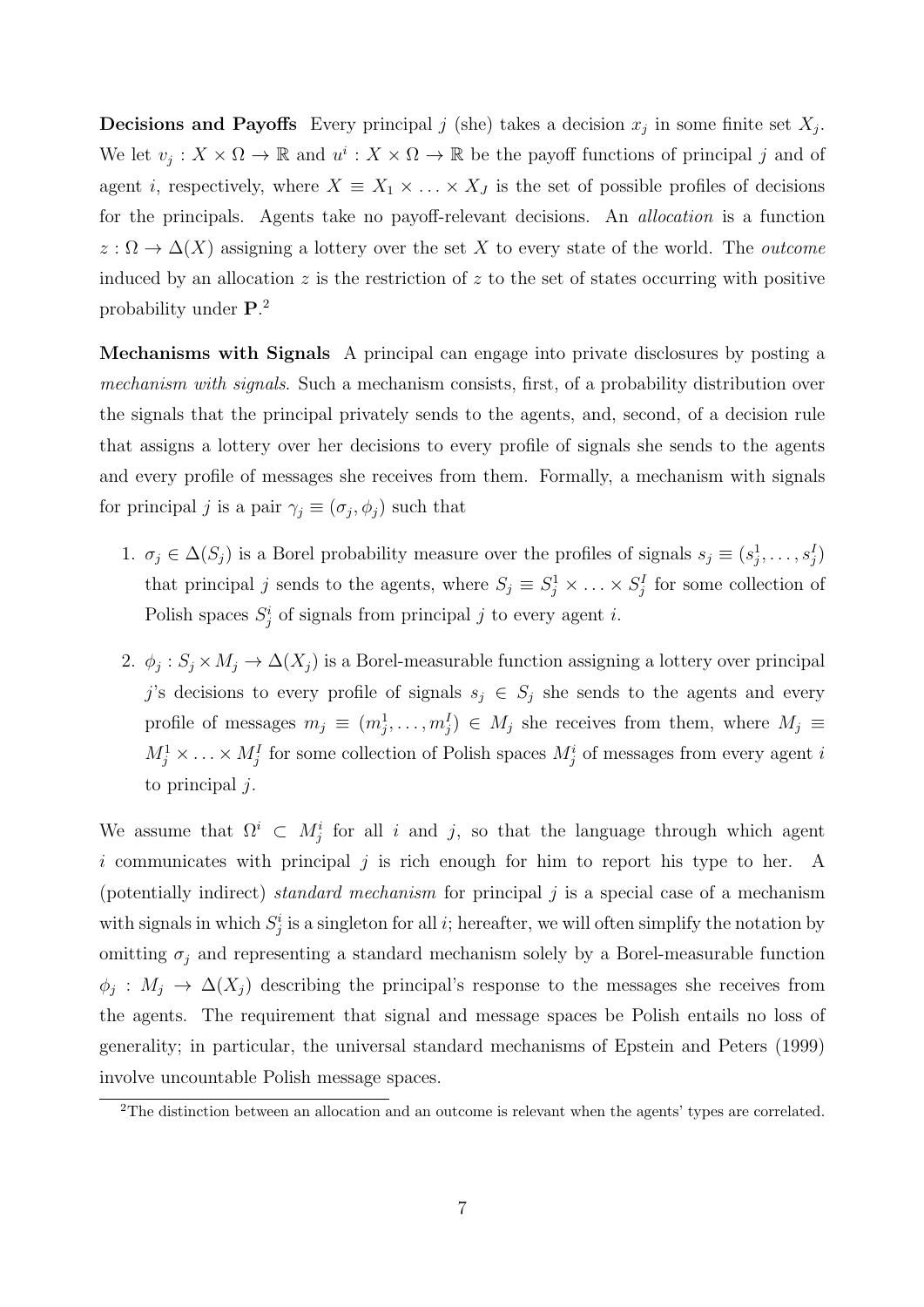Admissibility A general requirement for defining expected payoffs in the game to be described below is that, for each j, the evaluation mapping  $(\phi_j, s_j, m_j) \mapsto \phi_j(s_j, m_j)$  be measurable. To do so, we must define a measurable structure over the space of admissible functions  $\phi_j$ . If  $S_j$  and  $M_j$  are countable, we can take this space to be  $\Delta(X_j)^{S_j \times M_j}$ , endowed with the product Borel  $\sigma$ -field. If  $S_j$  or  $M_j$  are uncountable, however, there is no measurable structure over the space of all Borel-measurable functions  $\phi_j : S_j \times M_j \to \Delta(X_j)$  such that the evaluation mapping for principal j is measurable (Aumann  $(1961)$ ); in that case, there is no choice but to restrict the space of admissible functions  $\phi_j$ . Admissibility can be shown to coincide with the requirement that this space be of bounded Borel class (Aumann (1961), Rao (1971)), which still allows for a rich class of mechanisms for our analysis. We hereafter fix an admissible space  $\Phi_j$ , endowed with a  $\sigma$ -field  $\mathcal{F}_j$ , so that  $\Gamma_j \equiv \Delta(S_j) \times \Phi_j$  is the space of admissible mechanisms for principal j, endowed with the product  $\sigma$ -field  $\mathcal{G}_j$  generated by the Borel subsets of  $\Delta(S_j)$  and the elements of  $\mathcal{F}_j$ . When attention is restricted to standard mechanisms, the set of admissible mechanisms is simply denoted by  $\Phi_j$ , with the understanding that signal spaces are singletons.

Timing and Strategies The competing-mechanism game  $G^{SM}$  with private disclosures unfolds in four stages:

- 1. the principals simultaneously post mechanisms, observed by all agents;
- 2. the principals' mechanisms send private signals to the agents;
- 3. the agents simultaneously send messages to the principals;
- 4. the principals' decisions are implemented and all payoffs accrue.

A mixed strategy for principal j is a probability measure  $\mu_j \in \Delta(\Gamma_j)$  over  $\mathcal{G}_j$ . A strategy for agent *i* is a measurable function  $\lambda^i : \Gamma \times S^i \times \Omega^i \to \Delta(M^i)$  that assigns to every profile of mechanisms  $\gamma \equiv (\gamma_1, ..., \gamma_J) \in \Gamma \equiv \Gamma_1 \times ... \times \Gamma_J$  that the principals may post, every profile of signals  $s^i \equiv (s_1^i, ..., s_J^i) \in S^i \equiv S_1^i \times ... \times S_J^i$  that agent i may receive, and every type  $\omega^i \in \Omega^i$  of agent i a Borel probability measure over the profiles of messages  $m^i \equiv (m_1^i, ..., m_J^i) \in M^i \equiv M_1^i \times ... \times M_J^i$  sent by agent i, where  $\Gamma \times S^i \times M^i$  is endowed with the appropriate product  $\sigma$ -field. The allocation  $z_{\mu,\lambda} : \Omega \to \Delta(X)$  induced by the strategies  $(\mu, \lambda) \equiv (\mu_1, \ldots, \mu_J, \lambda^1, \ldots, \lambda^I)$  is then defined by

$$
z_{\mu,\lambda}(x|\omega) \equiv \int_{\Gamma} \int_{S} \int_{M} \prod_{j=1}^{J} \phi_j(s_j, m_j)(x_j) \bigotimes_{i=1}^{I} \lambda^i(\mathrm{d}m^i | \gamma, s^i, \omega^i) \bigotimes_{j=1}^{J} \sigma_j(\mathrm{d}s_j) \bigotimes_{j=1}^{J} \mu_j(\mathrm{d}\gamma_j)
$$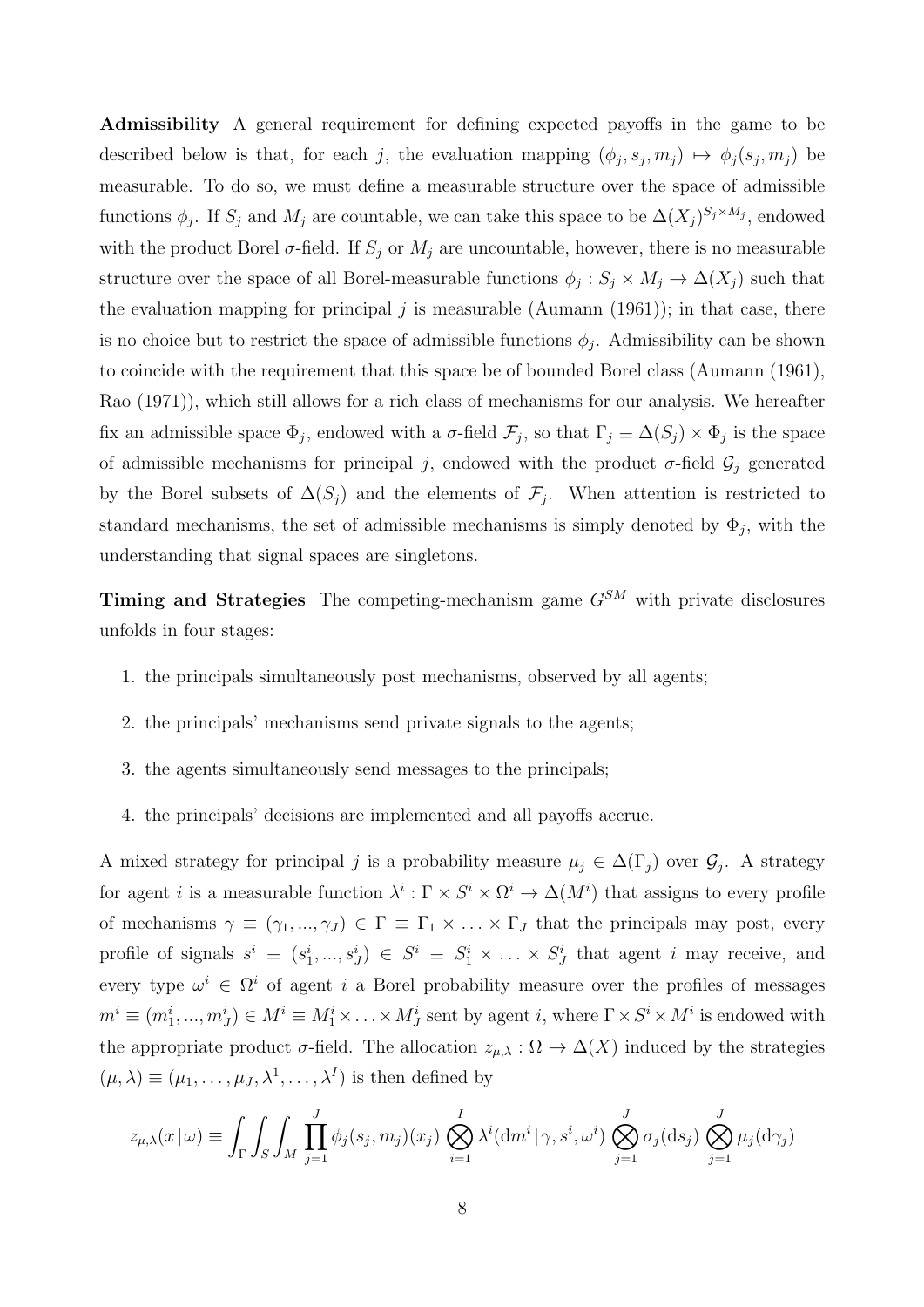for all  $(\omega, x) \in \Omega \times X$ , where  $S \equiv S_1 \times \ldots \times S_J$  and  $M \equiv M_1 \times \ldots \times M_J$ . For every profile of mechanisms  $\gamma$ , a behavior strategy for agent i in the subgame  $\gamma$  played by the agents is a Borel-measurable function  $\beta^i : S^i \times \Omega^i \to \Delta(M^i)$  assigning a Borel probability measure over the profile of messages  $m^i \in M^i$  she sends to the principals to every profile of signals  $s^i \in S^i$ she may receive and to every realization  $\omega^i \in \Omega^i$  of her type. We let  $z_{\gamma,\beta}$  be the allocation induced by the profile of behavior strategies  $\beta \equiv (\beta^1, \ldots, \beta^I)$  in the subgame  $\gamma$ ; the latter is defined in the same way as  $z_{\mu,\lambda}$ , except that  $\gamma$  is fixed and  $\lambda^i(\cdot | \gamma, s^i, \omega^i)$  is replaced by  $\beta^i(\cdot | s^i, \omega^i)$  for all *i*.

A degenerate case of the game  $G^{SM}$  arises when  $S_j^i$  is a singleton for all i and j, so that principals cannot engage into private disclosures and can only post standard mechanisms. To distinguish this situation, we denote by  $G^M$  the corresponding competing-mechanism game without private disclosures; the games studied by Epstein and Peters (1999) and Yamashita (2010) are prominent examples.

Equilibrium In line with the standard practice of the common-agency literature (Peters (2001), Martimort and Stole (2002)) and the competing-mechanism literature (Epstein and Peters (1999), Yamashita (2010), Peters and Troncoso-Valverde (2013), Peters (2014)), we will assume that the agents treat the mechanisms posted by the principals at face value. This means that we can identify any subgame  $\gamma \equiv (\gamma_1, \ldots, \gamma_J) \in \Gamma$  of  $G^{SM}$  with a Bayesian game played by the agents, with type space  $S^i \times \Omega^i$  and action space  $M^i$  for every agent i, and in which the agents' beliefs are pinned down by the prior  $P$  and the signal distributions  $(\sigma_1, \ldots, \sigma_J)$  to which the principals are committed through the mechanisms they post in  $\gamma$ , whether or not  $\gamma$  is reached on the equilibrium path. The strategy profile  $(\mu, \lambda)$  is a perfect Bayesian equilibrium (PBE) of  $G^{SM}$  whenever

- 1. for each  $\gamma \in \Gamma$ ,  $(\lambda^1(\gamma), \ldots, \lambda^I(\gamma))$  is a Bayes-Nash equilibrium (BNE) of the subgame  $\gamma$  played by the agents;
- 2. given the continuation equilibrium strategies  $\lambda$ ,  $\mu$  is a Nash equilibrium of the game played by the principals.

An allocation z is *incentive-compatible* if, for all i and  $\omega^i \in \Omega^i$ ,

$$
\omega^i \in \argmax_{\hat{\omega}^i \in \Omega^i} \sum_{\omega^{-i} \in \Omega^{-i}} \sum_{x \in X} \mathbf{P}[\omega^{-i} | \omega^i] z(x | \hat{\omega}^i, \omega^{-i}) u^i(x, \omega^i, \omega^{-i}).
$$

It follows from the definition of a BNE in any subgame played by the agents that any allocation  $z_{\mu,\lambda}$  supported by a PBE  $(\mu,\lambda)$  of  $G^{SM}$  is incentive-compatible; otherwise, some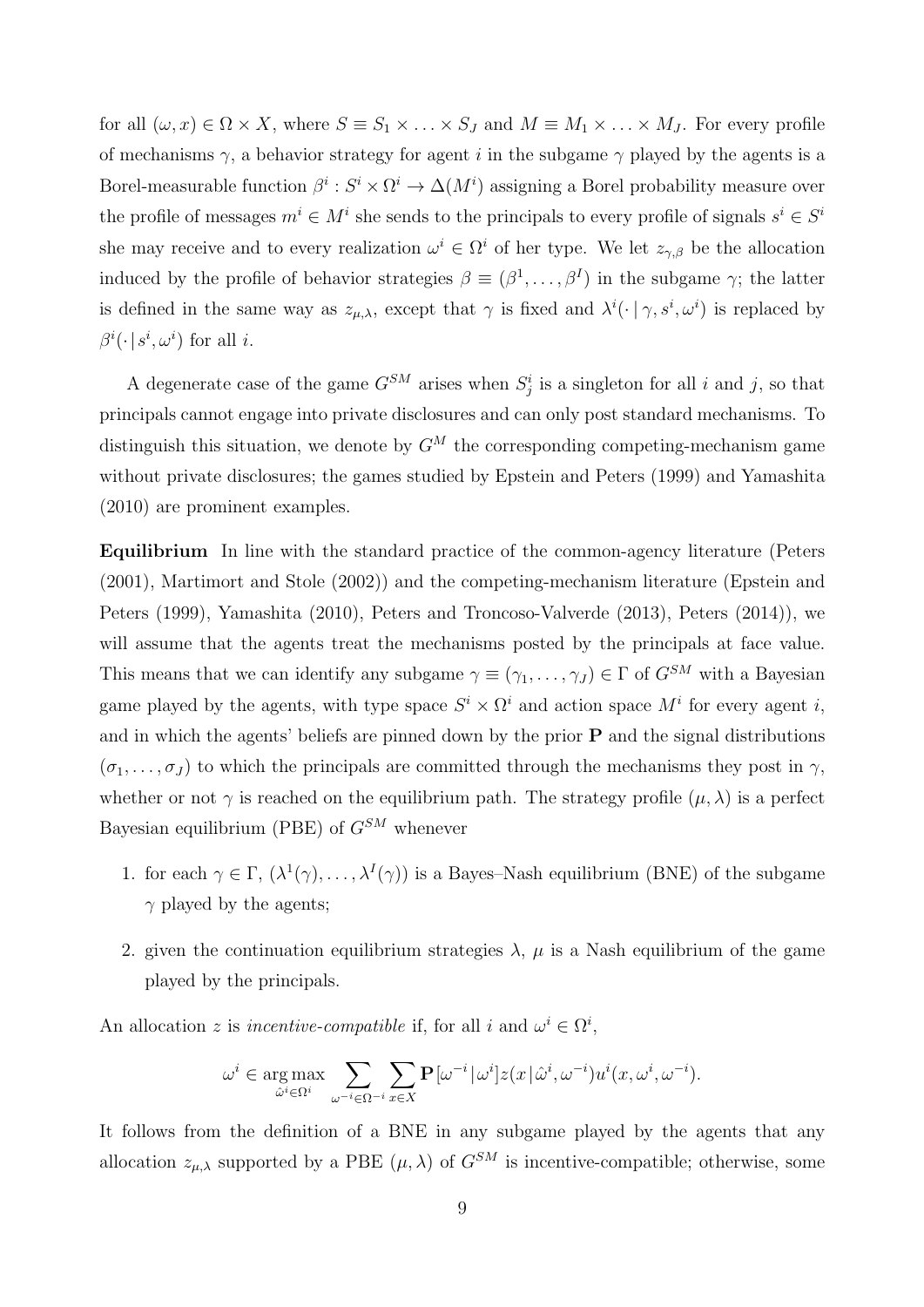type  $\omega^i$  of some agent i would be strictly better off mimicking the strategy  $\lambda^i(\cdot | \cdot, \cdot, \hat{\omega}^i)$ of some other type  $\hat{\omega}^i$ —this is an instance of the revelation principle (Myerson (1982)). This observation implies that, when there is a single principal, any allocation that can be implemented by a mechanism with signals can also be implemented via a direct revelation mechanism; as agents take no payoff-relevant actions, such direct revelation mechanisms involve no private disclosures from the principal to the agents. As we show below, the situation is markedly different when several principals contract with several agents.

# 3 A Challenge to Folk Theorems

In this section, we address the question of whether equilibrium outcomes of competingmechanism games without private disclosures, in which principals are restricted to posting standard mechanisms, yet with potentially rich message spaces, are robust to the possibility for principals to post mechanisms with signals. This question is especially relevant in light of the fact that, as shown by Yamashita (2010) and Peters and Troncoso-Valverde (2013), such games typically lend themselves to folk-theorem-types of results. Notice for future reference that similar results are also pervasive in the literature on contractible contracts and reciprocal contracting; see, for instance, Kalai, Kalai, Lehrer, and Samet (2010), Peters and Szentes (2012), Peters (2015), and Szentes (2015).

The construction of Yamashita (2010), which we exploit in Section 3.1 below, is based on the idea that, given rich enough message spaces, each principal's equilibrium mechanism can be made sufficiently flexible to punish other principals' potential deviations. This can be achieved by enabling the agents to recommend to every principal  $j$  a (deterministic) direct mechanism  $d_j$ :  $\Omega \to X_j$  selecting a decision for any profile of reported types she may receive from them. Specifically, let us consider a competing-mechanism game without private disclosures in which every message space  $M_j^i$  is sufficiently rich to enable agent i to recommend any direct mechanism to principal  $j$  and to make a report about his type; that is, letting  $D_j$  be the finite set of all such mechanisms,  $D_j \times \Omega^i \subset M_j^i$  for all i and j. Accordingly, a recommendation mechanism  $\phi_j^r$  for principal j stipulates that, if every agent i sends a message  $m_j^i \equiv (d_j^i, \omega^i) \in D_j \times \Omega^i$  to principal j, then

$$
\phi_j^r(m_j^1, \dots, m_j^I) \equiv \begin{cases} d_j(\omega^1, \dots, \omega^I) & \text{if } \operatorname{card}\{i : d_j^i = d_j\} \ge I - 1 \\ \overline{x}_j & \text{otherwise} \end{cases}
$$
 (1)

where  $\bar{x}_j$  is some fixed decision in  $X_j$ ; if, instead, some agent i sends a message  $m_j^i \notin D_j \times \Omega^i$ to principal j, then  $\phi_j^r$  treats this message as if it coincided with some fixed element  $(\overline{d}_j, \overline{\omega}_j^i)$ of  $D_j \times \Omega^i$ , once again applying rule (1). Intuitively, recommendation mechanisms provide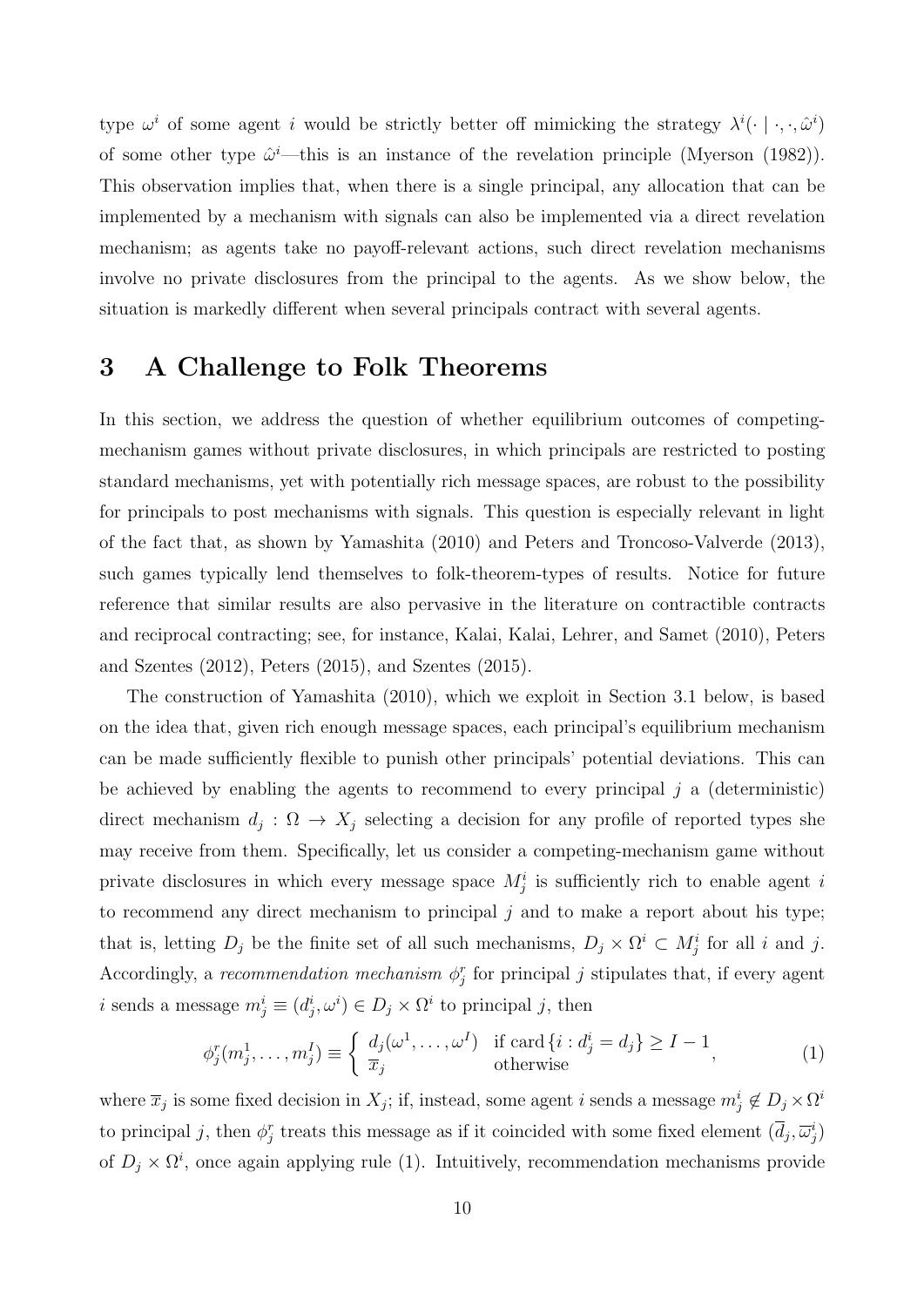a flexible system of punishments against other principals' potential deviations that can be used to support many equilibrium allocations. Indeed, Yamashita (2010) establishes the following folk theorem: if  $I \geq 3$ , then every deterministic incentive-compatible allocation yielding each principal a payoff at least equal to a well-defined min-max-min payoff bound can be supported in equilibrium.<sup>3</sup>

We now provide an example showing that the possibility for principals to use private disclosures undermines this characterization result. In this example, a folk theorem holds for any competing-mechanism game without private disclosures but with rich enough message spaces; however, a continuum of equilibrium payoff vectors of any such game can no longer be supported when principals can post mechanisms with signals. This shows that equilibrium outcomes supported by standard mechanisms may not be robust to private disclosures.

**Example 1** Let  $J \equiv 2$  and  $I \equiv 3$ . We denote the principals by P1 and P2, and the agents by A1, A2, and A3. The decision sets are  $X_1 \equiv \{x_{11}, x_{12}\}$  for P1 and  $X_2 \equiv \{x_{21}, x_{22}\}$  for P2. A1 and A2 can each be of two types, with  $\Omega^1 = \Omega^2 \equiv {\{\omega_L, \omega_H\}}$ , whereas A3 can only be of a single type, which we omit from the notation for the sake of clarity. A1's and A2's types are perfectly correlated: only the states  $(\omega_L, \omega_L)$  and  $(\omega_H, \omega_H)$  can occur with positive probability under P.

The players' payoffs are represented in Tables 1 and 2 below, in which the first payoff is that of P2 and the last two payoffs are those of A1 and A2, respectively. P1's and A3's payoffs are constant over  $X \times \Omega$  and hence play no role in the analysis.

|          | $x_{21}$                       | $x_{22}$ |
|----------|--------------------------------|----------|
| $x_{11}$ | 5, 8, 8                        |          |
| $x_{12}$ | $6, 4.5, 4.5 \mid 6, 4.5, 4.5$ |          |

Table 1: Payoffs in state  $(\omega_L, \omega_L)$ .

|          | $x_{21}$                       | $x_{22}$ |
|----------|--------------------------------|----------|
| $x_{11}$ | $6, 4.5, 4.5 \mid 6, 4.5, 4.5$ |          |
| $x_{12}$ | 5, 1, 1                        | 5, 8, 8  |

Table 2: Payoffs in state  $(\omega_H, \omega_H)$ .

<sup>&</sup>lt;sup>3</sup>As pointed out by Peters (2014), however, these bounds typically depend on the message spaces  $M_j^i$ . The requirement that there be at least three agents reflects that, according to (1), near unanimity unequivocally pins down a direct mechanism for each principal posting a recommendation mechanism. Relatedly, Attar, Campioni, Mariotti, and Piaser (2021) show that this and related folk theorems crucially hinge on each agent participating and communicating with each principal, regardless of the profile of posted mechanisms.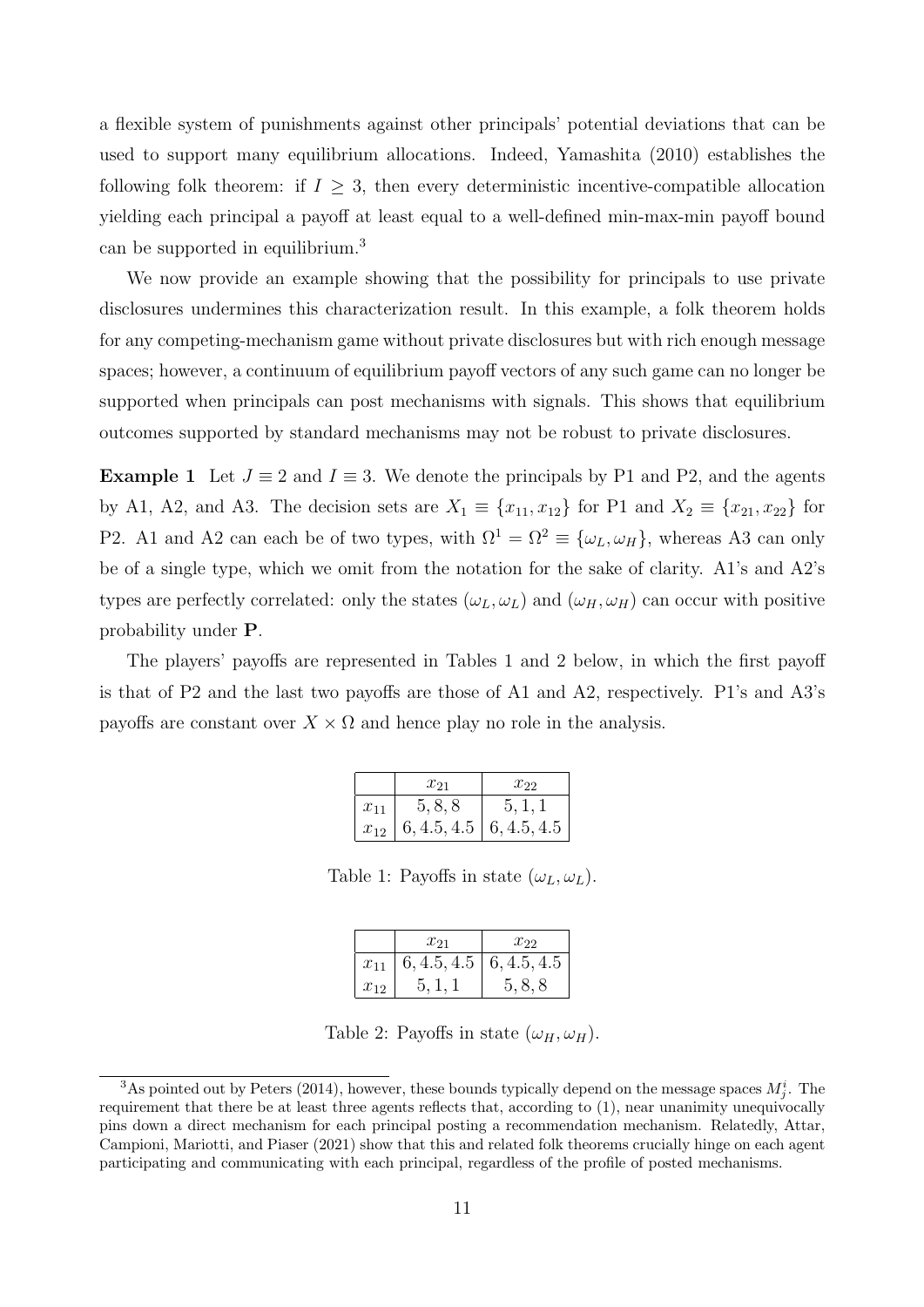#### 3.1 A Folk Theorem in Standard Mechanisms

In the context of this example, let us first consider, as in Yamashita (2010), a general competing-mechanism game  $G_1^M$  without private disclosures, and with message spaces such that  $D_j \times \Omega^i \subset M^i_j$  for all i and j, so that principals can post recommendation mechanisms. To guarantee the existence of a BNE in every subgame  $\phi \equiv (\phi_1, \phi_2)$  of  $G_1^M$ , we assume that all the message spaces  $M_j^i$  are finite. Our first result characterizes the set of equilibrium payoffs for P2 in  $G_1^M$ .

**Lemma 1** Any payoff for P2 in [5,6] can be supported in a PBE of  $G_1^M$ .

**Proof.** The proof consists of two steps. Step 1 proves that  $G_1^M$  admits a PBE in which P2 obtains his minimum feasible payoff of 5, which also shows that 5 is P2's min-max-min payoff in  $G_1^M$ . Step 2 then leverages on the construction in Step 1 to prove that any payoff for P2 in  $(5, 6]$  can be supported in a PBE of  $G_1^M$ , which completes the proof.

Step 1 We first show that the outcome

$$
z(\omega_L, \omega_L) \equiv \delta_{(x_{11}, x_{21})}, \quad z(\omega_H, \omega_H) \equiv \delta_{(x_{12}, x_{22})}, \tag{2}
$$

in which P2 obtains her minimum feasible payoff of 5, can be supported in a PBE of  $G_1^{M}$ .<sup>4</sup> To establish this result, we first show that, if P1 and P2 post recommendation mechanisms, then there exists a continuation BNE supporting the outcome (2). We next show that, in every subgame in which P1 posts her equilibrium recommendation mechanism, there exists a continuation BNE in which P2 obtains a payoff of 5. The result then follows from these two properties along with the fact that P1 has no profitable deviation as her payoff is constant over  $X \times Ω$ .

**On Path** Suppose that both P1 and P2 post recommendation mechanisms  $\phi_1^r$  and  $\phi_2^r$ . We assume that, for each  $j, \overline{\omega}_j^1 = \overline{\omega}_j^2 = \omega_L$ , so that, if some agent  $i = 1, 2$  sends a message  $m_j^i \notin D_j \times \Omega^i$  to principal j,  $\phi_j^r$  treats this message as if agent i reported to principal j to be of type  $\omega_L$ . We claim that, in the subgame  $(\phi_1^r, \phi_2^r)$ , it is a BNE for the three agents to recommend the direct mechanisms  $(d_1^*, d_2^*)$  defined by

$$
d_1^*(\omega) \equiv \begin{cases} x_{11} & \text{if } \omega = (\omega_L, \omega_L) \\ x_{12} & \text{otherwise} \end{cases} \quad \text{and} \quad d_2^*(\omega) \equiv \begin{cases} x_{21} & \text{if } \omega = (\omega_L, \omega_L) \\ x_{22} & \text{otherwise} \end{cases} \tag{3}
$$

for all  $\omega \equiv (\omega^1, \omega^2) \in \Omega^1 \times \Omega^2$ , and for A1 and A2 to report their types truthfully to P1 and P2. To see this, we only need to observe that these strategies implement the outcome

<sup>&</sup>lt;sup>4</sup>For any finite set A and for each  $a \in A$ ,  $\delta_a$  is the Dirac measure over A assigning probability 1 to a.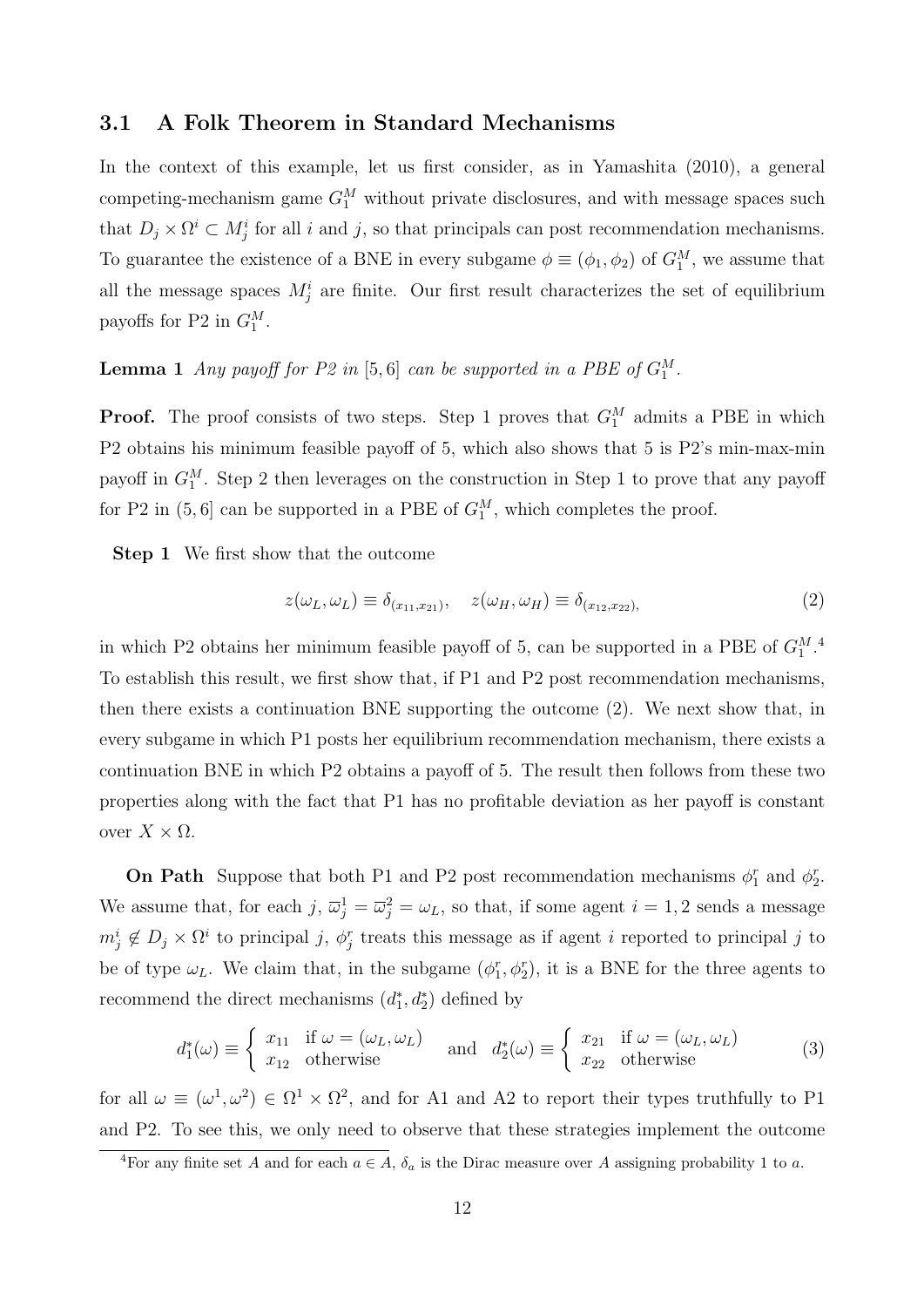(2), which yields A1 and A2 their maximum feasible payoff of 8 in each state; because A3's payoff is constant over  $X \times \Omega$ , these strategies thus form a BNE of the subgame  $(\phi_1^r, \phi_2^r)$ . The claim follows.

**Off Path** Because P1's payoff is constant over  $X \times \Omega$ , she has no profitable deviation. Suppose then that P2 deviates to some arbitrary standard mechanism  $\phi_2 : M_2 \to \Delta(X_2)$ , and let  $p(m_2)$  be the probability that the lottery  $\phi_2(m_2)$  assigns to decision  $x_{21}$  when the agents send the messages  $m_2 \equiv (m_2^1, m_2^2, m_2^3) \in M_2$  to P2. Now, let

$$
\overline{p} \equiv \max_{m_2 \in M_2} p(m_2) \tag{4}
$$

and select a message profile  $\overline{m}_2 \equiv (\overline{m}_2^1, \overline{m}_2^2, \overline{m}_2^3) \in M_2$  that achieves the maximum in (4); similarly, let

$$
\underline{p} \equiv \min_{(m_2^1, m_2^2) \in M_2^1 \times M_2^2} p(m_2^1, m_2^2, \overline{m}_2^3)
$$
 (5)

and select a message profile  $(\underline{m}_2^1, \underline{m}_2^2) \in M_2^1 \times M_2^2$  for A1 and A2 that, given  $\overline{m}_2^3$ , achieves the minimum in (5). That  $\bar{p}$ ,  $\overline{m}_2$ ,  $\underline{p}$ , and  $(\underline{m}_2^1, \underline{m}_2^2)$  are well-defined for any given  $\phi_2$  follows from the fact that  $M_2$  is finite. We now prove that there exist BNE strategies for the agents in the subgame  $(\phi_1^r, \phi_2)$  such that P2 obtains a payoff of 5, so that the deviation is not profitable. We consider two cases in turn.

Case 1:  $\overline{p} \geq \frac{1}{2}$  $\frac{1}{2}$  Suppose first that  $\phi_2$  is such that  $\overline{p} \geq \frac{1}{2}$  $\frac{1}{2}$ . We claim that the subgame  $(\phi_1^r, \phi_2)$  admits a BNE that satisfies the following properties: (i) all agents recommend the direct mechanism  $d_1^*$  to P1, as if P2 did not deviate; (ii) A1 and A2 truthfully report their types to P1; (iii) A3 sends message  $\overline{m}_2^3$  to P2; (iv) P2 obtains a payoff of 5. As for (i), the argument is that unilaterally sending a different recommendation to P1 is of no avail as no agent is pivotal. As for (iii), sending  $\overline{m}_2^3$  to P2 is optimal for A3 given that his payoff is constant over  $X \times \Omega$ . Consider then (ii). Suppose first that the state is  $(\omega_L, \omega_L)$ . Because  $\overline{p}\geq \frac{1}{2}$  $\frac{1}{2}$ ,  $8\overline{p} + (1-\overline{p}) \ge 4.5$ . From Table 1, and by definition of  $d_1^*$  and  $\overline{m}_2$ , it thus follows that, if A2 reports  $\omega_L$  to P1 and sends  $\overline{m}_2^2$  to P2, and if A3 sends  $\overline{m}_2^3$  to P2, then A1 best responds by reporting  $\omega_L$  to P1 and sending  $\overline{m}_2^1$  to P2; notice, in particular, that, because  $\overline{\omega}_1^1 = \omega_L$ , if A1 sends a message  $m_1^1 \notin D_1 \times \Omega^1$  to P1, then P1 takes the same decision as if A1 truthfully reported his type to her. The argument for A2 is identical. Suppose next that the state is  $(\omega_H, \omega_H)$ . If either A1 or A2 truthfully reports his type to P1, then, by definition of  $d_1^*$ , the other informed agent A2 or A1 cannot induce P1 to take a decision other than  $x_{12}$ . These properties, along with the finiteness of  $M_2$ , imply that the subgame  $(\phi_1^r, \phi_2)$  admits a BNE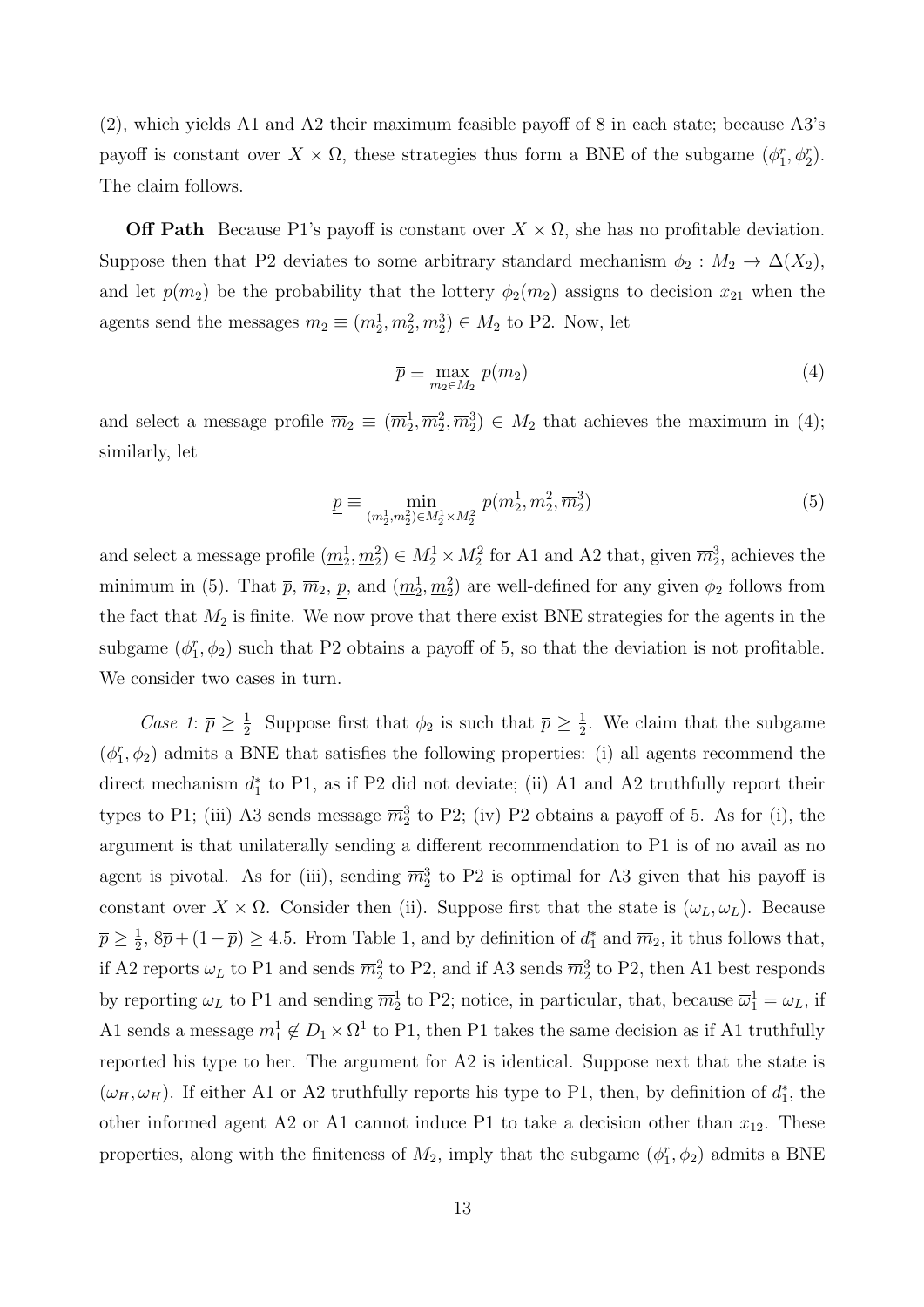satisfying (i)–(iii). In this BNE, P1 takes decision  $x_{11}$  in state  $(\omega_L, \omega_L)$  and decision  $x_{12}$  in state  $(\omega_H, \omega_H)$ , yielding a payoff of 5 to P2, as required by (iv). The claim follows.

Case 2:  $\bar{p} < \frac{1}{2}$  Suppose next that  $\phi_2$  is such that  $\bar{p} < \frac{1}{2}$ . We claim that the subgame  $(\phi_1^r, \phi_2)$  admits a BNE that satisfies the following properties: (i) all agents recommend the direct mechanism

$$
d_1(\omega) \equiv \begin{cases} x_{12} & \text{if } \omega = (\omega_H, \omega_H) \\ x_{11} & \text{otherwise} \end{cases}
$$
 (6)

to P1; (ii) A1 and A2 truthfully report their types to P1; (iii) A3 sends message  $\overline{m}_2^3$  to P2; (iv) P2 obtains a payoff of 5. The arguments for (i) and (iii) are the same as in Case 1. Consider then (ii). Suppose first that the state is  $(\omega_L, \omega_L)$ . If either A1 or A2 truthfully reports his type to P1, then, by definition of  $d_1$ , the other informed agent A2 or A1 cannot induce P1 to take a decision other than  $x_{11}$ . Suppose next that the state is  $(\omega_H, \omega_H)$ . Because  $\underline{p} \leq \overline{p} < \frac{1}{2}, \underline{p} + 8(1 - \underline{p}) > 4.5$ . From Table 2, and by definition of  $d_1$  and  $(\underline{m}_2^1, \underline{m}_2^2)$ , it thus follows that, if A2 reports  $\omega_H$  to P1 and sends  $m_2^2$  to P2, and if A3 sends  $\overline{m}_2^3$  to P2, then A1 best responds by reporting  $\omega_H$  to P1 and sending  $m_2^1$  to P2; notice, in particular, that, because  $\overline{\omega}_1^1 = \omega_L$ , if A1 sends a message  $m_1^1 \notin D_1 \times \Omega^1$  to P1, then P1 takes the same decision as if A1 misreported his type. The argument for A2 is identical. These properties, along with the finiteness of  $M_2$ , imply that the subgame  $(\phi_1^r, \phi_2)$  admits a BNE satisfying (i)–(iii). The argument for (iv) is then the same as in Case 1. The claim follows.

This completes Step 1 of the proof. We refer to the Appendix for Step 2 of the proof. The result follows.

The arguments in Step 1 of the proof rely on the same intuition as in Yamashita (2010, Theorem 1). The possibility for the agents to recommend a different direct mechanism to P1 for every mechanism posted by P2 allows them to implement punishments contingent on P2's deviations. In particular, the argument in Case 2 shows that any deviation by P2 to a mechanism that implements  $x_{21}$  with a probability strictly less than  $\frac{1}{2}$  is blocked by recommending to P1 the direct mechanism  $d_1$ , which is different from the equilibrium mechanism  $d_1^*$ . Observe that, although we allow principals to post stochastic mechanisms, unlike in Yamashita (2010), the threat of agents choosing a deterministic direct mechanism is sufficient to yield P2 her minimum feasible payoff of 5 in equilibrium.

Stochastic mechanisms, however, can be used to support random allocations; see, for instance, Xiong (2013). Step 2 of the proof in turn shows that this permits one to support any payoff for P2 in the feasible set  $[5, 6]$  in equilibrium. The proof, which is provided in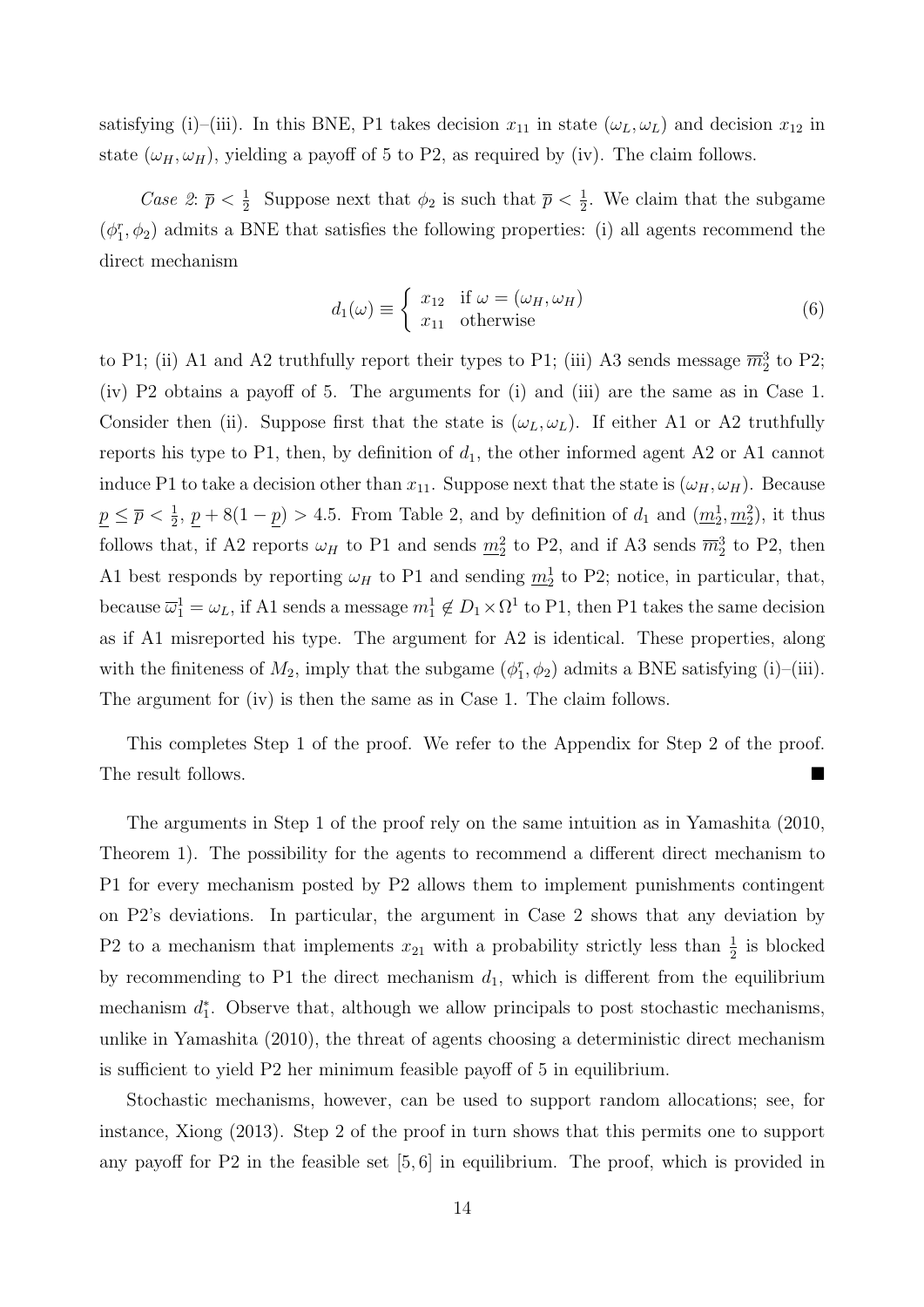the Appendix, only requires adjusting the principals' behavior on path—off path, letting the agents coordinate on the mechanisms  $d_1^*$  or  $d_1$  used in Step 1 suffices to deter P2's deviations. To this end, we modify Yamashita's (2010) definition of a recommendation mechanism to allow principals to randomize over their decisions on path, while maintaining the assumption that the agents' message spaces are finite.

In related work, Peters and Troncoso-Valverde (2013) establish a folk theorem in a generalized version of Yamashita (2010). In the game they study, any outcome corresponding to an allocation that is incentive-compatible and individually rational in the sense of Myerson (1979) can be supported in equilibrium provided there are at least seven players. It is straightforward to check that the outcome (2) satisfies these conditions, which guarantees that it can also be supported in equilibrium in their framework.<sup>5</sup> Notice finally that, whereas, in general, a principal's min-max-min payoff may be sensitive to the richness of the available message spaces, in our example P1 posting a recommendation mechanism is sufficient to inflict P2 her minimum feasible payoff of 5, leaving no role for additional messages beyond those contained in  $D_1 \times \Omega^i$  for all i. In other words, that P2's relevant min-max-min payoff is equal to 5 is fairly uncontroversial.

### 3.2 Nonrobustness to Private Disclosures

We now show that many of the equilibrium outcomes characterized in Lemma 1 are not robust to private disclosures. Specifically, we show that, in any enlarged game in which principals can post mechanisms with signals, P2 can guarantee herself a payoff higher than her min-max-min payoff of 5. To this end, we consider a general competing-mechanism game  $G_1^{SM}$  with private disclosures; this notably includes the case where  $D_j \times \Omega^i \subset M_j^i$  for all i and j, as in the game  $G_1^M$  studied in Section 3.1. To guarantee that the result is not driven by the possible nonexistence of equilibria, we assume that all the signal spaces  $S_j^i$  and the message spaces  $M_j^i$  are finite.<sup>6</sup> The following result then holds.

**Lemma 2**  $G_1^{SM}$  admits a PBE. Moreover, if  $\text{card } S_2^1 \geq 2$ , then P2's payoff in any PBE of  $G_1^{SM}$  is at least equal to  $5 + \frac{\mathbf{P}[(\omega_L, \omega_L)]\mathbf{P}[(\omega_H, \omega_H)]}{2 - \mathbf{P}[(\omega_L, \omega_L)]}$ .

Proof. We first show that a PBE exists. We next establish the desired bound on P2's equilibrium payoff.

<sup>&</sup>lt;sup>5</sup>The requirement on the number of players can be met by adding additional agents identical to A3.

 $6$ As the arguments below reveal, the second part of Lemma 2 does not hinge on this simplifying assumption, and extends to any infinite game  $G_1^{SM}$  for which a PBE exists.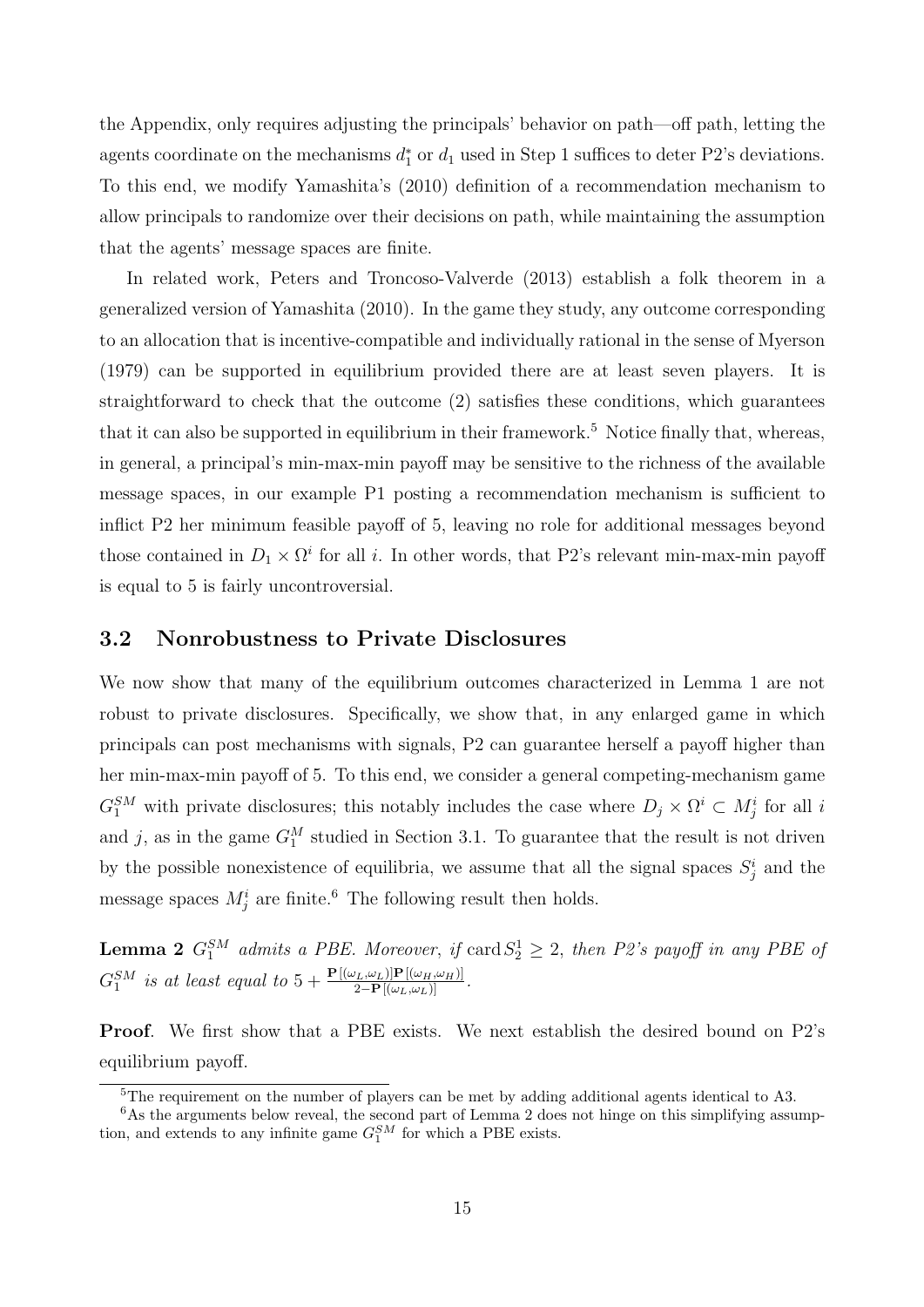**Existence of a PBE** Because, for each j, the sets  $S_i$  and  $M_i$  are finite, the space  $\Gamma_j \equiv \Delta(S_j) \times \Delta(X_j)^{S_j \times M_j}$  of mechanisms for principal j in  $G_1^{SM}$  is compact, and every subgame  $(\gamma_1, \gamma_2) \in \Gamma_1 \times \Gamma_2$  is finite; moreover, the agents' information structures and payoffs are continuous functions of  $(\gamma_1, \gamma_2)$ . Hence the BNE of the subgame  $(\gamma_1, \gamma_2)$  form a nonempty compact set  $B^*(\gamma_1, \gamma_2)$ , and the correspondence  $B^*: \Gamma_1 \times \Gamma_2 \to \prod_{i=1}^3 \Delta(M^i)^{S^i \times \Omega^i}$ is upper hemicontinuous (Milgrom and Weber (1985, Theorem 2)) and, therefore, admits a Borel-measurable selection  $b^* \equiv (b^{1*}, b^{2*}, b^{3*})$  by Kuratowski and Ryll-Nardzewski's selection theorem (Aliprantis and Border  $(2006,$  Theorem 18.13)); for each i, the corresponding strategy for agent *i* in  $G_1^{SM}$  is defined by  $\lambda^{i*}(m^i | \gamma_1, \gamma_2, s^i, \omega^i) \equiv b^{i*}(\gamma_1, \gamma_2)(m^i | s^i, \omega^i)$ . Now, suppose that P1 posts the mechanism  $\gamma_1^*$  that equiprobably randomizes between decisions  $x_{11}$  and  $x_{12}$  regardless of the signals P1 sends to the agents and the messages she receives from them. Then, from Tables 1–2, P2 obtains an expected payoff of 5.5 regardless of the mechanism she posts. Because P1's payoff is constant over  $X \times \Omega$ , it follows that, for each  $\gamma_2^* \in \Gamma_2$ ,  $(\gamma_1^*, \gamma_2^*, \lambda^{1*}, \lambda^{2*})$  is a PBE of  $G_1^{SM}$ .

A Tighter Payoff Bound for P2 For each  $\sigma \in (\frac{1}{2})$  $(\frac{1}{2}, 1)$ , we first construct a mechanism  $\gamma_2(\sigma) \in \Gamma_2$  that guarantees P2 a payoff of  $5 + \frac{(1-\sigma)\mathbf{P}[(\omega_L,\omega_L)]\mathbf{P}[(\omega_H,\omega_H)]}{1-\sigma\mathbf{P}[(\omega_L,\omega_L)]}$  regardless of the mechanism posted by P1 and of the agents' continuation equilibrium strategies; that is,

$$
\inf_{\gamma_1 \in \Gamma_1} \inf_{\beta \in B^*(\gamma_1, \gamma_2(\sigma))} \sum_{\omega \in \Omega} \sum_{x \in X} \mathbf{P}[\omega] z_{\gamma_1, \gamma_2(\sigma), \beta}(x | \omega) v_2(x, \omega) \n\geq 5 + \frac{(1 - \sigma) \mathbf{P}[(\omega_L, \omega_L)] \mathbf{P}[(\omega_H, \omega_H)]}{1 - \sigma \mathbf{P}[(\omega_L, \omega_L)]},
$$
\n(7)

where  $z_{\gamma_1,\gamma_2(\sigma),\beta}(x|\omega)$  is the probability that the decision profile x is implemented when the agents' private information is  $\omega$ , the principals' mechanisms are  $(\gamma_1, \gamma_2(\sigma))$ , and the agents play according to  $\beta$ . To see this, suppose without loss of generality that  $\{1,2\} \subset S_2^1$  and  $\emptyset \in S_2^i$  for  $i = 2, 3$ . Fix then some  $\sigma \in (\frac{1}{2})$  $(\frac{1}{2}, 1)$ , and let  $\gamma_2(\sigma)$  be the mechanism with signals for P2 such that

- with probability  $\sigma_2(1, \emptyset, \emptyset) \equiv \sigma$ , P2 sends signal  $s_2^1 = 1$  to A1 and signals  $s_2^2 = s_2^3 = \emptyset$ to A2 and A3 and takes decision  $x_{21}$  regardless of the profile of messages she receives from the agents;
- with probability  $\sigma_2(2, \emptyset, \emptyset) \equiv 1 \sigma$ , P2 sends signal  $s_2^1 = 2$  to A1 and signals  $s_2^2 = s_2^3$  $= \emptyset$  to A2 and A3 and takes decision  $x_{22}$  regardless of the profile of messages she receives from the agents.

Thus, given the private signals sent by P2, A1 knows exactly P2's decision, while A2 and A3 remain uninformed. That is, A2 and A3 believe that P2 takes decision  $x_{21}$  with probability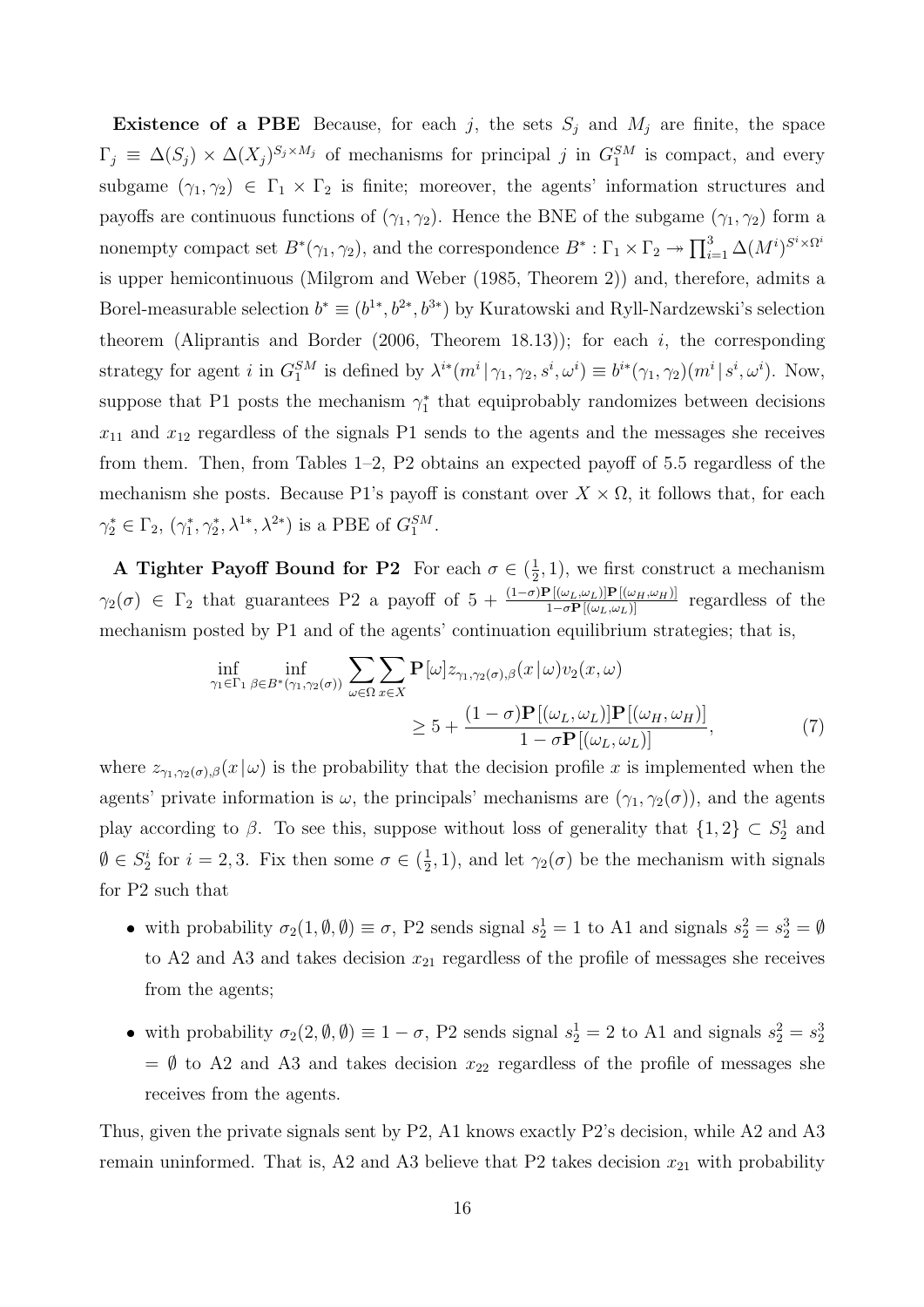$\sigma$  and decision  $x_{22}$  with probability  $1 - \sigma$ ; yet they know that A1 knows P2's decision. We claim that  $\gamma_2(\sigma)$  satisfies (7).

Indeed, suppose, by way of contradiction, that there exists  $(\gamma_1, \beta) \in \Gamma_1 \times B^*(\gamma_1, \gamma_2(\sigma))$ such that, given  $(\gamma_1, \beta)$ , posting  $\gamma_2(\sigma)$  yields P2 a payoff of  $5 + \varepsilon$ , where

$$
0 \le \varepsilon < \frac{(1-\sigma)\mathbf{P}[(\omega_L, \omega_L)]\mathbf{P}[(\omega_H, \omega_H)]}{1-\sigma\mathbf{P}[(\omega_L, \omega_L)]}.
$$
\n(8)

Observe that the mechanism  $\gamma_2(\sigma)$  implements decisions in  $X_2$  that are independent of any messages P2 may receive from the agents and, hence, of any signals sent by  $\gamma_1$ . Thus the only role that signals in  $\gamma_1$  could play, given  $\gamma_2(\sigma)$ , would be to affect the distribution over P1's decisions induced by the agents; but it follows from standard arguments (Myerson (1982)) that messages are enough to this end, and thus that signals are redundant. We can thus assume that  $\gamma_1$  is a standard mechanism  $\phi_1$ , involving no signals.

We first establish some useful accounting inequalities. Given  $(\phi_1, \gamma_2(\sigma))$  and  $\beta$ , the probability that P1 takes decision  $x_{11}$  in state  $(\omega_L, \omega_L)$  can be written as

$$
\pi_{11}(\omega_L, \omega_L) \equiv \sigma \pi_{11}(\omega_L, \omega_L, 1) + (1 - \sigma) \pi_{11}(\omega_L, \omega_L, 2) \tag{9}
$$

where, for each  $s_2^1 \in \{1, 2\}$ ,

$$
\pi_{11}(\omega_L, \omega_L, s_2^1) \equiv \sum_{(m_1^1, m_1^2, m_1^3) \in M_1} \beta^1(m_1^1 \mid s_2^1, \omega_L) \beta^2(m_1^2 \mid \omega_L) \beta^3(m_1^3) \phi_1(x_{11} \mid m_1^1, m_1^2, m_1^3) \tag{10}
$$

is the probability that P1 takes decision  $x_{11}$  in state  $(\omega_L, \omega_L)$ , conditional on P2 sending signal  $s_2^1$  to A1. Similarly, the probability that P1 takes decision  $x_{12}$  in state  $(\omega_H, \omega_H)$  can be written as

$$
\pi_{12}(\omega_H, \omega_H) \equiv \sigma \pi_{12}(\omega_H, \omega_H, 1) + (1 - \sigma) \pi_{12}(\omega_H, \omega_H, 2) \tag{11}
$$

where, for each  $s_2^1 \in \{1, 2\}$ ,

$$
\pi_{12}(\omega_H, \omega_H, s_2^1) \equiv \sum_{(m_1^1, m_1^2, m_1^3) \in M_1} \beta^1(m_1^1 \, | \, s_2^1, \omega_H) \beta^2(m_1^2 \, | \, \omega_H) \beta^3(m_1^3) \, \phi_1(x_{12} \, | \, m_1^1, m_1^2, m_1^3) \tag{12}
$$

is the probability that P1 takes decision  $x_{12}$  in state  $(\omega_H, \omega_H)$ , conditional on P2 sending signal  $s_2^1$  to A1. By definition of  $\varepsilon$ , we have

$$
\mathbf{P}[(\omega_L, \omega_L)][6 - \pi_{11}(\omega_L, \omega_L)] + \mathbf{P}[(\omega_H, \omega_H)][6 - \pi_{12}(\omega_H, \omega_H)] = 5 + \varepsilon,
$$

or, equivalently,

$$
\mathbf{P}[(\omega_L, \omega_L)]\pi_{11}(\omega_L, \omega_L) + \mathbf{P}[(\omega_H, \omega_H)]\pi_{12}(\omega_H, \omega_H) = 1 - \varepsilon,
$$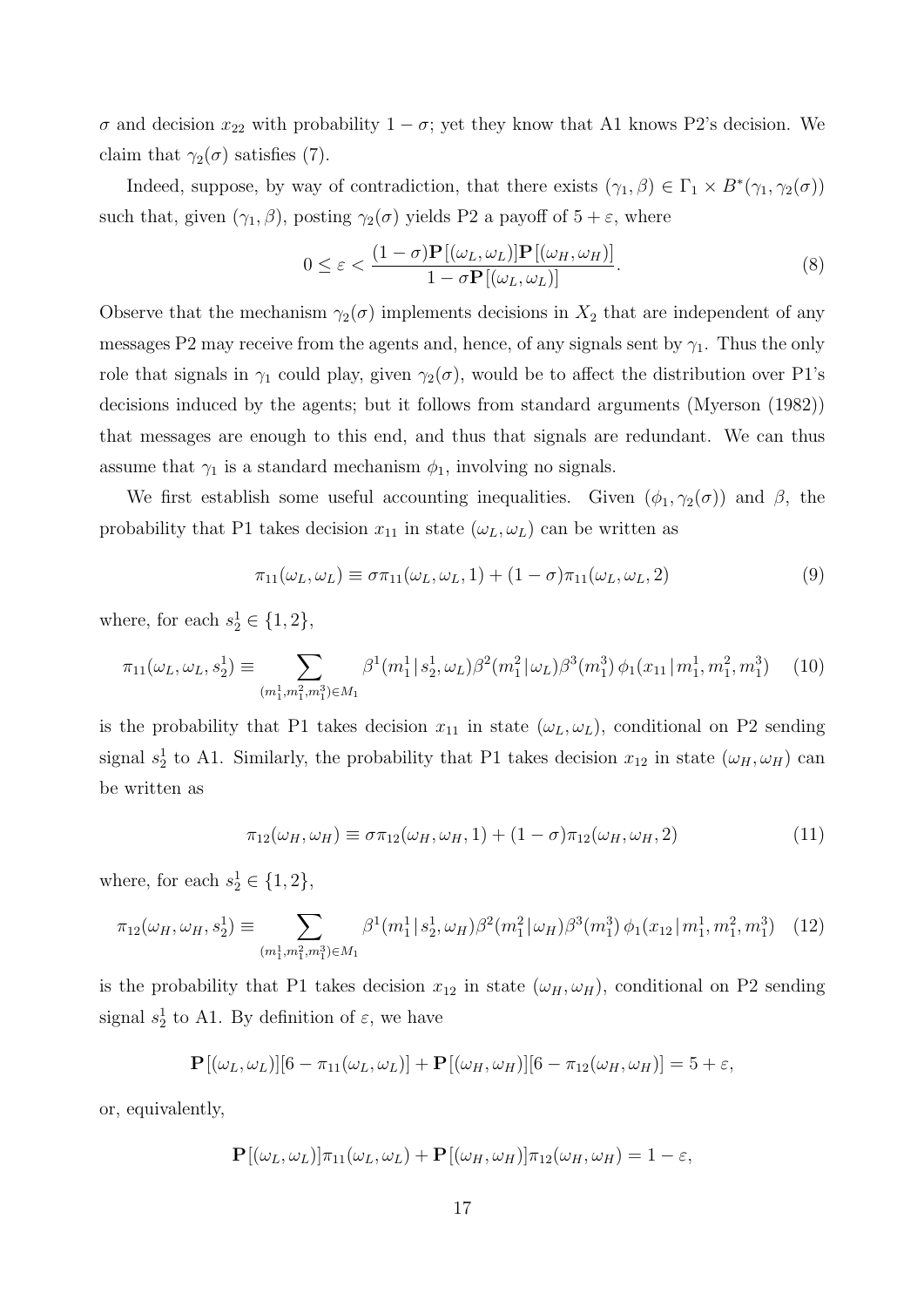which implies

$$
\pi_{11}(\omega_L, \omega_L) \ge 1 - \frac{\varepsilon}{\mathbf{P}[(\omega_L, \omega_L)]} \quad \text{and} \quad \pi_{12}(\omega_H, \omega_H) \ge 1 - \frac{\varepsilon}{\mathbf{P}[(\omega_H, \omega_H)]}
$$
(13)

as both  $\pi_{11}(\omega_L, \omega_L)$  and  $\pi_{12}(\omega_H, \omega_H)$  are at most equal to 1. Notice that (8) ensures that the right-hand side of each inequality in (14) is strictly positive, and thus can be interpreted as a probability as it is at most equal to 1. Similarly, it follows from (9) and from the first inequality in (13) that

$$
\pi_{11}(\omega_L, \omega_L, 2) \ge 1 - \frac{\varepsilon}{(1 - \sigma) \mathbf{P}[(\omega_L, \omega_L)]}.
$$
\n(14)

Again, (8) ensures that the right-hand side of (14) is strictly positive, and thus can be interpreted as a probability as it is at most equal to 1.

We now come to the bulk of the argument. From Table 1, in state  $(\omega_L, \omega_L)$ , and upon receiving signal  $s_2^1 = 2$  from P2, A1 wants to minimize the probability that P1 takes decision  $x_{11}$ . It follows that, given the reporting strategies  $\beta^2(\cdot|\omega_L)$  and  $\beta^3$  of A2 and A3, any message that A1 sends with positive probability to P1 in state  $(\omega_L, \omega_L)$  upon receiving signal  $s_2^1 = 2$ from P2 induces P1 to take decision  $x_{11}$  with probability  $\pi_{11}(\omega_L, \omega_L, 2)$ , and, by (10) and (14), that, for any message  $m_1^1 \in M_1^1$ ,

$$
\sum_{(m_1^2, m_1^3) \in M_1^2 \times M_1^3} \beta^2(m_1^2 | \omega_L) \beta^3(m_1^3) \phi_1(x_{11} | m_1^1, m_1^2, m_1^3) \ge 1 - \frac{\varepsilon}{(1 - \sigma) \mathbf{P}[(\omega_L, \omega_L)]};
$$
(15)

otherwise, by (14), A1 could induce P1 to take decision  $x_{11}$  with a probability lower than  $\pi_{11}(\omega_L, \omega_L, 2)$ , which would be a strict better response, a contradiction. Integrating (15) with respect to the measure  $\sigma\beta^1(\cdot|\omega_H,1) + (1-\sigma)\beta^1(\cdot|\omega_H,2)$  then yields

$$
\sum_{\substack{(m_1^1,m_1^2,m_1^3)\in M_1}} \left[\sigma\beta^1(m_1^1|\omega_H,1)+(1-\sigma)\beta^1(m_1^1|\omega_H,2)\right]\beta^2(m_1^2|\omega_L)\beta^3(m_1^3)\,\phi_1(x_{11}\,|\,m_1^1,m_1^2,m_1^3)
$$
\n
$$
\geq 1 - \frac{\varepsilon}{(1-\sigma)\mathbf{P}[(\omega_L,\omega_L)]},
$$

which exactly states that, by deviating to  $\beta^2(\cdot | \omega_L)$  in state  $(\omega_H, \omega_H)$ , A2 can ensure that P1 takes decision  $x_{11}$  with probability at least  $1 - \frac{\varepsilon}{(1-\sigma)\mathbf{P}[(\omega_L,\omega_L)]}$ , hereby obtaining, because  $4.5 > \sigma + 8(1 - \sigma)$  as  $\sigma > \frac{1}{2}$ , an expected payoff at least equal to

$$
4.5\left\{1-\frac{\varepsilon}{(1-\sigma)\mathbf{P}[(\omega_L,\omega_L)]}\right\} + [\sigma+8(1-\sigma)]\frac{\varepsilon}{(1-\sigma)\mathbf{P}[(\omega_L,\omega_L)]},\tag{16}
$$

By contrast, if A2 plays  $\beta^2(\cdot|\omega_H)$  in state  $(\omega_H, \omega_H)$ , as he must do in equilibrium, then, by the first inequality in (13), he obtains an expected payoff at most equal to

$$
4.5\frac{\varepsilon}{\mathbf{P}[(\omega_H, \omega_H)]} + [\sigma + 8(1 - \sigma)]\left\{1 - \frac{\varepsilon}{\mathbf{P}[(\omega_H, \omega_H)]}\right\}.
$$
 (17)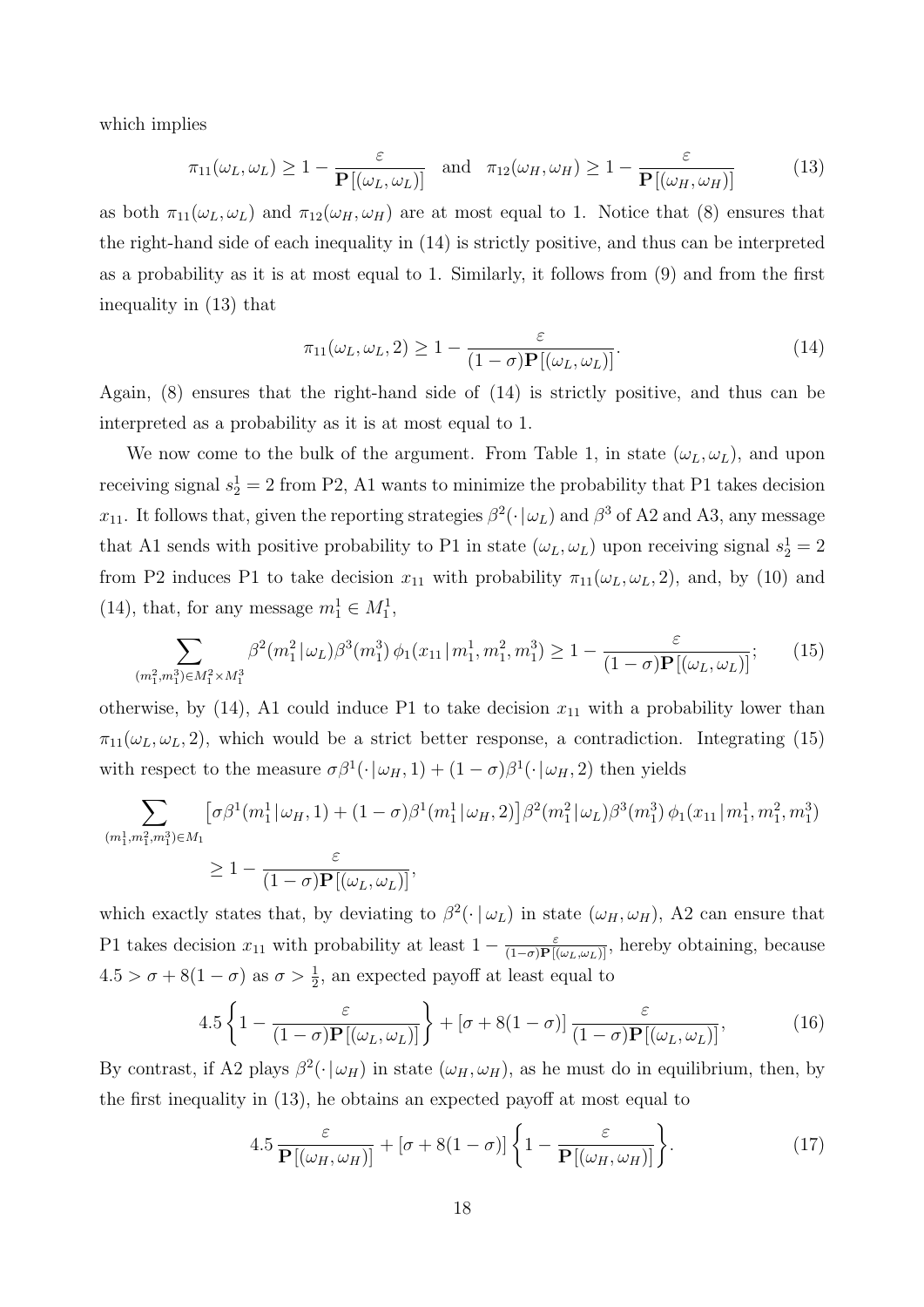Comparing (16) and (17), and using again the fact that  $4.5 > \sigma + 8(1 - \sigma)$ , we obtain that this deviation is profitable for A2 for every  $\varepsilon$  satisfying (8), contradicting the assumption that  $\beta \in B^*(\phi_1, \gamma_2(\sigma))$ . Thus  $\gamma_2(\sigma)$  satisfies (7), as claimed.

To conclude the proof, observe that, because P2 can, for any  $\sigma \in (\frac{1}{2})$  $(\frac{1}{2}, 1)$ , guarantee herself a payoff of  $5 + \frac{(1-\sigma)\mathbf{P}[(\omega_L, \omega_L)]\mathbf{P}[(\omega_H, \omega_H)]}{1-\sigma\mathbf{P}[(\omega_L, \omega_L)]}$  by posting the mechanism  $\gamma_2(\sigma)$ , her payoff in any PBE of  $G_1^{SM}$  must at least be equal to

$$
\sup_{\sigma \in (\frac{1}{2},1)} 5 + \frac{(1-\sigma)\mathbf{P}[(\omega_L, \omega_L)]\mathbf{P}[(\omega_H, \omega_H)]}{1-\sigma\mathbf{P}[(\omega_L, \omega_L)]} = 5 + \frac{\mathbf{P}[(\omega_L, \omega_L)]\mathbf{P}[(\omega_H, \omega_H)]}{2-\mathbf{P}[(\omega_L, \omega_L)]}.
$$

The result follows.

The proof of Lemma 2 crucially exploits the fact that, by posting a mechanism with signals, P2 can asymmetrically inform the agents of her decision. Specifically, the mechanism  $\gamma_2(\sigma)$  we construct is such that, when communicating with P1, A1 is perfectly informed of P2's decision, while A2 and A3 are kept in the dark. Such an asymmetry in the information transmitted by P2 to the agents, which is possible only under private disclosures, is precisely what enables P2 to guarantee herself a payoff strictly above her min-max-min payoff of 5 regardless of the mechanism offered by P1 and of the continuation equilibrium in the subgame played by the agents.

To see this, notice that the only way to keep P2's payoff down to 5 is for P1 to take decision  $x_{11}$  in state  $(\omega_L, \omega_L)$  and decision  $x_{12}$  in state  $(\omega_H, \omega_H)$ . However, by privately informing A1 of her decision, P2 can exploit the fact that, in state  $(\omega_L, \omega_L)$ , and upon learning that  $x_2 = x_{22}$ , A1's preferences over  $X_1$  are perfectly aligned with hers; this guarantees that, if A1 could influence P1's decision in state  $(\omega_L, \omega_L)$ , she would induce P1 to take decision  $x_{12}$  with positive probability, bringing P2's payoff strictly above 5. Hence, given the other agents' messages, A1 must not be able to influence P1's decision in state  $(\omega_L, \omega_L)$ . A similar argument implies that, given the other agents' messages, A1 must not be able to influence P1's decision in state  $(\omega_H, \omega_H)$  either.<sup>7</sup> Moreover, because A3 does not observe the state, his message to P1 must be the same in each state. As a result, A2 must de facto have full control over P1's decision. However, when P2 is expected to take decision  $x_{21}$  with probability  $\sigma > \frac{1}{2}$ , A2, without receiving further information from P2, strictly prefers to induce P1 to take decision  $x_{11}$  in both state. Hence, if she has the possibility to do so, which we just argued must be the case, she has no incentive to induce the distribution over  $X_1$ that inflicts the min-max-min payoff of 5 on P2.

<sup>&</sup>lt;sup>7</sup>Otherwise, in state  $(\omega_H, \omega_H)$ , and upon learning that  $x_2 = x_{21}$ , A1 would induce P1 to take decision  $x_{11}$  with positive probability, bringing P2's payoff again strictly above 5.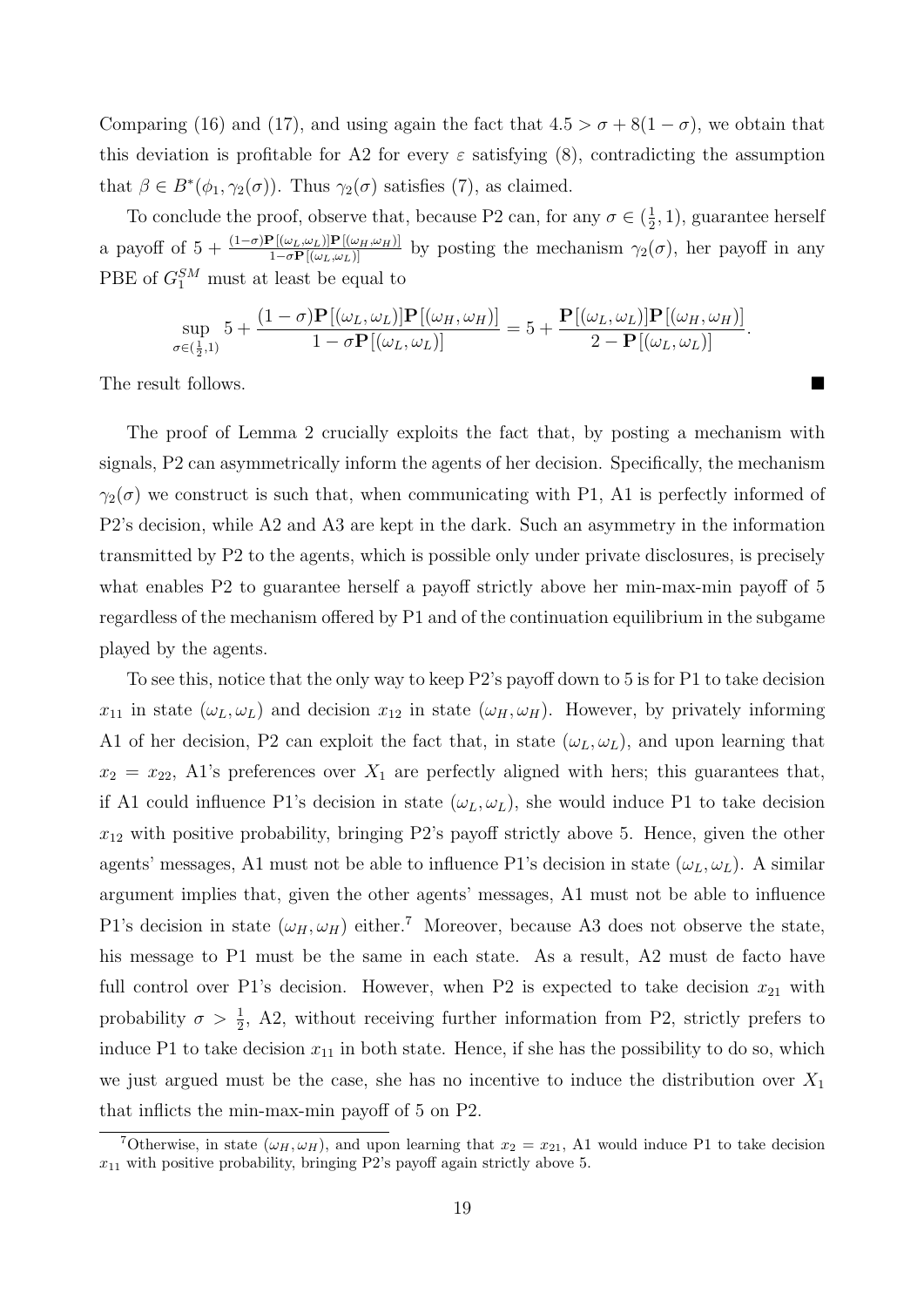Lemma 2 generalizes this insight by constructing a lower bound for P2's equilibrium payoff that is strictly higher than her min-max-min payoff. This lower bound is independent of the size of the signal spaces  $S_1^i$  and of the message spaces  $M_1^i$  used by P1 in  $G_1^{SM}$ . In particular, replacing all sums by the appropriate integrals in the proof of Lemma 2 reveals that this bound remains relevant even if some agent can send infinitely many messages to P1—provided, of course, an equilibrium still exists. It should be noted that, if the probability of either state goes to 1, the lower bound for P2's equilibrium payoff converges to her minimum feasible payoff of 5. In the example, this reflects that P1, if informed of the state, can always inflict this payoff on P2. More generally, the role of private disclosures we emphasize does not extend to complete-information settings in which agents take no payoff-relevant actions. This is because, by posting a recommendation mechanism, a principal can then ensure that her decisions are only implemented through near-unanimous recommendations by the agents, independently of any signals they may receive from the other principals.

Because A1's and A2's preferences are perfectly aligned and A3's payoff is constant over  $X \times \Omega$ , the reader may wonder why P2 would want to inform the agents in an asymmetric way. The reason is that, if the agents had the same information about P2's decision, then they could discipline each other, which would enable them to implement incentive-compatible punishments for P2 as in Yamashita's (2010) construction. For example, if all the agents are perfectly informed of P2's decision, then there exists a mechanism for P1 and a continuation equilibrium in the subgame played by the agents that jointly implement the distribution over  $X_1 \times \Omega$  that inflict 5 on P2. The possibility for P2 to asymmetrically inform the agents of her decision is precisely what allows her to prevent the agents from selecting a direct mechanism that punishes her in case she deviates.

Lemmas 1–2 together imply the following result.

Proposition 1 PBE outcomes of competing-mechanism games without private disclosures need not be robust to the possibility for principals to post mechanisms with private signals. In particular, PBE payoff vectors of competing-mechanism games without private disclosures but with rich message spaces such that  $D_j \times \Omega^i \subset M_j^i$  for all i and j need no longer be supported once principals can engage into private disclosures.

Example 1 illustrates how private disclosures, taking the form of signals privately sent by the principals to the agents about the decisions they implement in response to the agents' messages, can affect the set of equilibrium outcomes in competing-mechanism games. For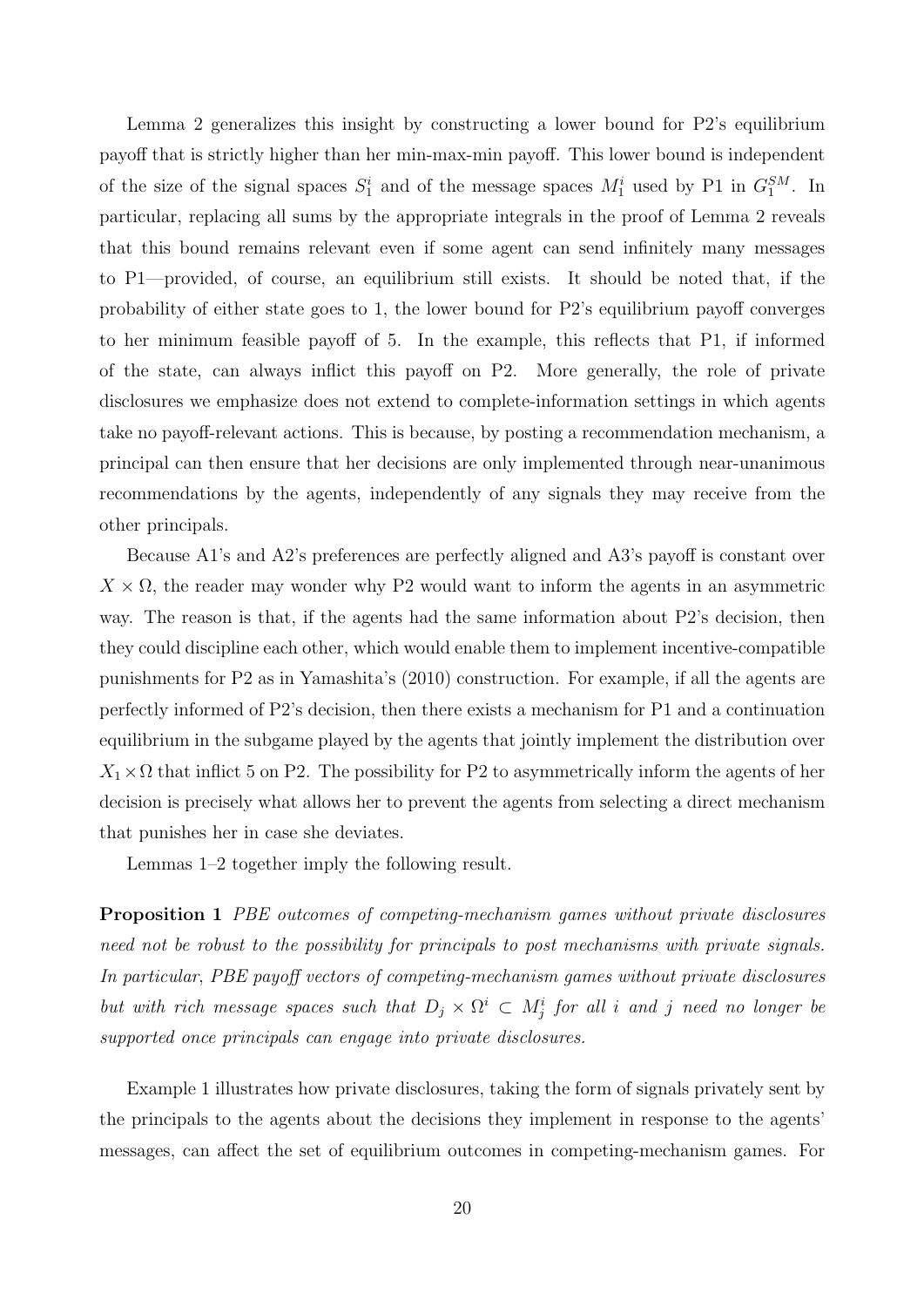this to be the case, it is crucial that such signals be received by the agents before they send their messages to the principals. For instance, in Example 1, if P1 could make sure that agents send their messages to her after observing P2's mechanism but before receiving private signals from P2, then the outcome (2) could be supported in equilibrium, yielding P2 a payoff of 5. Intuitively, this could be achieved by letting P1 post a recommendation mechanism, as in Step 1 of the proof of Lemma 1, which would effectively neutralize P2's signals to the agents.

# 4 A Challenge to Universal Standard Mechanisms

In the previous section, we have shown that equilibrium outcomes of competing-mechanism games in which principals are restricted to standard mechanisms, yet with potentially rich message spaces, need not be robust to the possibility for principals to post mechanisms with signals. In this section, we address the dual question of whether competing-mechanism games in which principals can engage into private disclosures may admit equilibria whose outcomes cannot be supported when principals are restricted to standard mechanisms, no matter how rich message spaces are.

We now provide an example showing that this is indeed the case. In this example, a principal can use private signals to make the agents' messages to the other principal depend on information that correlates with her own decision. In turn, this allows the principals to correlate their decisions with the agents' exogenous private information in a way that cannot be achieved, when private disclosures are not feasible, by letting the principals randomize over their choices of mechanisms or by letting the agents randomize over the messages they send to the principals.

**Example 2** Let  $I = J \equiv 2$ . We denote the principals by P1 and P2, and the agents by A1 and A2. The decision sets are  $X_1 \equiv \{x_{11}, x_{12}, x_{13}, x_{14}\}$  for P1 and  $X_2 \equiv \{x_{21}, x_{22}\}$  for P2. A2 can be of two types, with  $\Omega^2 \equiv {\{\omega_L, \omega_H\}}$ , whereas A1 can only be of a single type, which we omit from the notation for the sake of clarity. The states  $\omega_L$  and  $\omega_H$  are commonly believed to occur with probabilities  $P[\omega_L] = \frac{1}{4}$  and  $P[\omega_H] = \frac{3}{4}$ , respectively.

The players' payoffs are represented in Tables 3 and 4 below, in which the first payoff is that of P2 and the last two payoffs are those of A1 and A2, respectively;  $\zeta < 0$  is an arbitrary loss for P2. P1's payoff is constant over  $X \times \Omega$  and hence plays no role in the analysis.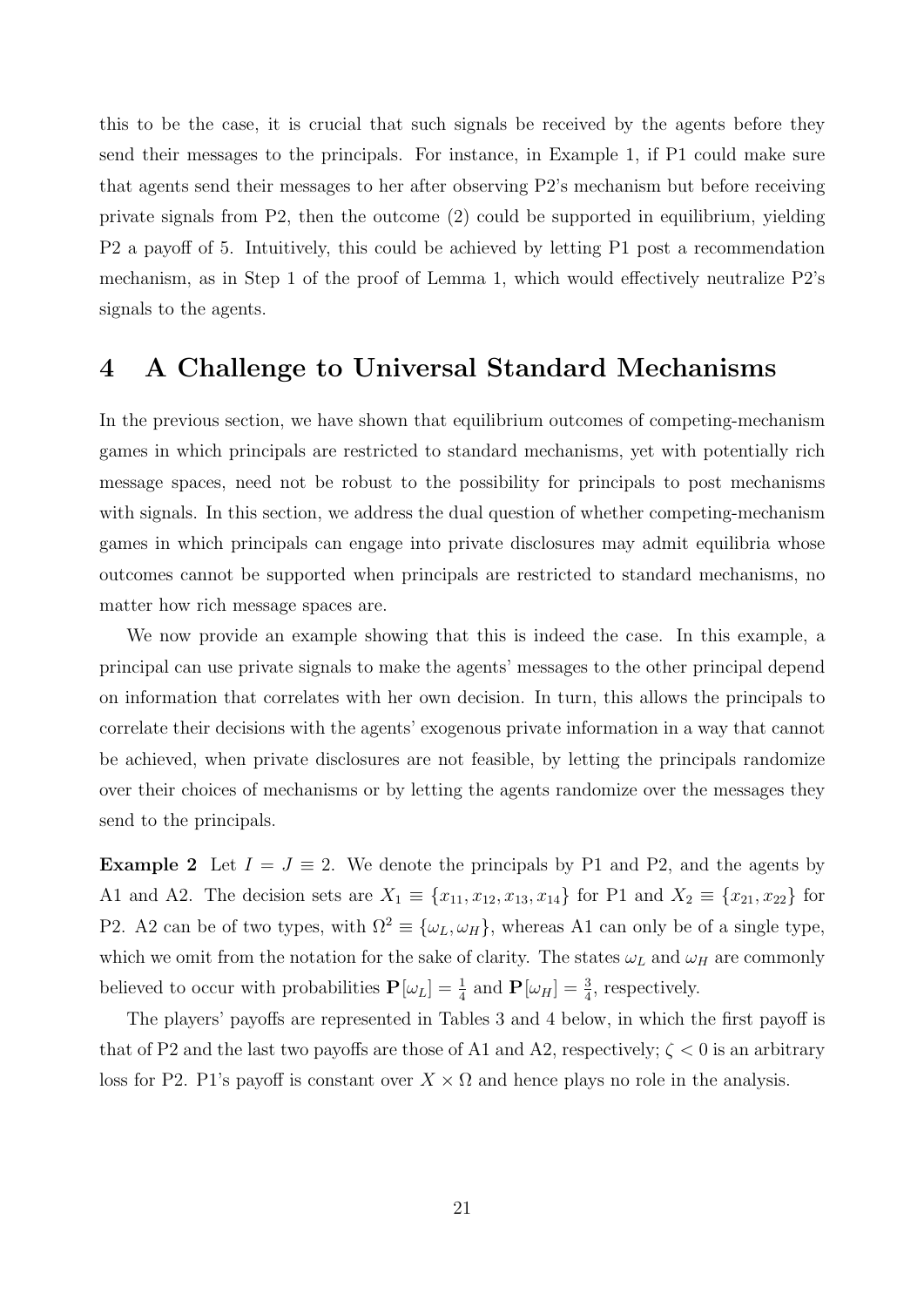|          | $x_{21}$         | $x_{22}$           |
|----------|------------------|--------------------|
| $x_{11}$ | $\zeta$ , 4, 1   | $\zeta, 8, 3.5$    |
| $x_{12}$ | $\zeta$ , 2, 5   | $\zeta$ , 9, 8     |
| $x_{13}$ | 10, 3, 3         | $\zeta$ , 5.5, 3.5 |
| $x_{14}$ | $\zeta$ , 1, 3.5 | 10, 7.5, 7.5       |

Table 3: Payoffs in state  $\omega_L$ .

|          | $x_{21}$       | $x_{22}$         |
|----------|----------------|------------------|
| $x_{11}$ | $\zeta$ , 1, 6 | 10, 7.5, 5       |
| $x_{12}$ | 10, 3, 9       | $\zeta, 5.5, 6$  |
| $x_{13}$ | $\zeta, 8, 7$  | $\zeta$ , 4.5, 7 |
| $x_{14}$ | $\zeta$ , 9, 6 | $\zeta$ , 3, 9   |

Table 4: Payoffs in state  $\omega_H$ .

### 4.1 An Equilibrium with Private Disclosures

To illustrate the key ideas in the simplest possible manner, we consider a specific competingmechanism game  $G_2^{SM}$  with private disclosures in which only P2 can send signals to the agents, and these signals are binary; that is, we let  $S_1^1 = S_1^2 \equiv {\emptyset}$  and  $S_2^1 = S_2^2 \equiv {\{1,2\}}$ . Furthermore, we consider the simplest possible message spaces that allow the agents to report their private information to the principals; that is, we let  $M_1^i \equiv \Omega^i \times S_2^i$  and  $M_2^i \equiv \Omega^i$ for all  $i$ .<sup>8</sup> The following result then holds.

**Lemma 3** For  $\alpha = \frac{2}{3}$  $\frac{2}{3}$ , the outcome

$$
z(\omega_L) \equiv \alpha \delta_{(x_{13}, x_{21})} + (1 - \alpha) \delta_{(x_{14}, x_{22})}, \tag{18}
$$

$$
z(\omega_H) \equiv \alpha \delta_{(x_{12}, x_{21})} + (1 - \alpha) \delta_{(x_{11}, x_{22})}, \tag{19}
$$

in which P2 obtains her maximum feasible payoff of 10, can be supported in a PBE of  $G_2^{SM}$ .

**Proof.** Let P2 post the mechanism  $\gamma_2^* \equiv (\sigma_2^*, \phi_2^*)$  such that

$$
\sigma_2^*(s_2) \equiv \begin{cases} \frac{\frac{\alpha}{2}}{2} & \text{if } s_2 = (1,1) \\ \frac{\frac{\alpha}{2}}{2} & \text{if } s_2 = (2,2) \\ \frac{1-\alpha}{2} & \text{if } s_2 = (1,2) \\ \frac{1-\alpha}{2} & \text{if } s_2 = (2,1) \end{cases}
$$

and, for each  $(s_2, m_2) \in S_2 \times M_2$ ,

$$
\phi_2^*(s_2, m_2) \equiv \begin{cases} \delta_{x_{21}} & \text{if } s_2 \in \{ (1, 1), (2, 2) \} \\ \delta_{x_{22}} & \text{if } s_2 \in \{ (1, 2), (2, 1) \} \end{cases}
$$
 (20)

<sup>&</sup>lt;sup>8</sup>As the arguments below reveal, Lemma 3 does not hinge on these simplifying assumptions, and extends to games with richer signal and message spaces as long as  $\Omega^i \times S_2^i \subset M_1^i$  and  $\Omega^i \subset M_2^i$  for all i.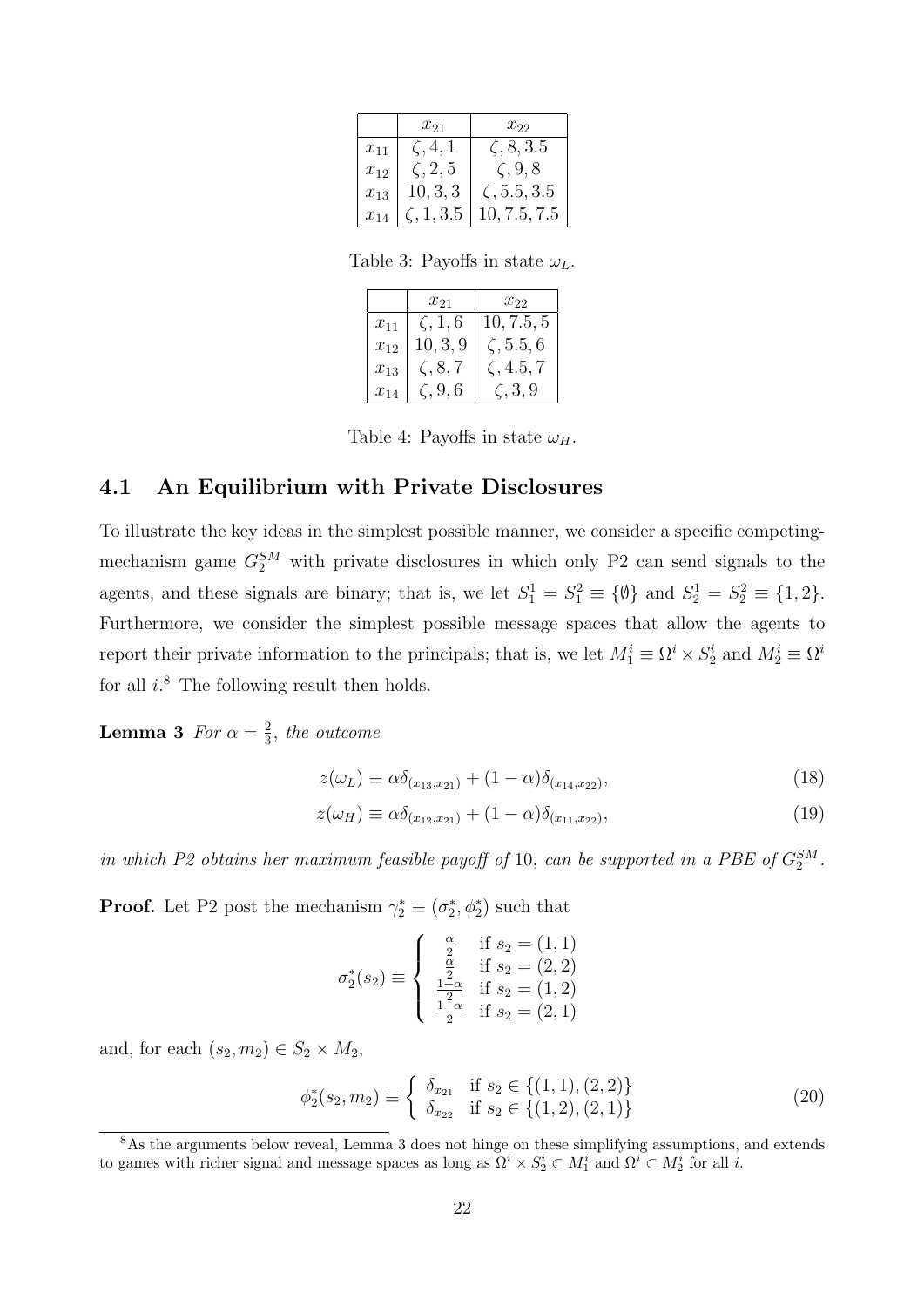irrespective of the messages  $m_2 \in M_2$  received from the agents. A key feature of this mechanism is that, regardless of the signal he receives from P2, every agent's posterior distribution about P2's decision coincides with his prior distribution; that is, each agent believes that P2 takes decision  $x_{21}$  with probability  $\alpha$  and decision  $x_{22}$  with probability  $1-\alpha$ . For the same reason, each agent believes that the other agent received the same signal as his with probability  $\alpha$  and a different signal with probability  $1 - \alpha$ . Thus  $\gamma_2^*$  completely leaves both agents in the dark.

As for P1, let her post the deterministic mechanism  $\gamma_1^* \equiv (\delta_{(\emptyset,\emptyset)}, \phi_1^*)$  such that, for each  $(m_1^1, m_1^2) \in M_1$ ,

$$
\phi_1^*(\emptyset, \emptyset, m_1) \equiv \begin{cases} \delta_{x_{13}} & \text{if } m_1 \in \{ (1, \omega_L, 1), (2, \omega_L, 2) \}, \\ \delta_{x_{14}} & \text{if } m_1 \in \{ (1, \omega_L, 2), (2, \omega_L, 1) \}, \\ \delta_{x_{12}} & \text{if } m_1 \in \{ (1, \omega_H, 1), (2, \omega_H, 2) \}, \\ \delta_{x_{11}} & \text{if } m_1 \in \{ (1, \omega_H, 2), (2, \omega_H, 1) \}, \end{cases}
$$
(21)

in which, for instance,  $(1, \omega_L, 1)$  stands for  $m_1^1 = 1$  and  $m_1^2 = (\omega_L, 1)$ ; that is, A1 reports to P1 that she received signal  $s_2^1 = 1$  from P2, whereas A2 reports that her type is  $\omega_L$  and that she received signal  $s_2^2 = 1$  from P2. Observe from  $(20)$ – $(21)$  that the outcome  $(18)$ – $(19)$  is implemented in the subgame  $(\gamma_1^*, \gamma_2^*)$  if every agent reports truthfully to P1 his type and the signal he receives from P2. We now show that truthful reporting is consistent with a BNE of the subgame  $(\gamma_1^*, \gamma_2^*)$ . The proof consists of two steps.

Step 1 Consider first A1's incentives, under the belief that A2 is truthful to P1. Because A1 has only one type, we only need to check A1's incentives to truthfully report to P1 the signal he receives from P2.

If A1 truthfully reports his signal to P1, then, regardless of the signal he receives from P2, his expected payoff is

$$
\frac{1}{4} \left[ \alpha u^1(x_{13}, x_{21}, \omega_L) + (1 - \alpha) u^1(x_{14}, x_{22}, \omega_L) \right] \n+ \frac{3}{4} \left[ \alpha u^1(x_{12}, x_{21}, \omega_H) + (1 - \alpha) u^1(x_{11}, x_{22}, \omega_H) \right] = 3\alpha + 7.5(1 - \alpha).
$$
\n(22)

If, instead, A1 misreports his signal to P1, then, regardless of the signal he receives from P2, his expected payoff is

$$
\frac{1}{4} [\alpha u^1(x_{14}, x_{21}, \omega_L) + (1 - \alpha) u^1(x_{13}, x_{22}, \omega_L)] \n+ \frac{3}{4} [\alpha u^1(x_{11}, x_{21}, \omega_H) + (1 - \alpha) u^1(x_{12}, x_{22}, \omega_H)] = \alpha + 5.5(1 - \alpha),
$$

which is strictly less than (22) for all  $\alpha \in [0, 1]$ .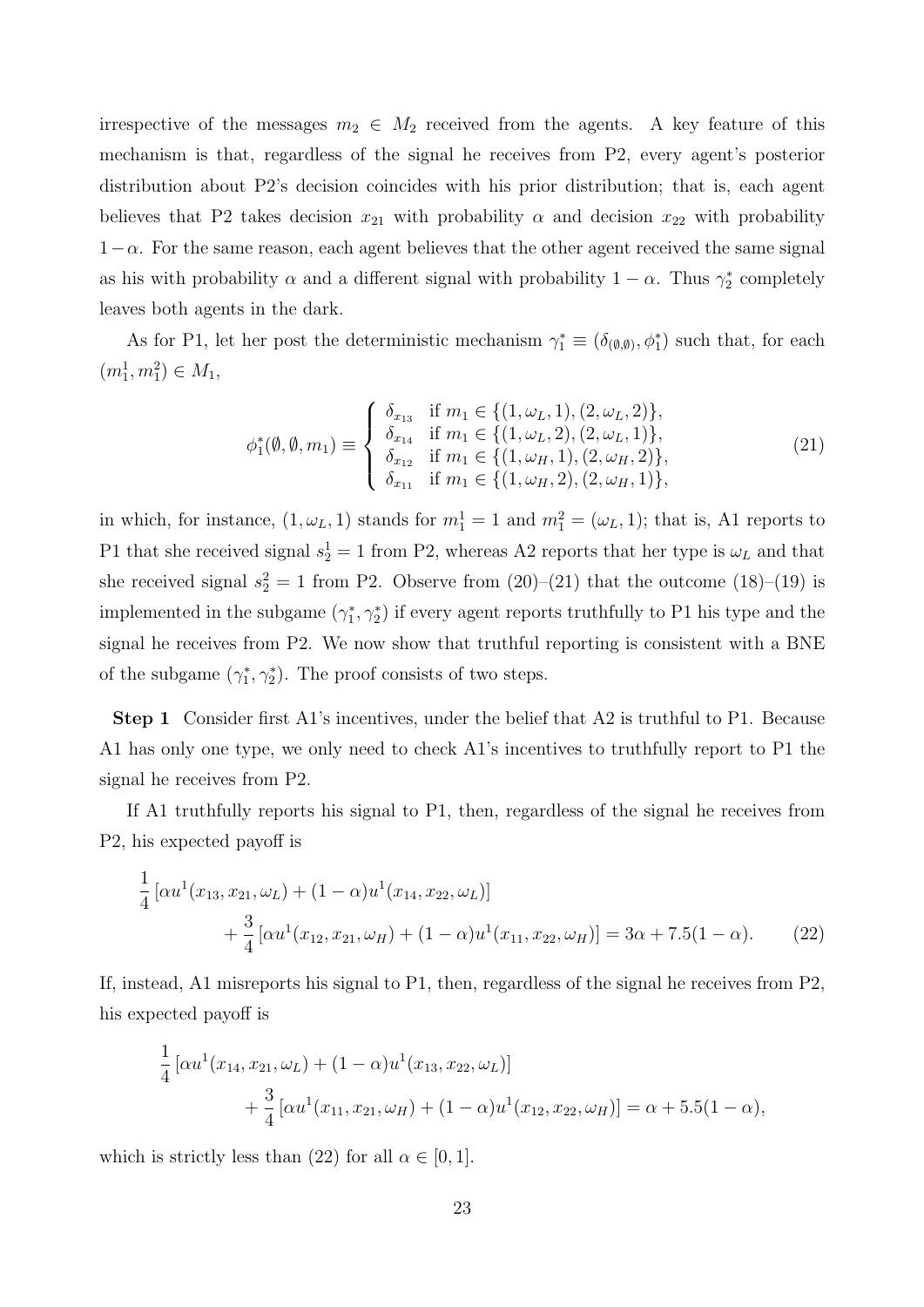Step 2 Consider next A2's incentives, under the belief that A1 is truthful to P1. We need to check A2's incentives to truthfully report to P1 both his type and the signal he receives from P2.

Case 1:  $\omega^2 = \omega_L$  We first consider the behavior of A2 when he is of type  $\omega_L$ . If A2 truthfully reports both his type and his signal to P1, then, regardless of the signal he receives from P2, his expected payoff is

$$
\alpha u^2(x_{13}, x_{21}, \omega_L) + (1 - \alpha)u^2(x_{14}, x_{22}, \omega_L) = 3\alpha + 7.5(1 - \alpha). \tag{23}
$$

If, instead, A2 truthfully reports his type but misreports his signal to P1, then, regardless of the signal he receives from P2, his expected payoff is

$$
\alpha u^2(x_{14}, x_{21}, \omega_L) + (1 - \alpha)u^2(x_{13}, x_{22}, \omega_L) = 3.5,
$$

which is at most equal to (23) if  $\alpha \leq \frac{8}{9}$  $\frac{8}{9}$ .

Next, if A2 misreports his type but truthfully reports his signal to P1, then, regardless of the signal he receives from P2, his expected payoff is

$$
\alpha u^2(x_{12}, x_{21}, \omega_L) + (1 - \alpha)u^2(x_{11}, x_{22}, \omega_L) = 5\alpha + 3.5(1 - \alpha),
$$

which is at most equal to (23) if  $\alpha \leq \frac{2}{3}$  $\frac{2}{3}$ .

Finally, if A2 misreports both his type and his signal to P1, then, regardless of the signal he receives from P2, his expected payoff is

$$
\alpha u^2(x_{11}, x_{21}, \omega_L) + (1 - \alpha)u^2(x_{12}, x_{22}, \omega_L) = \alpha + 8(1 - \alpha),
$$

which is at most equal to (23) if  $\alpha \geq \frac{1}{5}$  $\frac{1}{5}$ .

Case 2:  $\omega^2 = \omega_H$  We next consider the behavior of A2 when he is of type  $\omega_H$ . If A2 truthfully reports both his type and his signal to P1, then, regardless of the signal he receives from P2, his expected payoff is

$$
\alpha u^2(x_{12}, x_{21}, \omega_H) + (1 - \alpha)u^2(x_{11}, x_{22}, \omega_H) = 9\alpha + 5(1 - \alpha). \tag{24}
$$

If, instead, A2 truthfully reports his type but misreports his signal to P1, then, regardless of the signal he receives from P2, his expected payoff is

$$
\alpha u^2(x_{11}, x_{21}, \omega_H) + (1 - \alpha)u^2(x_{12}, x_{22}, \omega_H) = 6,
$$

which is at most equal to (24) if  $\alpha \geq \frac{1}{4}$  $\frac{1}{4}$ .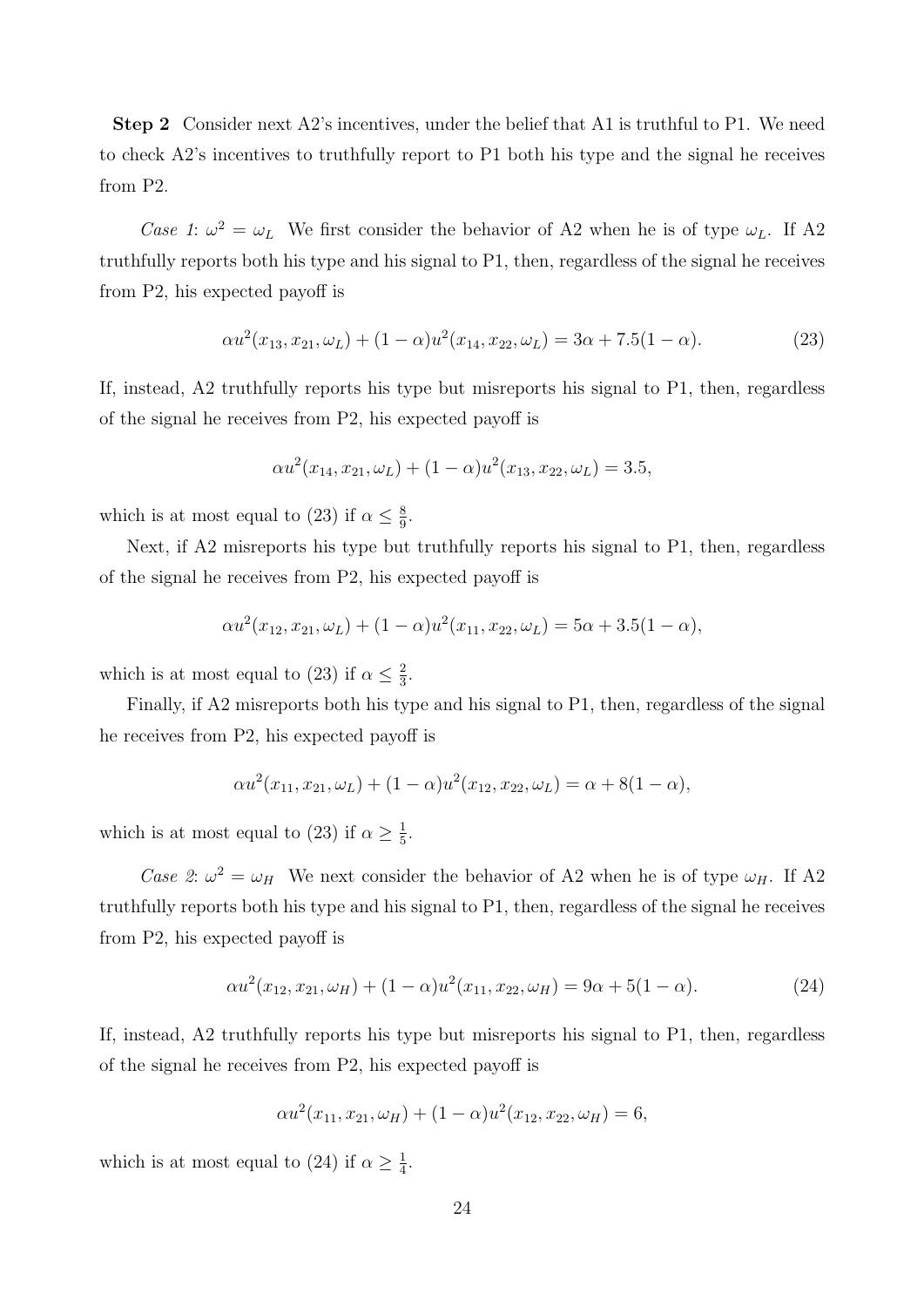Next, if A2 misreports his type but truthfully reports his signal to P1, then, regardless of the signal he receives from P2, his expected payoff is

$$
\alpha u^2(x_{13}, x_{21}, \omega_H) + (1 - \alpha)u^2(x_{14}, x_{22}, \omega_H) = 7\alpha + 9(1 - \alpha),
$$

which is at most equal to (24) if  $\alpha \geq \frac{2}{3}$  $\frac{2}{3}$ .

Finally, if A2 misreports both his type and his signal to P1, then, regardless of the signal he receives from P2, his expected payoff is

$$
\alpha u^2(x_{14}, x_{21}, \omega_H) + (1 - \alpha)u^2(x_{13}, x_{22}, \omega_H) = 6\alpha + 7(1 - \alpha),
$$

which is at most equal to (24) if  $\alpha \geq \frac{2}{5}$  $\frac{2}{5}$ .

The above analysis implies that it is a BNE for A1 and A2 to truthfully report their private information to P1 in the subgame  $(\gamma_1^*, \gamma_2^*)$  if and only if  $\alpha = \frac{2}{3}$  $\frac{2}{3}$ . In this continuation equilibrium, P2 obtains her maximal feasible payoff of 10. Because P1's payoff is constant over  $X \times \Omega$ , there exists a PBE of  $G_2^{SM}$  in which P1 and P2 post the mechanisms  $\gamma_1^*$  and  $\gamma_2^*$ , and A1 and A2 play any BNE in any subgame following a deviation by P1 or P2—the existence of such an equilibrium being guaranteed by the fact that all these subgames are finite. The result follows.

Observe for future reference that, in this equilibrium, A1 obtains an expected payoff of 4.5, while A2 obtains an expected payoff of 4.5 if he is of type  $\omega_L$  and an expected payoff of 23  $\frac{23}{3}$  if he is of type  $\omega_H$ .

Our equilibrium construction relies on the fact that, although the mechanism with signals  $\gamma_2^*$  is publicly disclosed to both A1 and A2, A1 and A2 receive different signals from P2. Specifically, private disclosures by P2 take the form of encryption keys: taken in isolation, each signal sent by P2 is completely uninformative of her decision, whereas, taken together, the two signals sent by P2 are perfectly informative of her decision; we will return to this point in Section 5. Notice in that respect that, if P2 were to inform the agents of her decision, then, after learning that P2 takes decision  $x_{21}$ , A2, when of type  $\omega_L$ , would no longer be willing to induce P1 to take decision  $x_{13}$ .

Our construction also reveals that, for P2 to obtain her maximum feasible payoff of 10 while maintaining the agents' incentives, it is essential that both principals randomize over their decisions but do so in a perfectly correlated manner. Whereas it is technically feasible to achieve the equilibrium correlation between the principals' decisions by letting the agents randomize over the messages they send to the principals, while letting the principals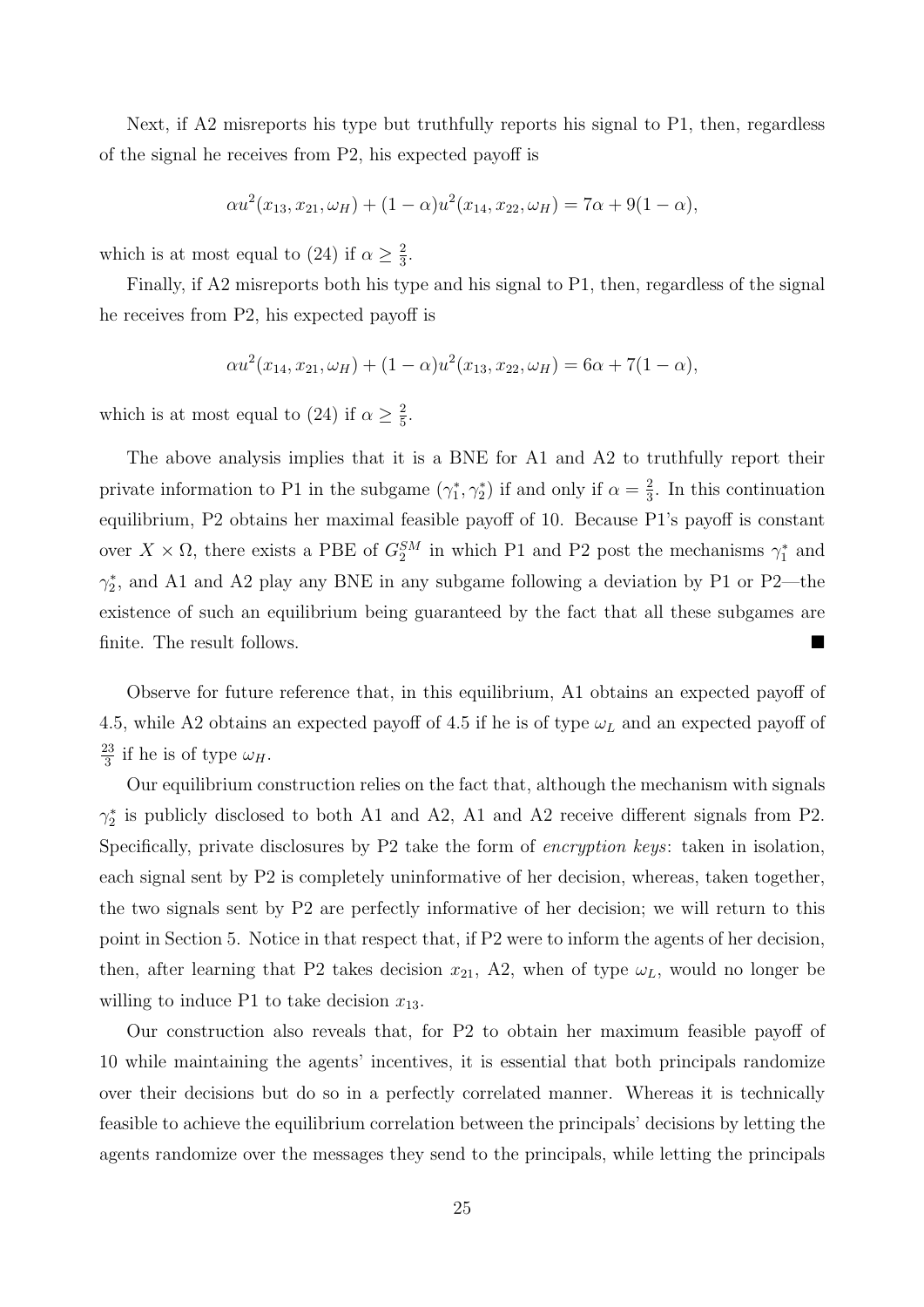respond deterministically to the messages they receive from the agents, such a delegation is not incentive-compatible. It is thus essential that the randomization be carried out by the principals themselves. The correlation between the principals' decisions then requires that some information be passed on from one principal to the other, which, in the absence of a direct communication channel between the principals, is possible only through private disclosures. The analysis in Section 4.2 and the discussion in Section 5 confirm this intuition by showing that private signals are indispensable, no matter how rich message spaces are.

#### 4.2 Indispensability of Private Signals

We now show that the outcome (18)–(19) for  $\alpha = \frac{2}{3}$  $\frac{2}{3}$  cannot be supported in any PBE of any game in which principals are restricted to posting standard mechanisms, irrespective of the size of message spaces. That is, private disclosures are indispensable to support this outcome. To this end, we consider a general competing-mechanism game  $G_2^M$  without private disclosures, and with arbitrary message spaces  $M_i^j$  $i<sup>j</sup>$ . This general formulation notably allows us to capture the case where every principal  $j$ 's message spaces are large enough—namely, uncountable Polish spaces—to encode the agents' information about the mechanism posted by her opponent, as in Epstein and Peters (1999).

#### **Lemma 4** There exists no PBE of  $G_2^M$  that supports the outcome (18)–(19) for  $\alpha = \frac{2}{3}$  $\frac{2}{3}$ .

**Proof.** The arguments below more generally show that there is no joint probability measure  $\mu \in \Delta(\Phi_1 \times \Phi_2)$  over  $\mathcal{F}_1 \otimes \mathcal{F}_2$  and no equilibrium strategies  $\lambda \equiv (\lambda^1, \lambda^2)$  for the agents that support the outcome (18)–(19) for any value of  $\alpha \in [0,1]$ . In particular, we do not require that  $\mu$  be a product measure. In other words, we allow the principals to coordinate their choice of a mechanism through arbitrary correlation devices. The proof is by contradiction, and consists of four steps.

**Step 1** Observe first that, with probability 1,  $\mu$  must select a pair of mechanisms  $\phi \equiv$  $(\phi_1, \phi_2)$  such that, in the subgame  $\phi$ , the equilibrium behavior strategies  $(\lambda^1(\phi), \lambda^2(\phi))$ support an outcome of the form

$$
z^{\phi}(\omega_L) \equiv \alpha_L^{\phi} \delta_{(x_{13}, x_{21})} + (1 - \alpha_L^{\phi}) \delta_{(x_{14}, x_{22})},
$$
  

$$
z^{\phi}(\omega_H) \equiv \alpha_H^{\phi} \delta_{(x_{12}, x_{21})} + (1 - \alpha_H^{\phi}) \delta_{(x_{11}, x_{22})},
$$

for some  $(\alpha_I^{\phi}$  $(L, \alpha_H^{\phi}) \in [0, 1] \times [0, 1]$ . Otherwise, with positive probability, P2 would incur a loss  $\zeta$ , and his overall payoff would be strictly less than 10, a contradiction. Thus, for  $\mu$ -almost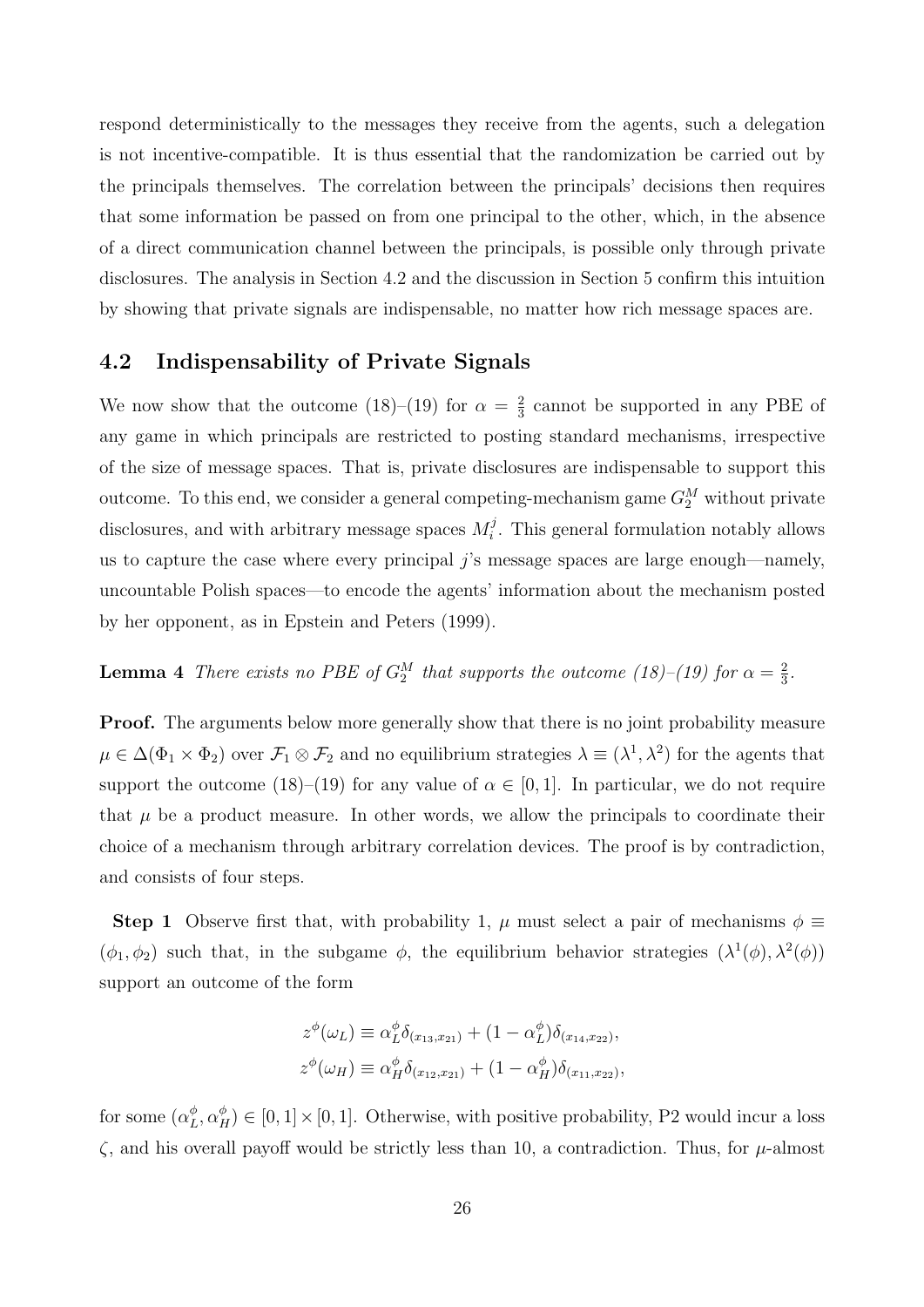every  $\phi$  and for  $(\lambda^1(\phi), \lambda^2(\phi))$ -almost every message profile  $(m^1, m^2)$  sent by the agents under the equilibrium behavior strategies  $(\lambda^1(\phi), \lambda^2(\phi))$ , the lotteries  $(\phi_1(m_1), \phi_2(m_2))$  over the principals' decisions must be degenerate.

**Step 2** Consider then a subgame  $\phi$  as in Step 1. We first claim that  $\alpha_L^{\phi} \leq \alpha_H^{\phi}$ . To see this, notice that, as A1 does not know which state prevails, it must be that, given A1's state-independent behavior strategy  $\lambda^1(\phi)$ , the state-dependent outcomes  $z^{\phi}(\omega_L)$  and  $z^{\phi}(\omega_H)$ are induced by A2's state-dependent behavior strategies  $\lambda^2(\phi)(\cdot|\omega_L)$  and  $\lambda^2(\phi)(\cdot|\omega_H)$ . Then, for type  $\omega_L$  of A2 to induce  $z^{\phi}(\omega_L)$  instead of  $z^{\phi}(\omega_H)$ , it must be that

$$
3\alpha_L^{\phi} + 7.5(1 - \alpha_L^{\phi}) \ge 5\alpha_H^{\phi} + 3.5(1 - \alpha_H^{\phi}).
$$
\n(25)

Similarly, for type  $\omega_H$  of A2 to induce  $z^{\phi}(\omega_H)$  instead of  $z^{\phi}(\omega_L)$ , it must be that

$$
9\alpha_H^{\phi} + 5(1 - \alpha_H^{\phi}) \ge 7\alpha_L^{\phi} + 9(1 - \alpha_L^{\phi}).
$$
\n(26)

The two inequalities are satisfied only if  $\alpha_L^{\phi} \leq \alpha_H^{\phi}$ , as claimed. Because

$$
\int \alpha_L^{\phi} \mu(\mathrm{d}\phi) = \alpha = \int \alpha_H^{\phi} \mu(\mathrm{d}\phi),\tag{27}
$$

we obtain that, with  $\mu$ -probability 1,  $\alpha_L^{\phi} = \alpha_H^{\phi}$ . Substituting  $\alpha_L^{\phi} = \alpha_H^{\phi}$  into (25)–(26), it follows that, with  $\mu$ -probability 1,  $\alpha_L^{\phi} = \alpha_H^{\phi} = \frac{2}{3}$  $\frac{2}{3}$  and, hence, by (27), that  $\alpha = \frac{2}{3}$  $\frac{2}{3}$ . We thus conclude that, with probability 1,  $\mu$  must select a pair of mechanisms  $\phi$  such that the agents' equilibrium behavior strategies  $(\lambda^1(\phi), \lambda^2(\phi))$  implement the outcome (18)–(19) for  $\alpha = \frac{2}{3}$  $\frac{2}{3}$ , yielding types  $\omega_L$  and  $\omega_H$  of A2 expected payoffs of 4.5 and  $\frac{23}{3}$ , respectively.

**Step 3** Now, observe that, for  $\lambda^2(\phi|\omega_H) \otimes \lambda^2(\phi|\omega_H)$ -almost every pair of message profiles  $(m^2, \hat{m}^2)$  sent by A2 in state  $\omega_H$ , if A2 were to send the messages  $m_1^2$  to P1 and the message  $\hat{m}_2^2$  to P2, then, given A1's behavior strategy  $\lambda^1(\phi)$ , the mechanisms  $(\phi_1, \phi_2)$  would induce the following marginal distributions over  $(x_{11}, x_{12}, x_{21}, x_{22})$ :

$$
Pr(x_{11}, x_{21}) + Pr(x_{11}, x_{22}) = \frac{1}{3},
$$
  
\n
$$
Pr(x_{12}, x_{21}) + Pr(x_{12}, x_{22}) = \frac{2}{3},
$$
  
\n
$$
Pr(x_{11}, x_{21}) + Pr(x_{12}, x_{21}) = \frac{2}{3},
$$
  
\n
$$
Pr(x_{11}, x_{22}) + Pr(x_{12}, x_{22}) = \frac{1}{3}.
$$

It is easy to check that this system has not full rank, and admits a continuum of solutions indexed by  $p \equiv Pr(x_{11}, x_{21}) = Pr(x_{12}, x_{22})$ , which allows us to write  $Pr(x_{11}, x_{22}) = \frac{1}{3} - p$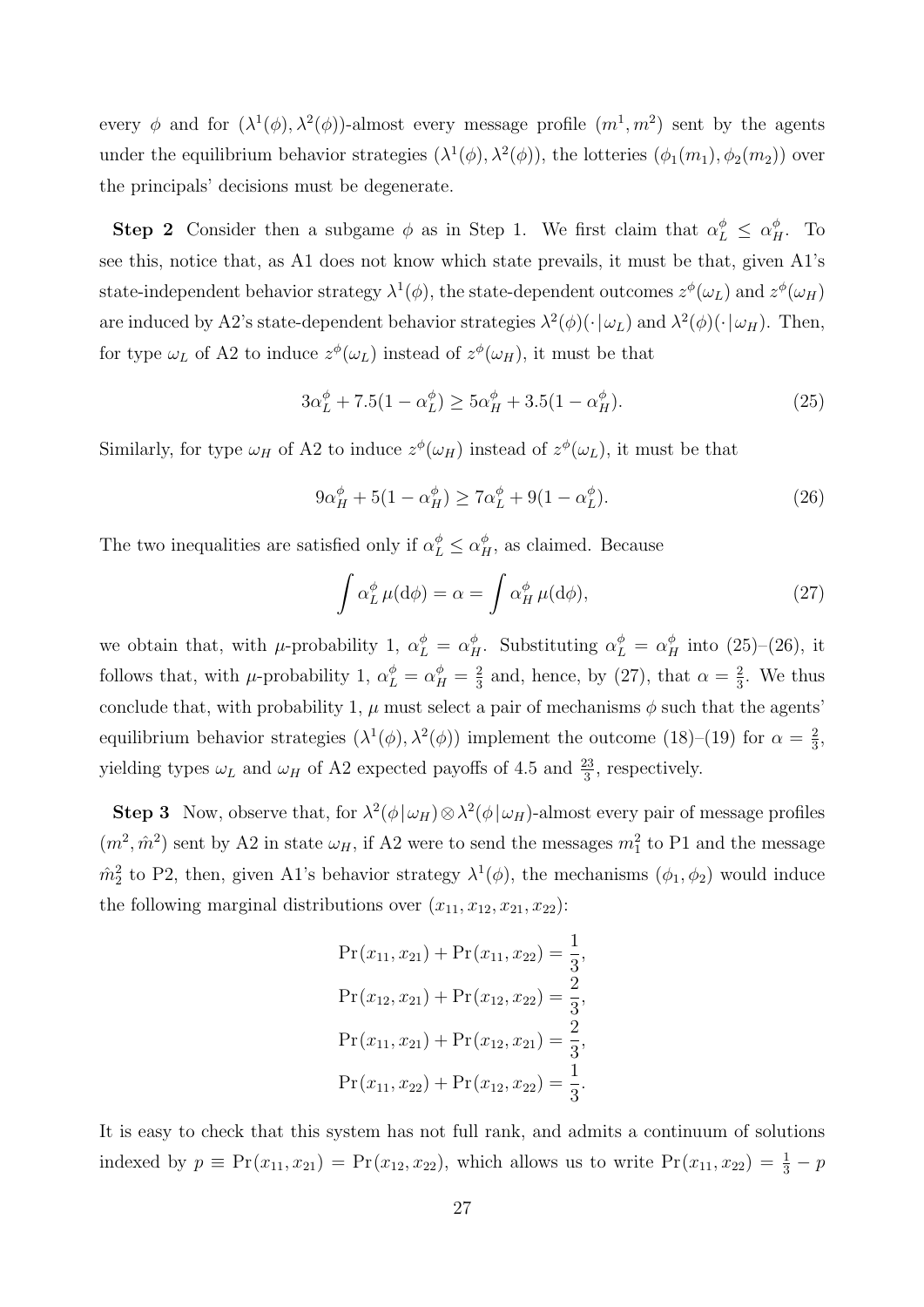and  $Pr(x_{12}, x_{21}) = \frac{2}{3} - p$ . Now, if type  $\omega_L$  of A2 were to follow the same behavior, thus sending the messages  $m_1^2$  and  $\hat{m}_2^2$  according to the strategy described above, he would obtain an expected payoff of

$$
p + 8p + 5\left(\frac{2}{3} - p\right) + 3.5\left(\frac{1}{3} - p\right) = 4.5 + 0.5p.
$$

Because this payoff must at most be equal to his equilibrium payoff of 4.5, it follows that  $p = 0$ . This implies that, for  $\lambda^1(\phi)$ -almost every  $m^1$ , we have

$$
(\phi_1(m_1^1, m_1^2), \phi_2(m_2^1, \hat{m}_2^2)) \in \{\delta_{(x_{11}, x_{22})}, \delta_{(x_{12}, x_{21})}\}.
$$

But, for  $\lambda^1(\phi)$ -almost every  $m_1$ , we have

$$
(\phi_1(m_1^1, m_1^2), \phi_2(m_2^1, m_2^2)) \in \{\delta_{(x_{11}, x_{22})}, \delta_{(x_{12}, x_{21})}\},\
$$
  

$$
(\phi_1(m_1^1, \hat{m}_1^2), \phi_2(m_2^1, \hat{m}_2^2)) \in \{\delta_{(x_{11}, x_{22})}, \delta_{(x_{12}, x_{21})}\},
$$

and thus, as decisions are perfectly correlated,

$$
(\phi_1(m_1^1, m_1^2), \phi_2(m_2^1, m_2^2)) = (\phi_1(m_1^1, \hat{m}_1^2), \phi_2(m_2^1, \hat{m}_2^2)).
$$
\n(28)

Because this property is satisfied for  $\lambda^2(\phi | \omega_H) \otimes \lambda^2(\phi | \omega_H)$ -almost every  $(m^2, \hat{m}^2)$ , we can conclude from Fubini's theorem (Aliprantis and Border (2006, Theorem 11.27)) that (28) holds for  $\lambda^1(\phi) \otimes \lambda^2(\phi | \omega_H) \otimes \lambda^2(\phi | \omega_H)$ -almost every  $(m^1, m^2, \hat{m}^2)$ . From Fubini's theorem again, it follows that for  $\lambda^1(\phi)$ -almost every  $m_1$ , (28) holds for  $\lambda^2(\phi|\omega_H) \otimes \lambda^2(\phi|\omega_H)$ -almost every  $(m_2, \hat{m}_2)$ , so that the mapping  $(m_1^2, m_2^2) \mapsto (\phi_1(m_1^1, m_1^2), \phi_2(m_2^1, m_2^2))$  is constant over a set of  $\lambda^2(\phi|\omega_H)$ -measure 1.

Step 4 We are now ready to complete the proof. The upshot from Step 3 is that A1 can force the decision when the state is  $\omega_H$ . This implies that  $M^1$  should include a message profile allowing A1 to implement  $\delta_{(x_{11},x_{22})}$  regardless of the message sent in equilibrium by A2. By sending this message, A1 can achieve a payoff of 7.5 when the state is  $\omega_H$ . Thus, he can guarantee himself an expected payoff of at least  $\frac{3}{4} \times 7.5$ , which is higher than his equilibrium payoff of 4.5, a contradiction. The result follows.

The reason why the outcome  $(18)$ – $(19)$  cannot be supported with standard mechanisms is the following. First, because the principals' decisions are perfectly correlated in both states, the mechanisms posted by the principals must respond deterministically to the messages sent by the agents (Step 1 in the proof of Lemma 4). Second, because only A2 observes the state, and because the distribution over the principals' decisions in  $(18)$ – $(19)$  is state-dependent,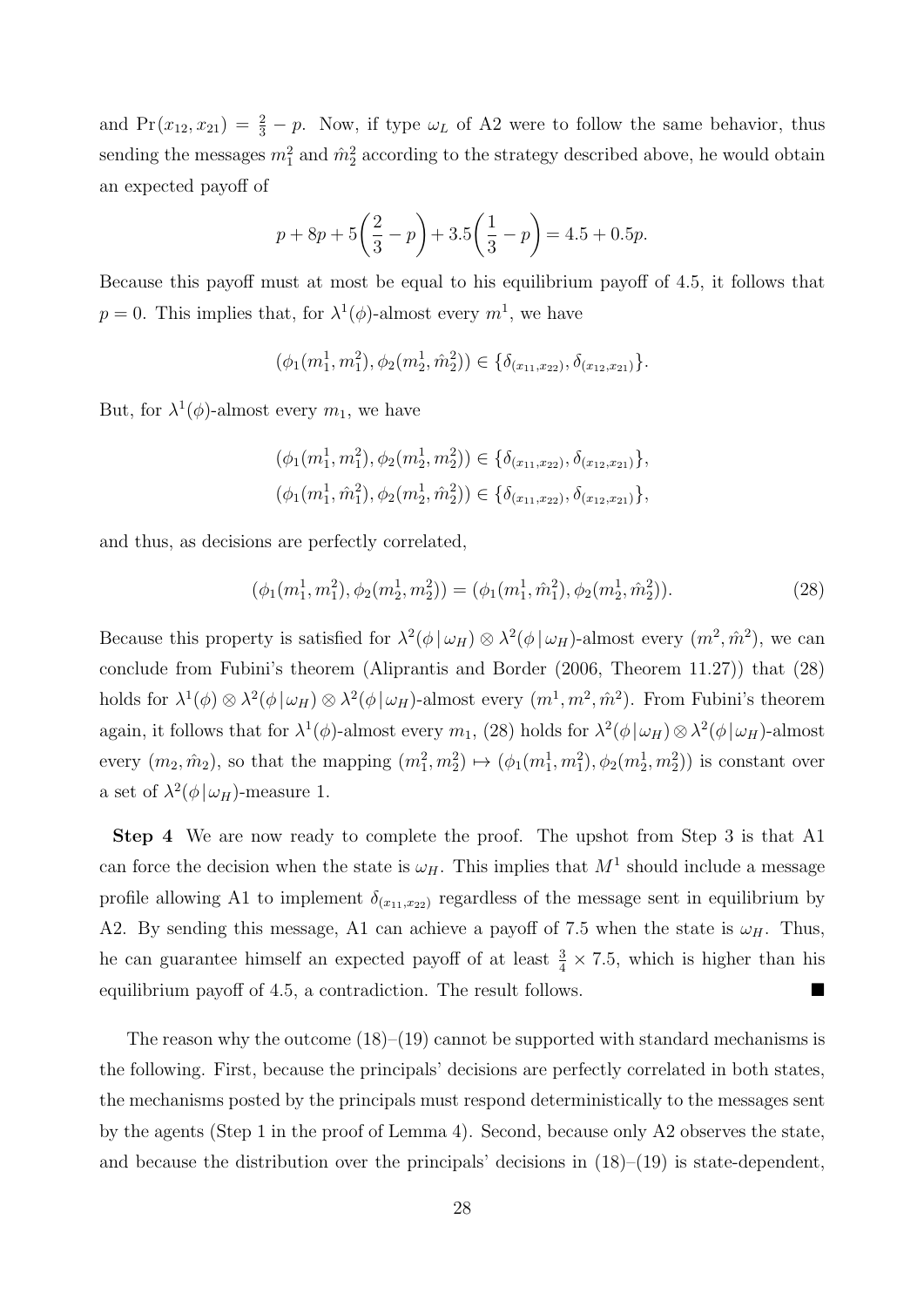A2 must weakly prefer the distribution of messages he is supposed to carry out in each state to the one he is supposed to carry out in the other state. This constrains the joint distributions over principals' decisions that can be induced in the two states (Step 2 in the proof of Lemma 4). Third, for A2 to weakly prefer the distribution over the principals' decisions he is supposed to induce in state  $\omega_L$  to the one that he could induce by mismatching the principals' decisions while preserving their marginal distributions in state  $\omega_H$ , it must be that, given the mechanisms posted in equilibrium, the messages that A2 sends in state  $\omega_H$ have no influence on the principals' decisions when combined with those sent with positive probability by A1 (Step 3 in the proof of Lemma 4). But then A1 has a profitable deviation (Step 4 in the proof of Lemma 4).

It should be noted that the result in Lemma 4 holds no matter how rich message spaces are. Hence, it also applies to the Epstein and Peters (1999) class of universal mechanisms, which, while they allow the agents to communicate all their market information to the principals, nonetheless remain standard mechanisms.

Lemmas 3–4 together imply the following result.

Proposition 2 There exist allocations that can be supported in a PBE of a competingmechanism game with private disclosures but that cannot be supported in any PBE of any competing-mechanism game without private disclosures—including, in particular, the game in which principals can post universal mechanisms—and this, even if the principals or the agents play mixed strategies in equilibrium.<sup>9</sup>

This result shows that the universal mechanisms of Epstein and Peters (1999) fail to be canonical when principals can engage into private disclosures, that is, when they can send private signals to the agents about their decisions as a way of correlating their decisions with those of the other principals and with the agents' exogenous private information. Incidentally, it also shows that the folk theorem of Yamashita (2010) does not extend to stochastic allocations. Indeed, the allocation  $(z(\omega_L), z(\omega_H))$  defined by  $(18)$ – $(19)$  is certainly incentive-compatible; moreover, it yields P2 her maximum feasible payoff of 10, which is certainly at least equal to her min-max-min payoff, as defined by Yamashita (2010) over recommendation mechanisms. Yet Lemma 4 implies that this allocation cannot be supported in an equilibrium of  $G_2^M$ , even when  $D_j \times \Omega^i \subset M_j^i$  for all i and j, so that recommendation mechanisms are feasible.

The proof of Lemma 4 does not make use of the property that the principals choose their mechanisms independently. The result in Lemma 4 thus carries over to the case where

<sup>9</sup>Epstein and Peters (1999) restrict attention to PBEs in which principals play pure strategies.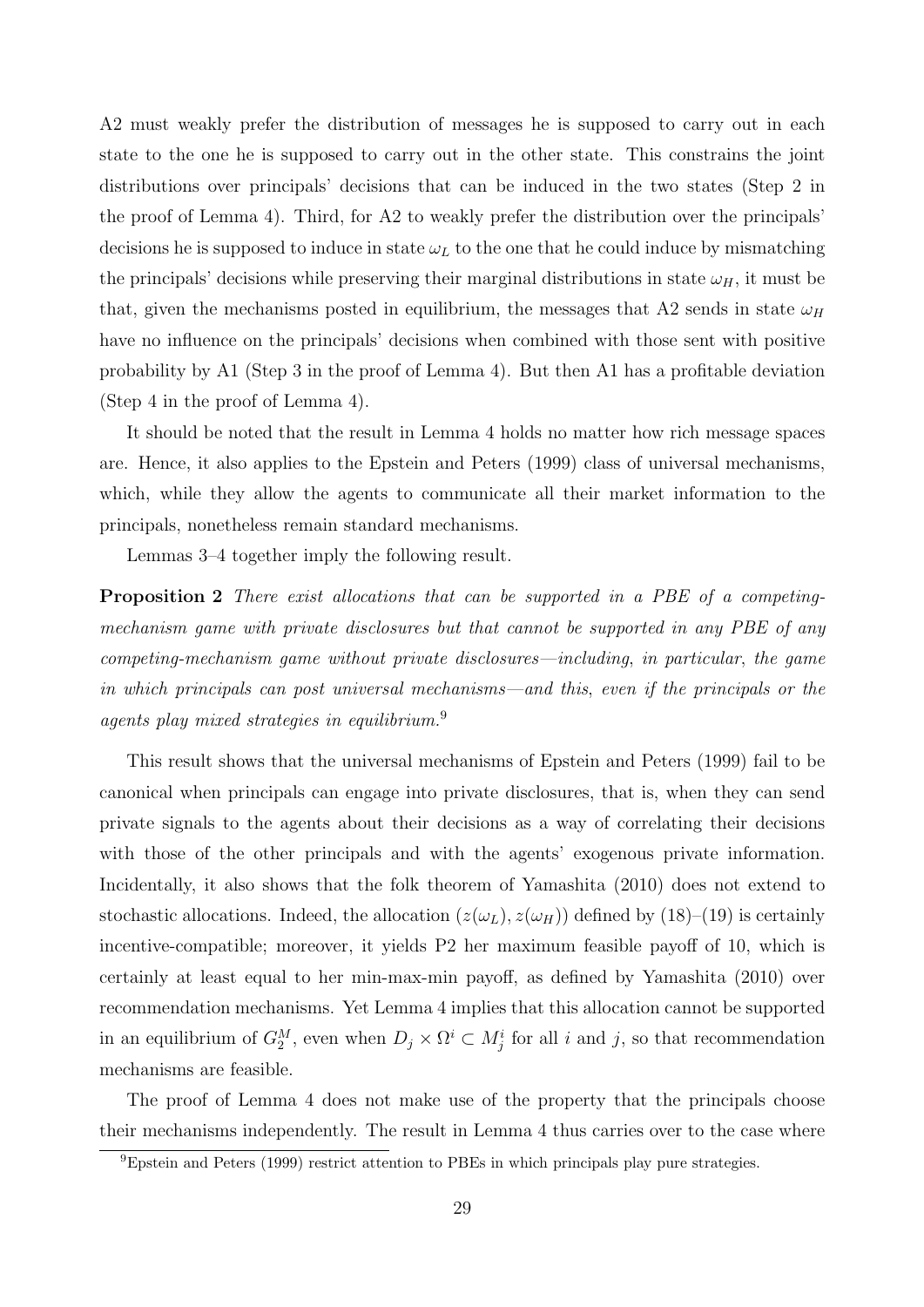$G_2^M$  is augmented by arbitrarily rich public randomizing devices that the principals may use to correlate their choices of mechanisms. On the other hand, the result does hinge on the principals not having access to private randomizing devices whose realizations are not known to the agents at the time they send they messages to the principals. Because the only role of the private disclosures in the example is to pass information from one principal to the other without changing the agents' beliefs, such private disclosures can be dispensed with if the principals can communicate directly with each other or have access to private correlation devices—that is, to devices whose realization is determined after the agents have sent their messages but before the principals have selected their payoff-relevant decisions.

# 5 Discussion

#### 5.1 Informative versus Uninformative Signals

In this section, we discuss the different roles played by private disclosures in our examples; specifically, each example illustrates a key aspect of private signals.

In Example 2, private signals are used by P2 on path to correlate her decisions with  $P1$ 's decisions and the agents' private information in a way that cannot be achieved in equilibrium with standard mechanisms. As we show in the proof of Lemma 3, the private signals that P2 may use to this end need not modify the agents' beliefs. Instead, they can work as pure encryption keys: in isolation, each key is completely uninformative of P2's decision but, taken together, the keys perfectly reveal it.

By contrast, in Example 1, the main thrust of private signals is the destabilizing role they play off path in undermining the robustness of equilibria in standard mechanisms. As we show in the proof of Lemma 2, P2 can guarantee herself a payoff strictly above her minimum feasible payoff by asymmetrically informing the agents about her decision, changing A1's beliefs before A1 has the opportunity to communicate with P1 while leaving A2 and A3 completely in the dark. In the discussion of Lemma 2, we argued that, if P2 were to perfectly inform all agents of her decision, or, more generally, of the decisions taken in response to the agents' messages—as in a standard mechanism—then it would be possible for P1 to post a mechanism that would inflict on P2 her minimum feasible payoff. We now show that the same conclusion is true of any signal structure that leaves all agents in the dark. Formally, we show that the analogue of Lemma 2 is false if P2 is restricted to posting mechanisms in which private signals take the form of uninformative encryption keys as those used in the context of Example 2.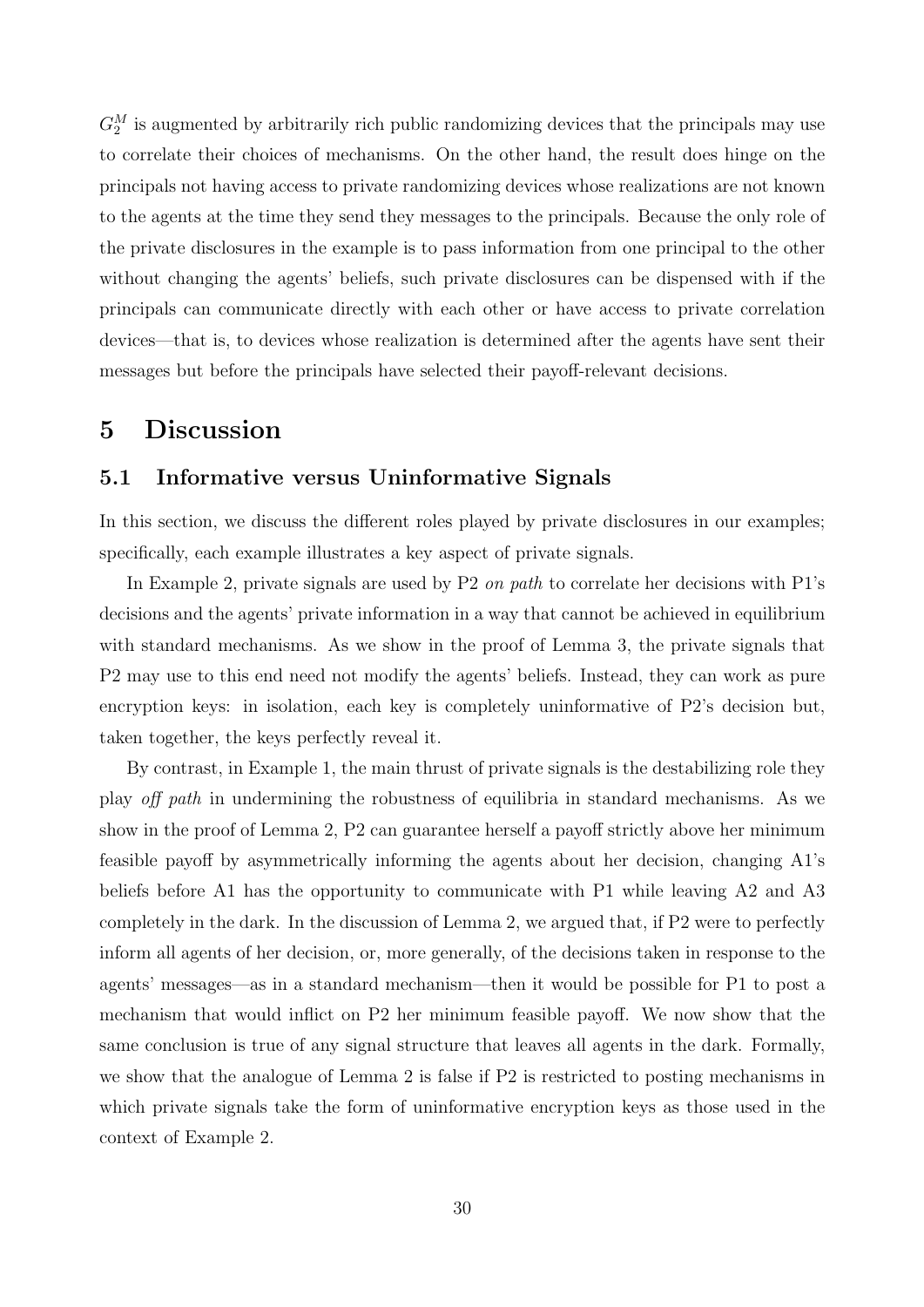To see this, consider the game  $G_1^{SM}$  studied in Claim 2; moreover, as in Lemma 1, assume that  $D_j \times \Omega^i \subset M_j^i$  for all i and j, so that recommendation mechanisms are feasible, and assume that all the message spaces  $M_j^i$  are finite. We say that a mechanism  $\gamma_2 \equiv (\sigma_2, \phi_2)$  of P2 has uninformative signals if

$$
\sum_{s_2^{-i} \in S_2^{-i}} \sigma_2(s_2^{-i} | s_2^{i}) \phi_2(x_2 | s_2^{i}, s_2^{-i}, m_2) = \sum_{s_2 \in S_2} \sigma_2(s_2) \phi_2(x_2 | s_2, m_2)
$$
\n(29)

for all  $i, s_2^i \in S_2^i$ ,  $m_2 \in M_2$ , and  $x_2 \in X_2$ .<sup>10</sup> That is, the signals  $s_2^i$  sent by P2 to any given agent i do not reveal to him anything about P2's effective decision rule  $\phi_2(\cdot \mid s_2, \cdot)$ . The following result then holds.

**Lemma 5** In  $G_1^{SM}$ , if P2 posts a recommendation mechanism  $\phi_1^r$ , then, for every mechanism  $\gamma_2$  of P2 that has uninformative signals, there exists a BNE of the subgame  $(\phi_1^r, \gamma_2)$  in which P2 obtains her minimum feasible payoff of 5.

**Proof.** Because A3's payoff is constant over  $X \times \Omega$  and A1's and A2's payoff functions are identical, we can focus on A1's incentives. Suppose that, in the subgame  $(\phi_1^r, \gamma_2)$ , A2 and A3 play behavior strategies  $\beta^2$  and  $\beta^3$  that prescribe the same play for any signals  $s_2^2$  and  $s_2^3$ they may receive from P2, respectively; that is, for each  $\omega^2 \in \Omega^2$ ,  $\beta^2(\cdot | s_2^2, \omega^2)$  is independent of  $s_2^2$ , and similarly  $\beta^3(\cdot | s_2^3)$  is independent of  $s_2^3$ . Then, because every signal A1 receives from P2 is uninformative, A1 may as well best respond by playing a behavior strategy  $\beta^1$ that prescribes the same play for any signal  $s_2^1$  he may receive from P2; that is, for each  $\omega^1 \in \Omega^1$ ,  $\beta^1(\cdot | s_2^1, \omega^1)$  is independent of  $s_2^1$ . Because all the message spaces  $M_j^i$  are finite, this implies that the subgame  $(\phi_1^r, \gamma_2)$  admits a BNE in which all agents play behavior strategies that prescribe the same play for any signals they may receive from P2. According to (29), any such BNE of the subgame  $(\phi_1^r, \gamma_2)$  can be straightforwardly turned into a BNE of the subgame  $(\phi_1^r, \hat{\phi}_2)$  in which P1 posts the recommendation mechanism  $\phi_1^r$  and P2 posts the standard mechanism  $\hat{\phi}_2$  defined by

$$
\hat{\phi}_2(x_2 \,|\, m_2) \equiv \sum_{s_2 \in S_2} \sigma_2(s_2) \phi_2(x_2 \,|\, s_2, m_2)
$$

for all  $m_2 \in M_2$  and  $x_2 \in X_2$ . Notice that, by construction, the same outcome is implemented in either case. Conversely, any BNE of the subgame  $(\phi_1^r, \hat{\phi}_2)$  can be straightforwardly turned into a BNE of the subgame  $(\phi_1^r, \gamma_2)$  in which all agents play behavior strategies that prescribe the same play for any signals they may receive from P2, and which implements the same

<sup>&</sup>lt;sup>10</sup>That  $S_2$  is a finite set plays no role for this discussion. In particular, Lemma 5 below remains valid if  $S_2$  is an arbitrary Polish space.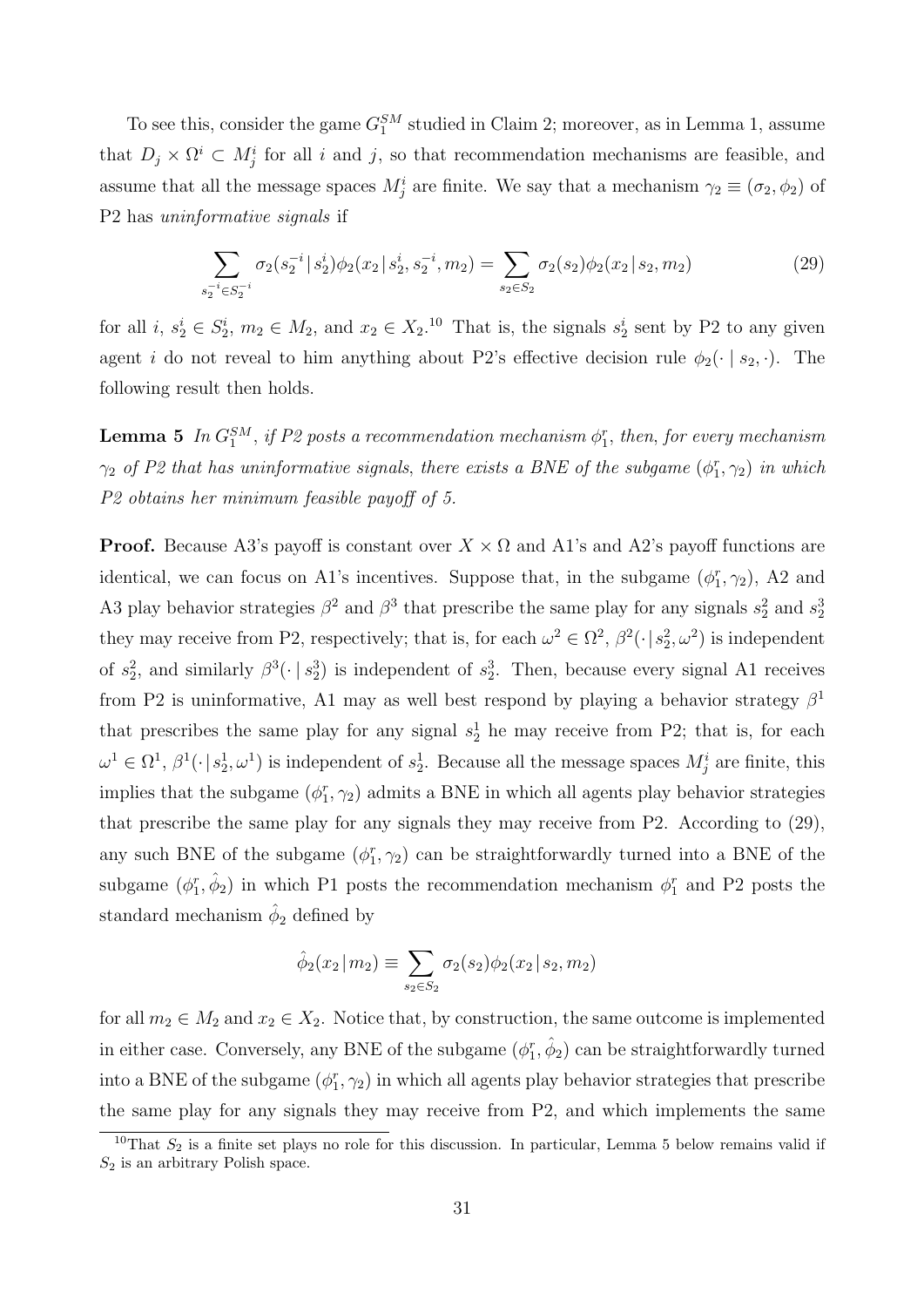outcome. To conclude, observe that, as  $\hat{\phi}_2$  is a standard mechanism, we know from the proof of Lemma 1 that the subgame  $(\phi_1^r, \hat{\phi}_2)$  admits a BNE in which P2 obtains a payoff of 5. The result follows.

This last result reflects that, if P1 posts a recommendation mechanism  $\phi_1^r$  and P2 posts a mechanism  $\gamma_2$  with uninformative signals, then there exists a one-to-one correspondence between the babbling equilibria of the subgame  $(\phi_1^r, \gamma_2)$ , in which the agents ignore the signals they receive from P2, and the equilibria of the subgame  $(\phi_1^r, \hat{\phi}_2)$  in which P2 posts the standard mechanism  $\hat{\phi}_2$  obtained by averaging  $\gamma_2$  over the profiles of signals  $s_2$ . But then, because, by Lemma 1, P2's payoff can be kept down to 5 in the latter case, this must also be the true in the former case. Notice that there is no tension between this result and Lemma 3, which illustrates the power of mechanisms with uninformative signals in the context of Example 2; indeed, the key step in the proof of Lemma 3 precisely consists in constructing a non-babbling equilibrium of the agents' subgame in which they truthfully report to P1 the uninformative signals they receive from P2.

However, Lemma 5 points at a potential drawback of mechanisms with uninformative signals, namely, that they naturally lend themselves to babbling equilibria: if all agents but one ignore their uninformative signals, then the remaining agent may as well do the same. This contrasts with the mechanism constructed in the proof of Lemma 2, which, by disclosing P2's decision asymmetrically to the agents, allows P2 to guarantee herself more than her min-max-min payoff regardless of the mechanism posted by P1 and of the agents' continuation equilibrium. The general lesson that Lemma 2 thus illustrates is that, if a principal deviates and makes an informative private disclosure about her decision rule to an agent, then the agent cannot simply ignore it; this reasoning, of course, fully exploits the logic of sequential rationality and the standard assumption that the agents treat the mechanisms posted by the principals at face value.

### 5.2 Contractible Contracts and Reciprocal Mechanisms

The nonrobustness result in Proposition 1 is established under the assumption that no principal can directly condition the decisions she takes and/or the mechanism she chooses on the other principals' decisions and/or mechanisms. However, the result extends to settings in which such conditioning is feasible, as in the literature on contractible contracts (Kalai, Kalai, Lehrer, Samet (2010), Peters and Szentes (2012), Szentes (2015)) and reciprocal mechanisms (Peters (2015)). To see this, observe that, in Example 1, the only way to inflict on P2 her minimum feasible payoff of 5 is for P1 to take decision  $x_{11}$  in state  $(\omega_L, \omega_L)$  and decision  $x_{12}$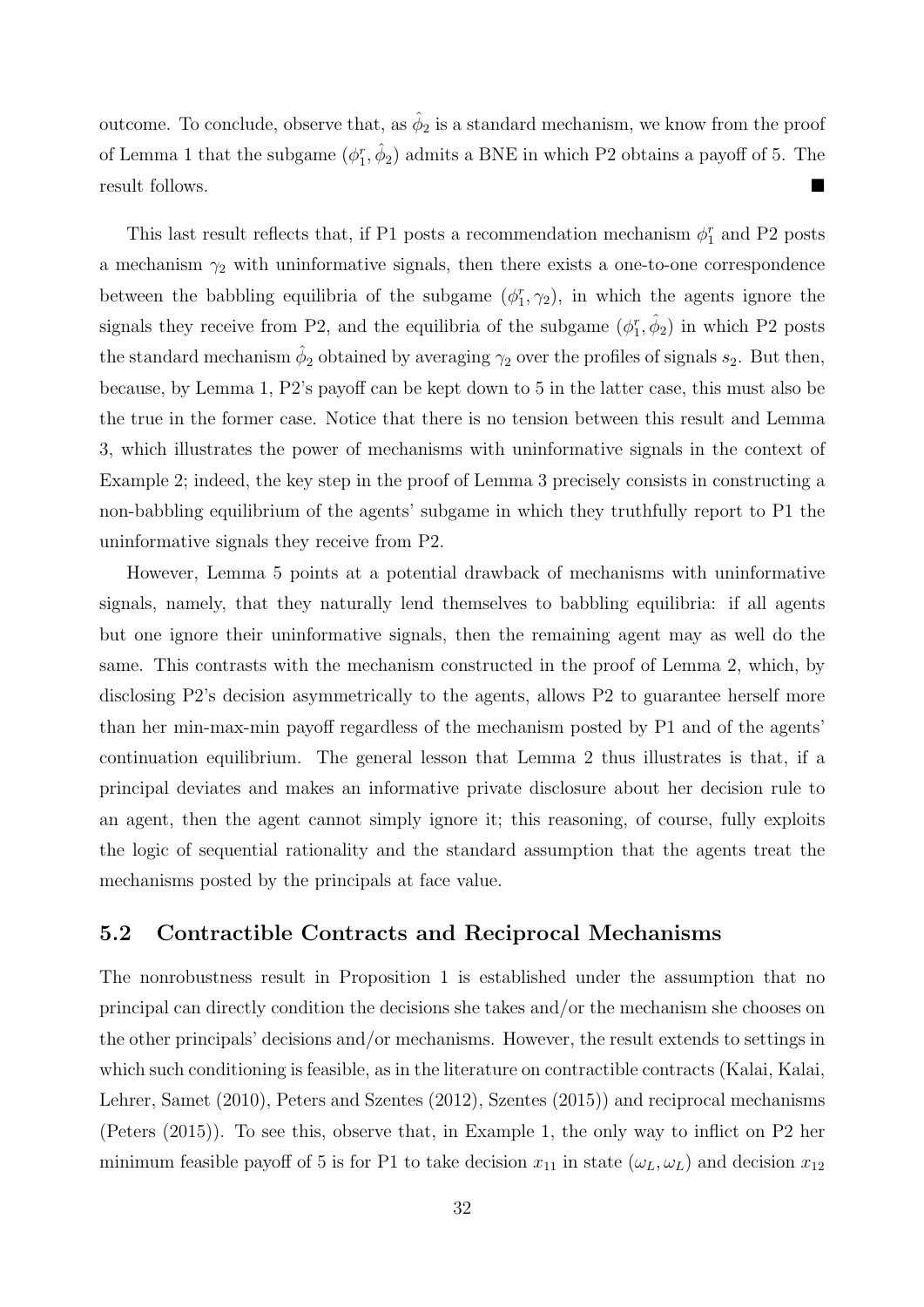in state  $(\omega_H, \omega_H)$  with probability 1. However, because the state is privately observed by A1 and A2, P1 must ultimately let them determine which decisions to implement in response to a deviation by P2, were P2 to post a mechanism with signals. Now suppose, for instance, that, as in the proof of Lemma 2, P2 posts a mechanism whereby she selects a decision at random and only informs A1 of her decision. Because this mechanism perfectly aligns P2's and A1's preferences in each state, P1's mechanism must not be responsive to A1's messages on pain of moving P2's payoff away from 5; notice that this remains true even if P1 can condition the decision she takes and/or the mechanism she chooses on P2's decision and/or mechanism. Thus P1 must entirely delegate to  $A2$  the task of making her decision contingent on the state. Yet, by construction, A2 does not know which decision P2 is committed to; moreover, the additional possibility for P1 to, for instance, condition her decision on P2's is of little use if P2's payoff is to be kept down to 5, as this requirement uniquely pins down P1's decision in each state. It follows that P1 still has no way to reward A2 for truthfully reporting the state to her, and, along the same lines as in the proof of Lemma 2, that A2 has a profitable deviation. We conclude that, even if P1 can resort to contractible contracts or post a reciprocal mechanism, it is impossible for her to induce A1 and A2 to carry out the punishments necessary to block P2's deviation.

In this respect, the case of Proposition 2 is less clear cut. On the one hand, in Example 2, the proof of Lemma 4 goes through unaltered even if each principal can condition her choice of a mechanism on the other principal's mechanism—indeed, the argument is valid for any pair of mechanisms posted by the principals, no matter the way in which this pair is generated. This implies that Proposition 2 extends to settings in which principals can post reciprocal mechanisms (Peters (2015)). On the other hand, Lemma 4 does hinge on the impossibility for each principal to directly condition her decision on the other principal's decision. Indeed, if this were possible, or if the principals could use randomization devices whose realization is not known to the agents at the time they send their messages to the principals, then the outcome (18)–(19) could be supported even without private disclosures. The purpose of Example 2 is rather to show that, in the setting that has received most of the attention in the literature—in which direct communication between the principals is not feasible, private randomizing devices are not available, and principals cannot condition their decisions on other principals' decisions—private disclosures may have important implications for the set of equilibrium outcomes and for the validity of the universal revelation principle established for such a setting.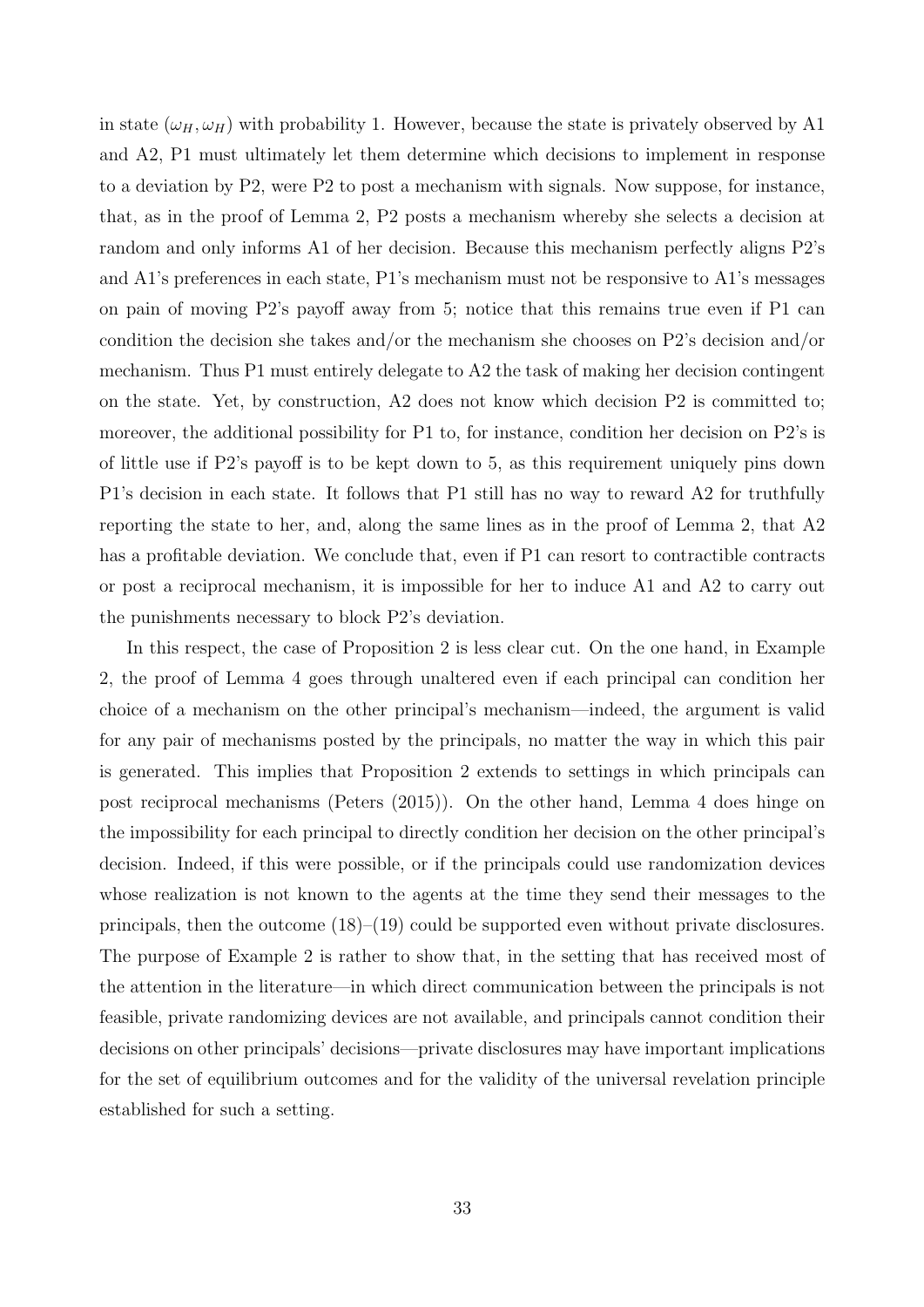# 6 Concluding Remarks

Private disclosures, that is, signals about the decisions implemented in a mechanism sent by the principals to the agents before the latter send their messages back to the principals, have been ignored in previous work. They have profound effects on the equilibrium allocations of competing-mechanism games. They have a bearing for the canonicity of the universal mechanisms discussed in the literature and the validity of the folk theorems established for such games.

An open question is what structure for the signal and message space is fully canonical, meaning that (1) it permits one to sustain all equilibrium allocations of competing-mechanism games with arbitrarily richer message and signal spaces, and (2) it guarantees that the equilibrium outcomes of the canonical game are robust to deviations to mechanisms with richer message and signal spaces. Identifying a canonical extensive form, a canonical class of mechanisms, and a set of fully robust equilibrium payoffs for such games are important next steps for this line of work.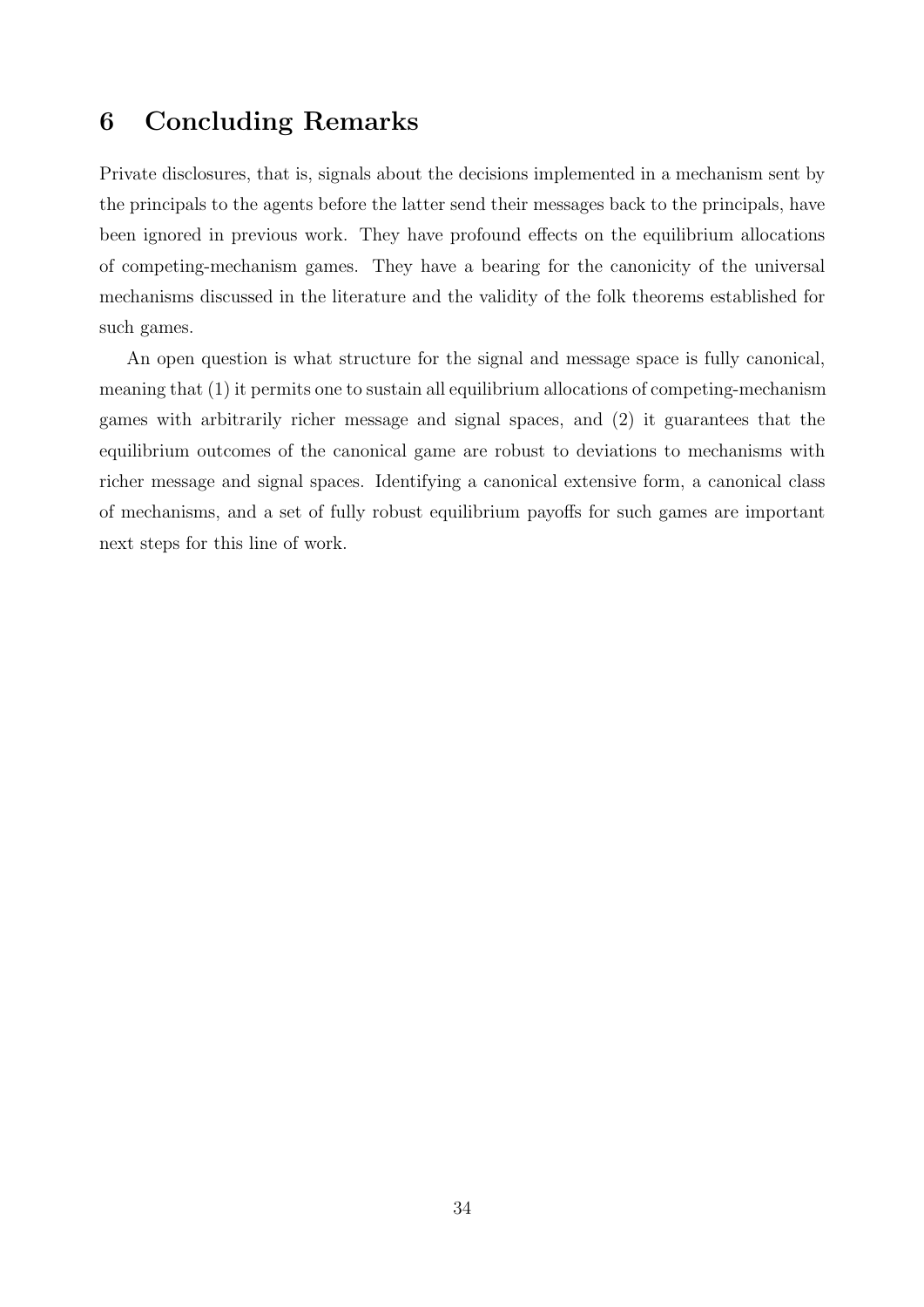# Appendix

**Proof of Lemma 1.** We start with a definition. An extended recommendation mechanism  $\tilde{\phi}_j^r : M_j \mapsto \Delta(X_j)$  for principal j implements the same decisions as the recommendation mechanism  $\phi_j^r$  in (1), except if at least  $I-1$  agents i send messages  $m_j^i \equiv (d_j^0, \omega^i) \in D_j \times \Omega^i$ to principal j, for some fixed direct mechanism  $d_j^0 \in D_j$ , in which case principal j disregards  $d_j^0$  and implements a (possibly stochastic) direct mechanism  $\tilde{d}_j : \Omega \to \Delta(X_j)$ ; again, if some agent *i* sends a message  $m_j^i \notin D_j \times \Omega^i$  to principal *j*, then  $\tilde{\phi}_j^r$  treats this message as if it coincided with some fixed element  $(\overline{d}_j, \overline{\omega}_j^i)$  of  $D_j \times \Omega^i$ , for some  $\overline{d}_j \neq d_j^0$ .

**Step 2** We now construct a family of PBEs of  $G_1^M$ , indexed by P2's payoff  $v \in (5,6]$ , in which P2 posts the same recommendation mechanism  $\phi_2^r$  as in Step 1 of the proof and P1 posts an extended recommendation mechanism  $\tilde{\phi}_1^r$ . Again, because P1's payoff is constant over  $X \times \Omega$ , she has no profitable deviation. If P2 deviates to some arbitrary standard mechanism  $\phi_2 : M_2 \to \Delta(X_2)$ , then we require that the agents' strategies implement the same punishments for P2 as in Step 1 of the proof. We suppose in particular that the direct mechanism  $d_1^0$  differs from the direct mechanisms  $d_1^*$  and  $d_1$ , defined by (3) and (6), which may be recommended by the agents to P1 following a deviation by P2; recall that these punishments inflict on P2 her minimum feasible payoff of 5. We consider two cases in turn.

Case 1:  $v \in (5, 5.5]$  We specify  $\tilde{\phi}_1^r$  as follows. First, we assume that  $\overline{\omega}_1^1 = \overline{\omega}_1^2 = \omega_L$ , so that, if some agent  $i = 1, 2$  sends a message  $m_1^i \notin D_1 \times \Omega^i$  to P1, then  $\tilde{\phi}_1^r$  treats this message as if agent *i* reported to principal *j* to be of type  $\omega_L$ ; recall from Step 1 of the proof that  $\phi_2^r$ similarly satisfies  $\overline{\omega}_2^1 = \overline{\omega}_2^2 = \omega_L$ . Fixing some  $\xi \in [\frac{1}{2}]$  $(\frac{1}{2}, 1)$ , we then let

$$
\tilde{d}_1(\omega) \equiv \begin{cases} \tilde{x}_1^{\xi} & \text{if } \omega = (\omega_L, \omega_L), \\ \tilde{x}_1^{1-\xi} & \text{otherwise} \end{cases}
$$

where

$$
\tilde{x}_1^{\xi} \equiv \xi \delta_{x_{11}} + (1 - \xi) \delta_{x_{12}}
$$
 and  $\tilde{x}_1^{1-\xi} \equiv (1 - \xi) \delta_{x_{11}} + \xi \delta_{x_{12}}.$ 

We now show that, for each  $\xi \in \left[\frac{1}{2}\right]$  $(\frac{1}{2}, 1)$ , the subgame  $(\tilde{\phi}_1^r, \phi_2^r)$  admits a BNE in which: (i) each agent recommends to P1 the direct mechanism  $d_1^0$ , and recommends to P2 the direct mechanism  $d_2^*$  defined by (3); (ii) A1 and A2 truthfully report their types to P1 and P2. The corresponding payoff for P2 in the subgame  $(\tilde{\phi}_1^r, \phi_2^r)$  is  $v = 6 - \xi \in (5, 5.5]$  as  $\xi$  varies in  $[\frac{1}{2}, 1)$ , as desired. Because A3's payoff is constant over  $X \times \Omega$ , we only need to focus on A1's and A2's incentives.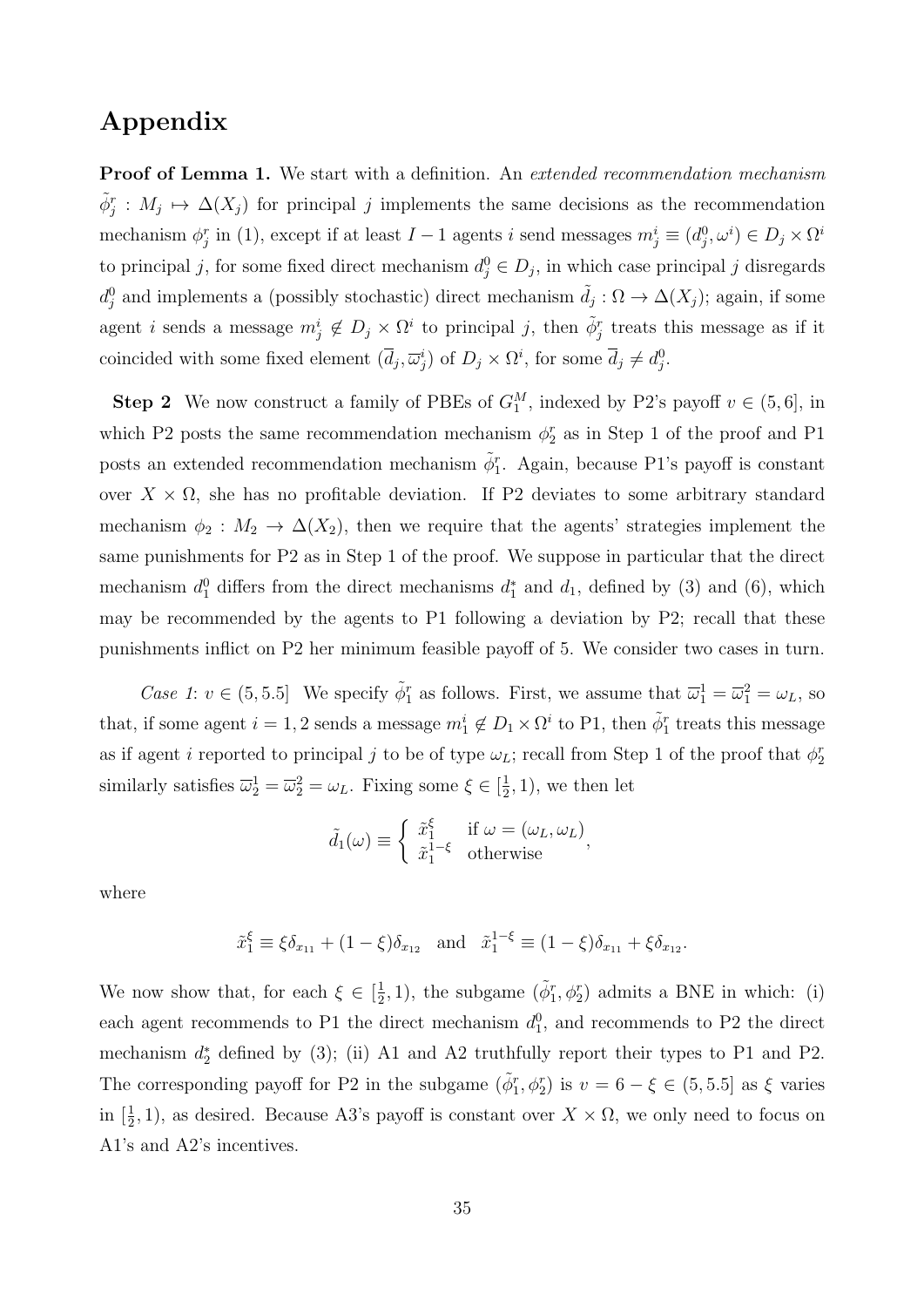Consider first state  $(\omega_L, \omega_L)$ , and suppose that A2 and A3 recommend  $d_1^0$  to P1 and  $d_2^*$ to P2, and that A2 truthfully reports his type to P1 and P2. Because A1 is not pivotal, recommending a different direct mechanism to either principal is of no avail to him; moreover, because  $\overline{\omega}_1^1 = \overline{\omega}_2^1 = \omega_L$ , sending a message  $m_j^1 \notin D_j \times \Omega^1$  to any principal j amounts for A1 to truthfully reporting his type to her. We can thus with no loss of generality assume that A1 recommends  $d_1^0$  to P1 and  $d_2^*$  to P2, and we only need to study A1's reporting decisions. (1) If A1 truthfully reports his type to P1 and P2, then P1 implements the lottery  $\tilde{x}_1^{\xi}$  $\frac{5}{1}$ , P<sub>2</sub> takes decision  $x_{21}$ , and A1 obtains a payoff of  $8\xi + 4.5(1 - \xi)$ . (2) If A1 truthfully reports his type to P1 and misreports his type to P2, then P1 implements the lottery  $\tilde{x}_1^{\xi}$  $\frac{5}{1}$ , P2 takes decision  $x_{22}$ , and A1 obtains a payoff of  $\xi + 4.5(1-\xi) < 8\xi + 4.5(1-\xi)$ . (3) If A1 misreports his type to P1 and truthfully reports his type to P2, then P1 implements the lottery  $\tilde{x}_1^{1-\xi}$  $\frac{1-\xi}{1},$ P2 takes decision  $x_{12}$ , and A1 obtains a payoff of  $8(1-\xi) + 4.5\xi \le 8\xi + 4.5(1-\xi)$  as  $\xi \ge \frac{1}{2}$  $\frac{1}{2}$ . (4) Finally, if A1 misreports his type to P1 and P2, then P1 implements the lottery  $\tilde{x}_1^{1-\xi}$  $\frac{1-\xi}{1},$ P2 takes decision  $x_{22}$ , and A1 obtains a payoff of  $1 - \xi + 4.5\xi < 8\xi + 4.5(1 - \xi)$ . Thus A1 has no incentive to deviate from his candidate equilibrium strategy in state  $(\omega_L, \omega_L)$ , and neither has A2 by symmetry.

Consider next state  $(\omega_H, \omega_H)$ , and suppose that A2 and A3 recommend  $d_1^0$  to P1 and  $d_2^*$  to P2, and that A2 truthfully reports his type to P1 and P2. Then P1 implements the lottery  $\tilde{x}_1^{1-\xi}$  $_1^{\text{1--}x}$  and P2 takes decision  $x_{22}$  regardless of the reports and/or messages of A1 to P1 and P2. Thus A1 has no incentive to deviate from his candidate equilibrium strategy in state  $(\omega_H, \omega_H)$ , and neither has A2 by symmetry. This concludes the discussion of Case 1.

Case 2:  $v \in (5.5, 6]$  We specify  $\tilde{\phi}_1^r$  as follows. First, we assume that  $\overline{\omega}_1^1 = \overline{\omega}_1^2 = \omega_H$ , so that, if some agent  $i = 1, 2$  sends a message  $m_1^i \notin D_1 \times \Omega^i$  to P1, then  $\tilde{\phi}_1^r$  treats this message as if agent *i* reported to principal *j* to be of type  $\omega_H$ ; the corresponding property for  $\phi_2^r$  is irrelevant for the following arguments. Fixing some  $\xi \in \left[\frac{1}{2}\right]$  $\frac{1}{2}$ , 1], we then let

$$
\tilde{d}_1(\omega) \equiv \begin{cases} \tilde{x}_1^{\xi} & \text{if } \omega = (\omega_H, \omega_H), \\ \tilde{x}_1^{1-\xi} & \text{otherwise} \end{cases}
$$

where the lotteries  $\tilde{x}_1^{\xi}$  $\frac{\xi}{1}$  and  $\tilde{x}_1^{1-\xi}$  $_1^{1-\xi}$  are defined as in Case 1.

We now show that, for each  $\xi \in (\frac{1}{2})$  $\frac{1}{2}$ , 1], the subgame  $(\tilde{\phi}_1^r, \phi_2^r)$  admits a BNE in which: (i) each agent recommends to P1 the direct mechanism  $d_1^0$ , and recommends to P2 the direct mechanism  $d_2^{**}$  that selects the decision  $x_{21}$  regardless of A1's and A2's reports; (b) A1 and A2 truthfully report their types to P1—because P2's decision is fixed, the messages they send to P2 are irrelevant. The corresponding payoff for P2 in the subgame  $(\tilde{\phi}_1^r, \phi_2^r)$  is  $v = 5 + \xi \in (5.5, 6]$  as  $\xi$  varies in  $(\frac{1}{2}, 1]$ , as desired. Because A3's payoff is constant over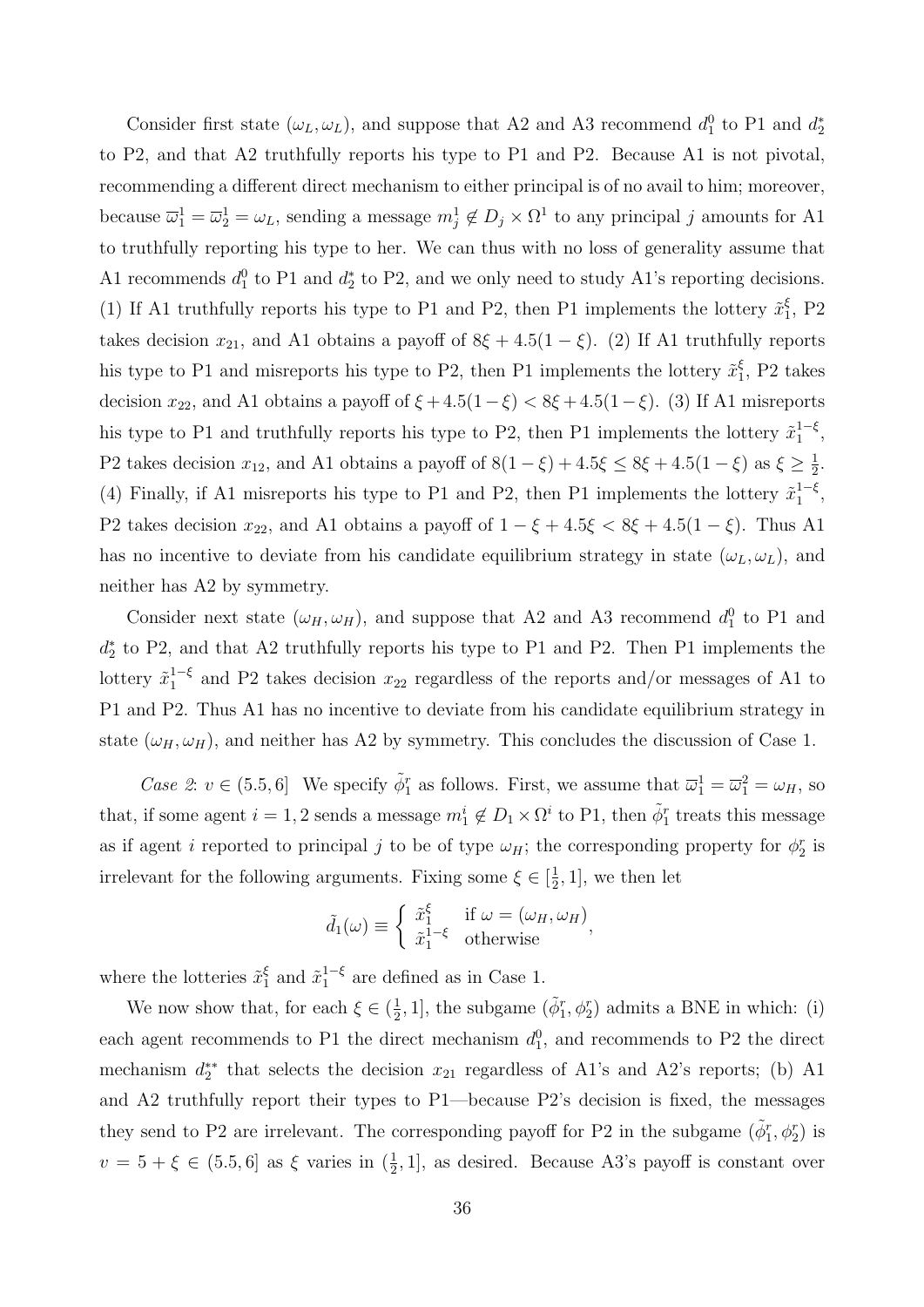$X \times \Omega$ , we only need to focus on A1's and A2's incentives.

Consider first state  $(\omega_H, \omega_H)$ , and suppose that A2 and A3 recommend  $d_1^0$  to P1 and  $d_2^{**}$  to P2, and that A2 truthfully reports his type to P1. Because A1 is not pivotal, recommending a different direct mechanism to either principal is of no avail to him; moreover, because  $\overline{\omega}_1^1 = \omega_H$ , sending a message  $m_1^1 \notin D_1 \times \Omega^1$  to P1 amounts for A1 to truthfully reporting his type to her. We can thus with no loss of generality assume that A1 recommends  $d_1^0$  to P1 and  $d_2^{**}$  to P2, and we only need to study A1's reporting decisions. (1) If A1 truthfully reports his type to P1, then P1 implements the lottery  $\tilde{x}_1^{\xi}$  $\frac{1}{1}$  and A1 obtains a payoff of  $4.5\xi + 1 - \xi$ . (2) If A1 misreports his type to P1, then P1 implements the lottery  $\tilde{x}_1^{1-\xi}$  $_1^{1-\xi}$  and A1 obtains a payoff of  $4.5(1-\xi) + \xi < 4.5\xi + 1 - \xi$  as  $\xi > \frac{1}{2}$ . Thus A1 has no incentive to deviate from his candidate equilibrium strategy in state  $(\omega_H, \omega_H)$ , and neither has A2 by symmetry.

Consider next state  $(\omega_L, \omega_L)$ , and suppose that A2 and A3 recommend  $d_1^0$  to P1 and  $d_2^{**}$ to P2, and that A2 truthfully reports his type to P1. Then P1 implements the lottery  $\tilde{x}_1^{1-\xi}$ 1 regardless of A1's reports and/or messages to P1. Thus A1 has no incentive to deviate from his candidate equilibrium strategy in state  $(\omega_L, \omega_L)$ , and neither has A2 by symmetry. This concludes the discussion of Case 2.

To conclude the proof, observe that, because P1's payoff is constant over  $X \times \Omega$ , she has no profitable deviation, and that any deviation by P2 to some arbitrary standard mechanism  $\phi_2 : M_2 \to \Delta(X_2)$  can be punished as in Step 1 of the proof, yielding her her minimum feasible payoff of 5, so that she has no profitable deviation either. The result follows.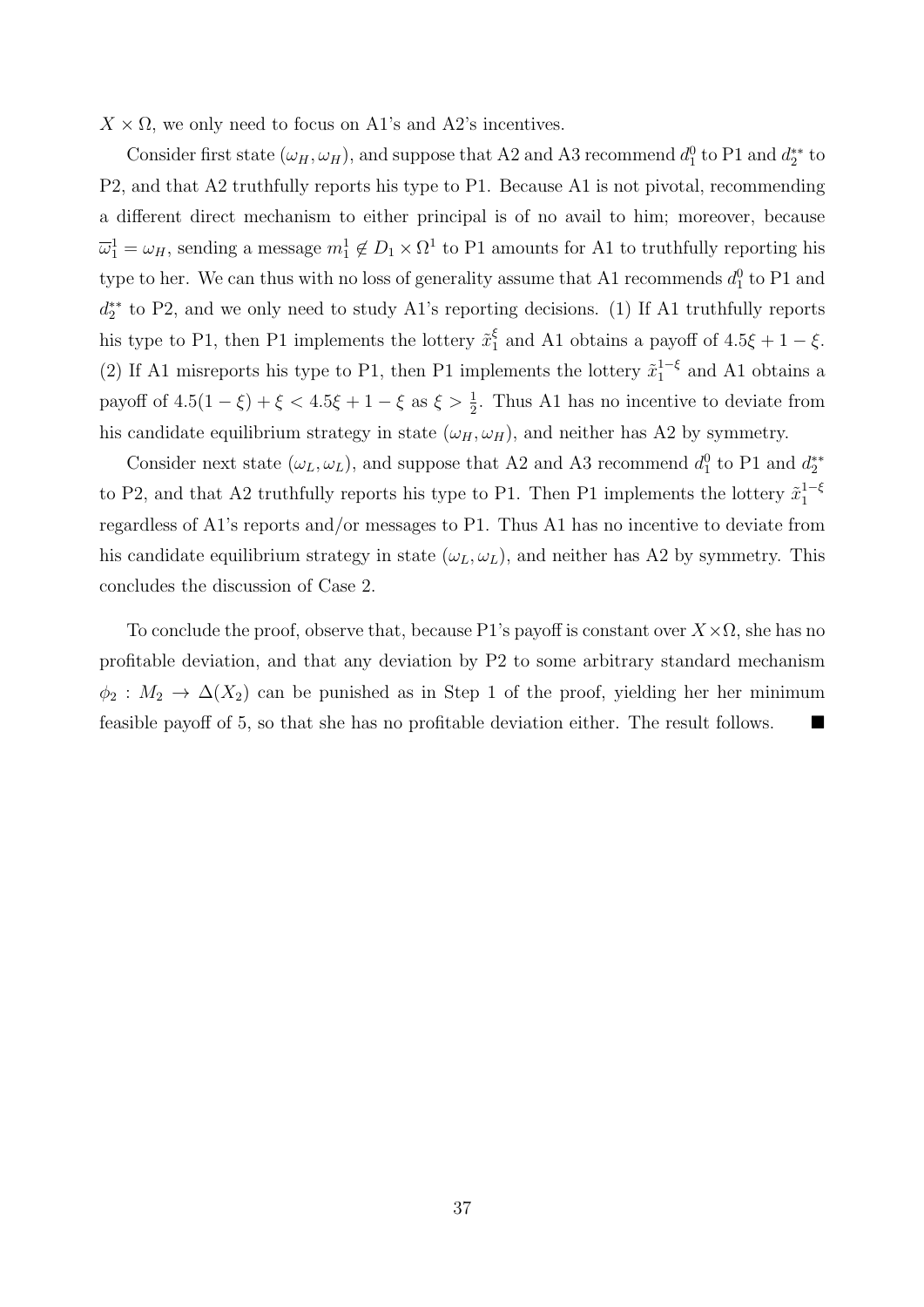# References

- [1] Aliprantis, C.D., and K.C. Border (2006): Infinite Dimensional Analysis: A Hitchhiker's Guide. Berlin, Heidelberg, New York: Springer.
- [2] Attar, A., E. Campioni, T. Mariotti, and G. Piaser (2021): "Competing Mechanisms and Folk Theorems: Two Examples," Games and Economic Behavior, 125, 79–93.
- [3] Attar, A., E. Campioni, and G. Piaser (2019): "Private Communication in Competing Mechanism Games," Journal of Economic Theory, 183, 258–283.
- [4] Aumann, R.J. (1961): "Borel Structures for Function Spaces," Illinois Journal of Mathematics, 5(4), 614–630.
- [5] Epstein, L.G., and M. Peters (1999): "A Revelation Principle for Competing Mechanisms," Journal of Economic Theory, 88(1), 119–160.
- [6] Hurwicz, L. (1973): "The Design of Mechanisms for Resource Allocation," American Economic Review, 63(2), 1–30.
- [7] Kalai A., E. Kalai , E. Lehrer, and D. Samet (2010): "A Commitment Folk Theorem," Games and Economic Behavior, 69(1), 127–137.
- [8] Martimort, D. and L. Stole (2002): "The Revelation and Delegation Principles in Common Agency Games," Econometrica, 70(4), 1659-1673.
- [9] McAfee, R.P. (1993): "Mechanism Design by Competing Sellers," Econometrica, 61(6), 1281–1312.
- [10] Milgrom, P.R., and R.J. Weber (1985): "Distributional Strategies for Games with Incomplete Information," Mathematics of Operations Research, 10(4), 619–631.
- [11] Myerson, R.B. (1979): "Incentive Compatibility and the Bargaining Problem," Econometrica, 47(1), 61–73.
- [12] Myerson, R.B. (1982): "Optimal Coordination Mechanisms in Generalized Principal-Agent Problems," Journal of Mathematical Economics, 10(1), 67–81.
- [13] Pavan, A. and G. Calzolari (2009): "Sequential Contracting with Multiple Principals," Journal of Economic Theory, 144(2), 503–531.